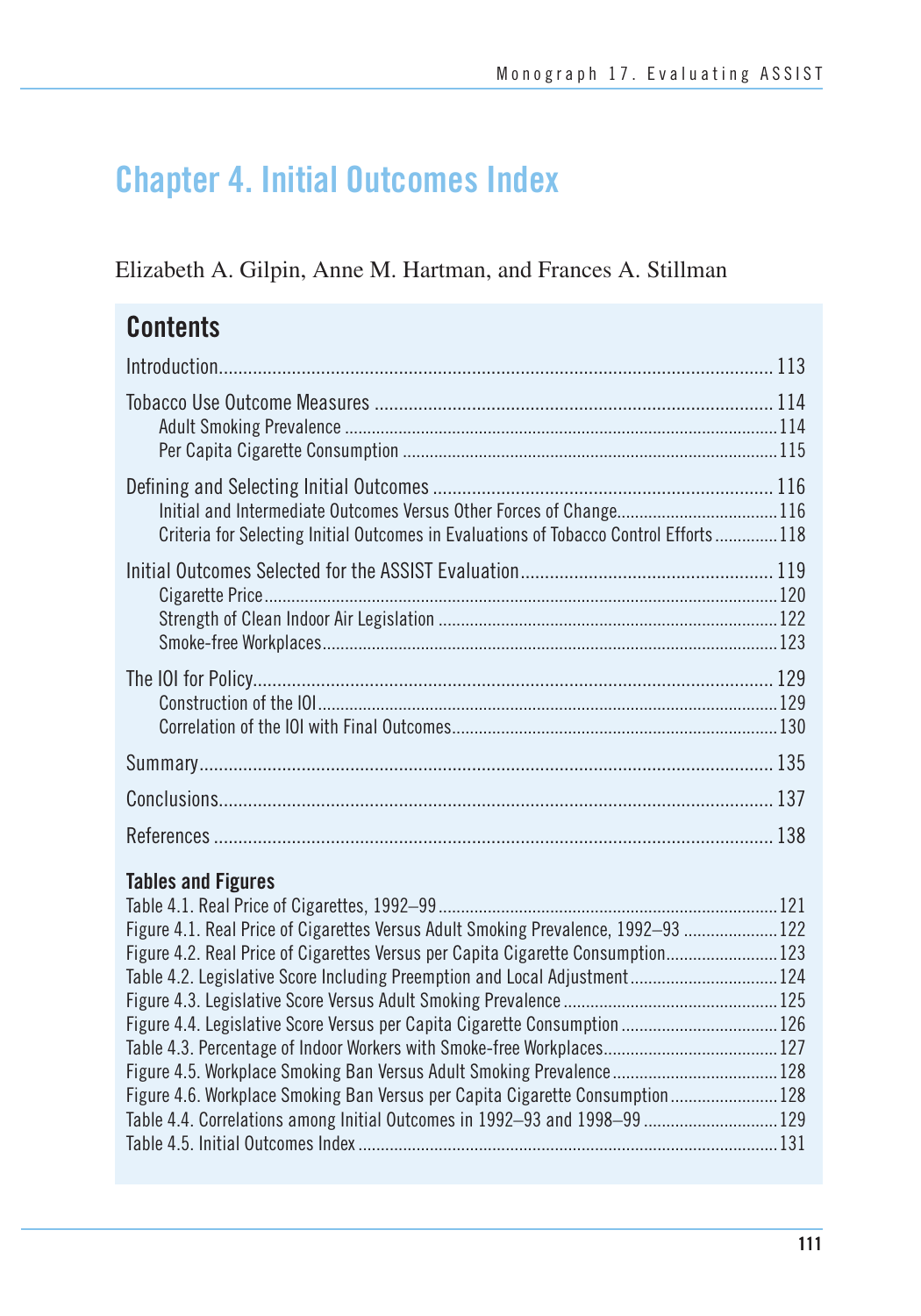| Figure 4.8. Initial Outcomes Index Versus per Capita Cigarette Consumption 132            |  |
|-------------------------------------------------------------------------------------------|--|
| Table 4.6. Correlation of Initial Outcomes with Final Outcomes and Change in Initial      |  |
|                                                                                           |  |
| Figure 4.9. Change in Initial Outcomes Index Versus Change in Adult Smoking Prevalence134 |  |
| Figure 4.10. Change in Initial Outcomes Index Versus Change in per Capita Cigarette       |  |
|                                                                                           |  |
| Figure 4.11. Trends in per Capita Cigarette Consumption for States in Each Tertile        |  |
|                                                                                           |  |
|                                                                                           |  |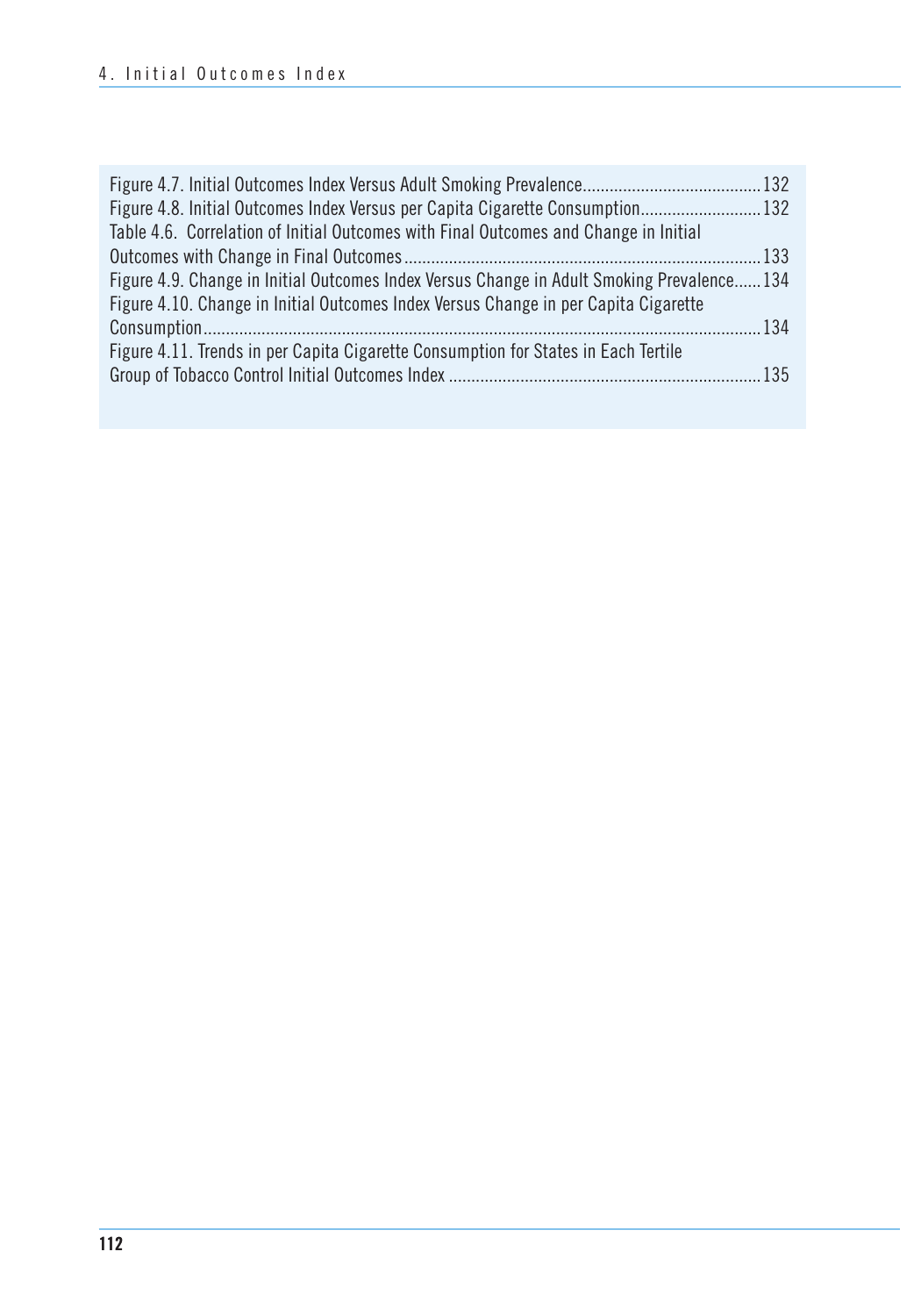### **4. Initial Outcomes Index**

*Some outcomes of a tobacco control program, such as tobacco use prevalence, may become clear only over a period of many years. Therefore, initial and intermediate outcome measures, which in turn can be related to final outcomes such as smoking prevalence, represent an important tool for program evaluation. This chapter discusses criteria for measurement of initial and intermediate outcomes from tobacco control programs, the development of a specific metric (the Initial Outcomes Index; IOI) for the American Stop Smoking Intervention Study (ASSIST) evaluation, and the IOI's association with final outcomes such as tobacco use prevalence and consumption.* 

*The IOI was formed from three initial outcomes, each of which was significantly correlated with reduced prevalence and consumption levels at baseline in 1993: total cigarette price, a rating of local and state clean indoor air policies, and the percentage of workers covered by 100% smoke-free workplaces. The IOI index value was formed from equal weightings of these three factors, normalized at baseline, because the results of a principal components analysis showed very similar loadings.* 

*Over the period of study from 1992 through 1999, 65% of ASSIST states showed an increase in IOI greater than the mean for all states, versus only 32% of non-ASSIST states. In a comparison of IOI results with final outcomes, IOI showed a significant association with prevalence and consumption levels throughout the study period, whereas the only IOI factor that showed a significant association between changes over time and changes in outcomes was a strong relationship between cigarette price and per capita consumption. Nonetheless, the data produced from this evaluation serve as an important baseline for future efforts to track initial outcomes that relate tobacco control program effects to long-term outcomes.* 

### **Introduction**

This chapter discusses the process of defining initial outcomes for ASSIST and the criteria used to ultimately define the IOI used in the ASSIST evaluation analysis.<sup>1</sup> criteria used to ultimately define the IOI used in the ASSIST evaluation analysis.1 As discussed in more detail in chapter 9, part of this analysis examined the relationship between these initial outcomes and other evaluation metrics as well as final outcomes such as tobacco prevalence and per capita consumption. This IOI was designed to serve as a near-term measure for the effectiveness of ASSIST interventions.

In an effective tobacco control program, it is reasonable to expect that early, or initial, outcomes of the interventions would relate to later outcomes, usually defined as declines in tobacco use. However, changing the smoking behavior of a population does not necessarily occur immediately subsequent to a tobacco control program. For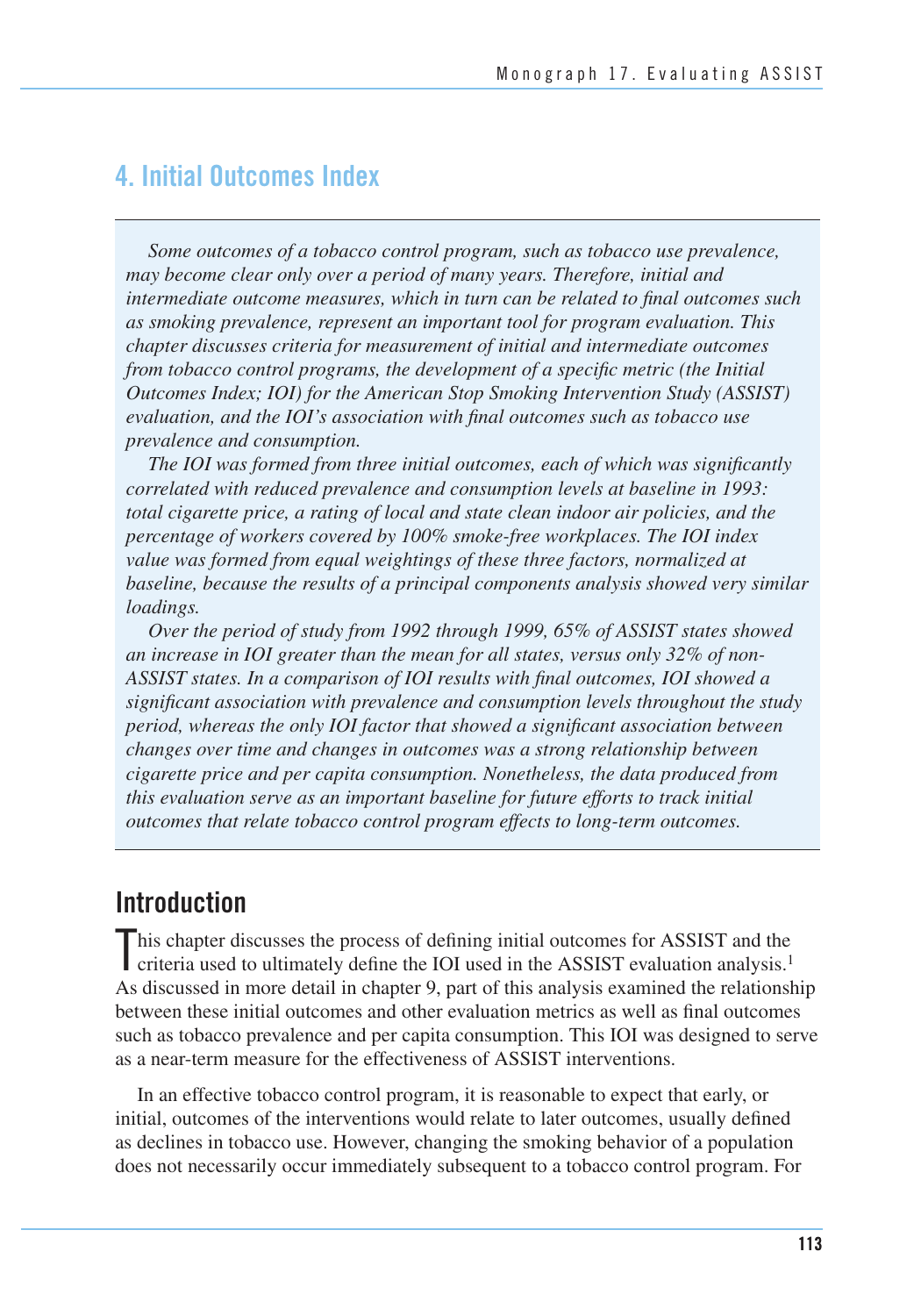example, increased tobacco taxes are associated with decreased experimental and established smoking among youth,2 but this effect would not be reflected in smoking prevalence rates for several years. Therefore, policy makers need more proximal measures of program effects to protect and advocate for program funding as well as to evaluate program progress. This chapter explains the concept and importance of measuring initial outcomes and presents criteria for evaluators to consider in defining and selecting those outcomes in their evaluations of program effects, followed by a discussion of the specific initial outcomes selected for the ASSIST evaluation.

For ASSIST, the units of observation for these outcomes were the 50 states of the United States and the District of Columbia. Because only 51 units of observation were available for the ASSIST evaluation, for statistical purposes it was necessary to combine the selected initial outcomes into a single measure, the IOI. The methodology for constructing the ASSIST IOI and its relation to the measures describing the ASSIST final outcomes (reduced adult smoking prevalence and lower adult cigarette consumption rates) are described below. Data for each initial outcome are also described and tabulated.

## **Tobacco Use Outcome Measures**

The two most widely used and generally accepted indicators of population ally accepted indicators of population tobacco use are smoking prevalence and per capita cigarette consumption.<sup>3</sup> These  measures are used in this chapter and in chapter 9, which provides a comprehen- sive analysis of final outcomes as part of the evaluation of the ASSIST interven- tion. This section gives a brief description of the data sources for these measures as used in the ASSIST evaluation.

### **Adult Smoking Prevalence**

Adult (18 years old and older) smoking prevalence estimates for each state and for the District of Columbia were obtained from the Tobacco Use Supplement to the Current Population Survey (TUS-CPS).4 The baseline prevalence estimates were from the September 1992, January 1993, and May 1993 TUS-CPS, and the estimates at the end of the intervention period were from the September 1998, January 1999, and May 1999 TUS-CPS.4

The CPS is a nationwide population survey (civilian, noninstitutionalized population, 15 years old and older) conducted continuously by the U.S. Bureau of the Census for labor force monitoring.5 Briefly, the CPS includes a probability sample based on a stratified sampling scheme of clusters of four neighboring households identified from the most recent decennial census, updated building permits, and other sources. All strata are defined within state boundaries, and the sample is allocated among the states so that state-specific estimates can be computed. National Cancer Institute (NCI) staff developed the TUS, and trained Bureau of Census interviewers pretested it prior to its implementation.

For the TUS-CPS, all household members 15 years old and older are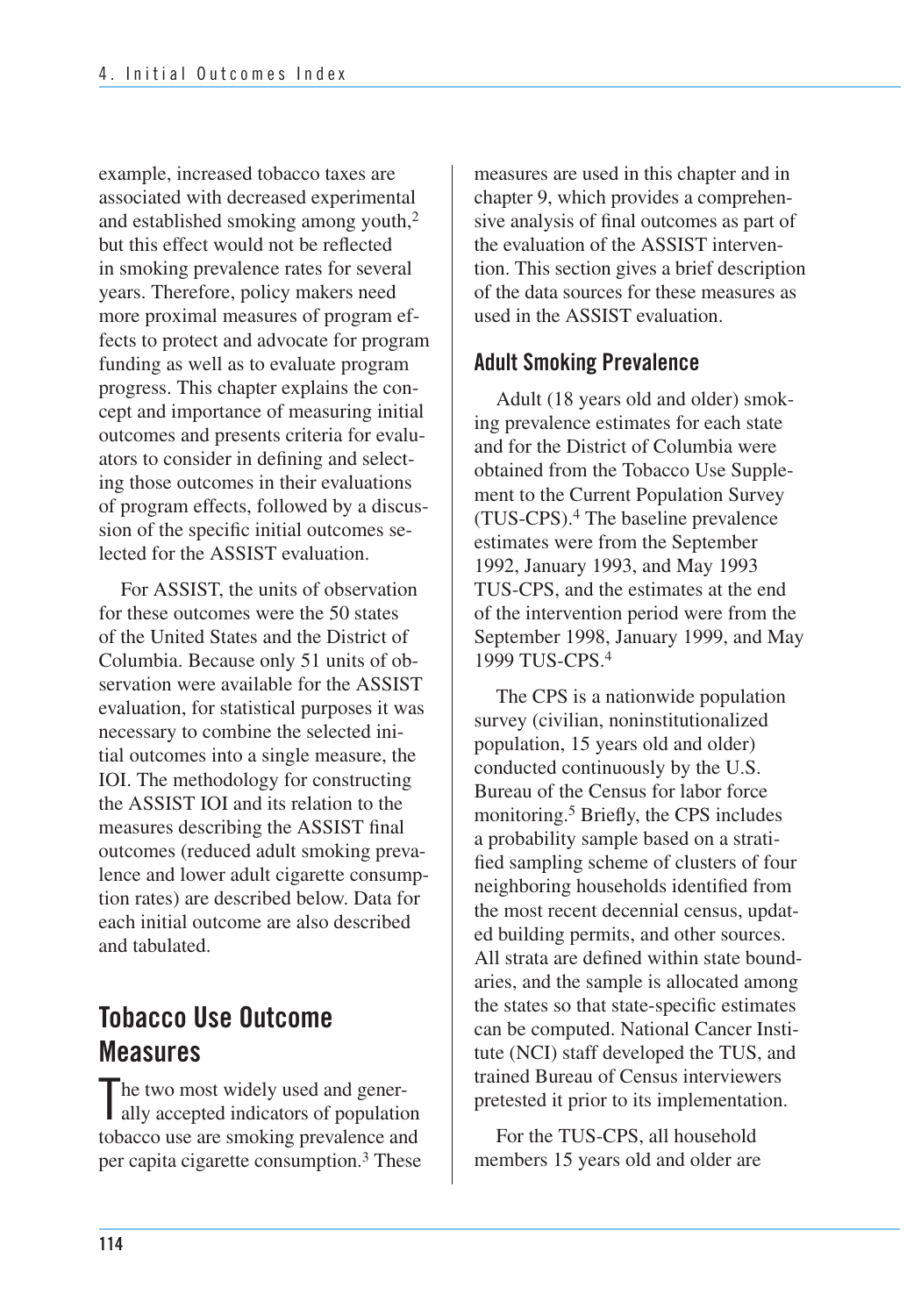asked to answer two questions that determine their current smoking status: (1) whether they have smoked at least 100 cigarettes in their entire life and (2) whether they now smoke cigarettes every day, some days, or not at all. To be considered a current smoker, respondents must answer *yes* to the first question and *every day* or *some days* to the second. If one or more household members are not present at the time of the initial household interview, they are called later and administered the TUS-CPS by telephone. Even so, not all household members answer the TUS-CPS. (The response rate is between 75% and 85%.) The answers on smoking status are obtained from a proxy respondent for each household member not present at the time of the household interview and are replaced with self-response data following the administration of the TUS-CPS. For the present analyses, both proxy and selfreport data on smoking status were used. Smoking prevalence was computed as the percentage of all adult respondents who were identified as current smokers.

### **Per Capita Cigarette Consumption**

Until late 1998 when it was disbanded, the Tobacco Institute compiled cigarette sales data monthly in each state for federal tax reporting purposes.<sup>6</sup> Since then, individuals from the institute formed a consulting firm, and now they produce the same data as part of the economic consulting firm Orzechowski and Walker, with support from the tobacco industry.7 These data are reported annually (November 1 to October 31) to the Federal Trade Commission, which

publishes the new data each year along with those from past years.

As these data are from wholesale warehouse removals, there is considerable variation from one month to the next—in particular, the levels of removals in the last month of any quarter are strongly correlated with the removals in the first month of the next quarter. This variation has little to do with actual consumption and likely reflects business practice. To remove this source of variability, data were combined into twomonth intervals with December/January, February/March, and so on treated as single intervals. To convert the sales data to per capita cigarette consumption, the mean number of packs removed from warehouses in a given interval was divided by the total population of adults aged 18 years old and older in each state at each bimonthly time point. Annual population totals are available from the U.S. Bureau of the Census, $8-10$  and these were interpolated to obtain the population at given times (interval midpoints) during the year. For the analyses described in chapter 9, the bimonthly values were analyzed. For this chapter, generally the data were aggregated for the periods August/September through April/May to correspond to the period when adult smoking prevalence estimates were obtained from the TUS-CPS.

Although a decline in smoking prevalence is generally reflected in a decline in per capita cigarette consumption, the opposite may not occur. Current smokers could choose to smoke less instead of quitting, or new, younger smokers could reach adulthood with a lower level of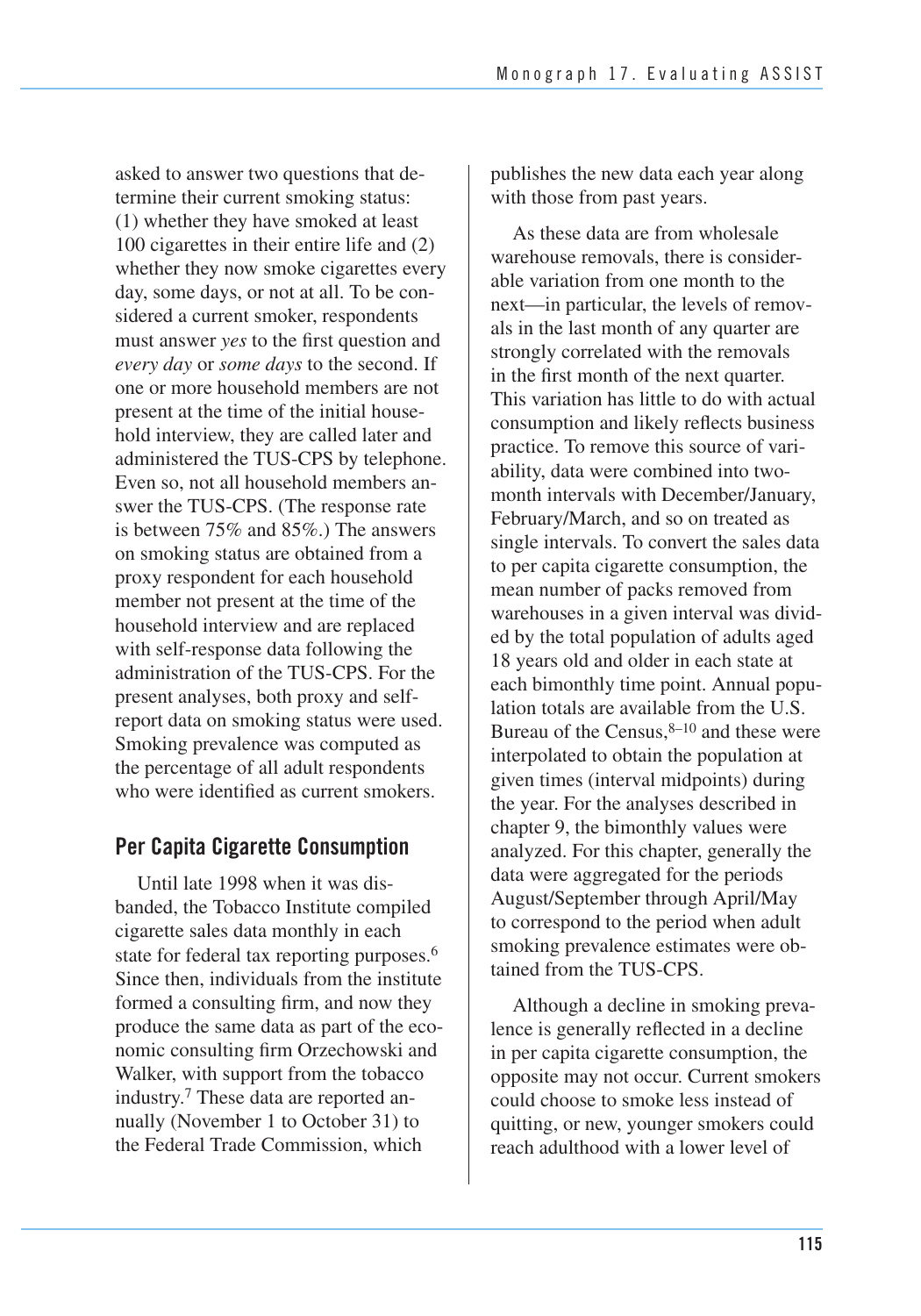consumption than the level of consumption of smokers in previous cohorts. In these situations, prevalence would remain constant, but per capita consumption would decline.

## **Defining and Selecting Initial Outcomes**

Once a tobacco control program is un-der way, early intervention strategies, if effective, should begin to foster societal changes that will ultimately result in lower smoking prevalence and per capita cigarette consumption. These two results are the final outcomes of the program, and they, in turn, will lead to reductions in smoking-related morbidity and mortality, the public health goals of tobacco control. Comprehensive tobacco control programs with appropriate monetary and human resources undertake a variety of efforts aimed at influencing the social environment, such as the following:

- Educating the public
- Advocating for the enactment of new legislation or policies
- Promoting smoking cessation through clinics and telephone helplines
- Advocating for increased enforcement of laws restricting smoking or restricting sales of tobacco products to minors
- Forming coalitions of advocates to conduct tobacco control efforts $11,12$

Although the effects of each of these efforts on smoking prevalence or cigarette consumption may not be known for years, early effects or reactions in the 0- to 2-year aftermath can be defined and tracked. These effects are initial

outcomes. For example, an initial outcome may be the passage of a law that prohibits smoking in public buildings or the adoption by businesses of smokefree workplace policies. These initial policy outcomes might lead directly to the final outcomes. (For example, a smoker in a smoke-free workplace might smoke less or quit altogether.) However, another outcome, an intermediate outcome, such as enforcement of the law or policy, might be necessary for the final outcome to occur. For example, unless clean indoor air policy is enforced, it may not have an effect on smoking behavior. Whether an outcome is initial or intermediate is usually determined from the strategic plan of the tobacco control program, which sets forth the specific tactics and outcomes expected from those tactics.

#### **Initial and Intermediate Outcomes Versus Other Forces of Change**

It is not always clear whether an outcome is an initial or an intermediate outcome or whether it is directly attributable to an intervention's specific activities or to a change that is already occurring in society. While it is generally easier to link an initial outcome to a specific intervention, the link for an intermediate outcome may be somewhat more difficult to establish. These points are illustrated in the examples below.

New legislation pertaining to restricting smoking in the workplace is clearly an initial outcome. However, increased levels of workers' reports of workplace smoking restrictions, more of an intermediate outcome, might come about through means other than just legislation.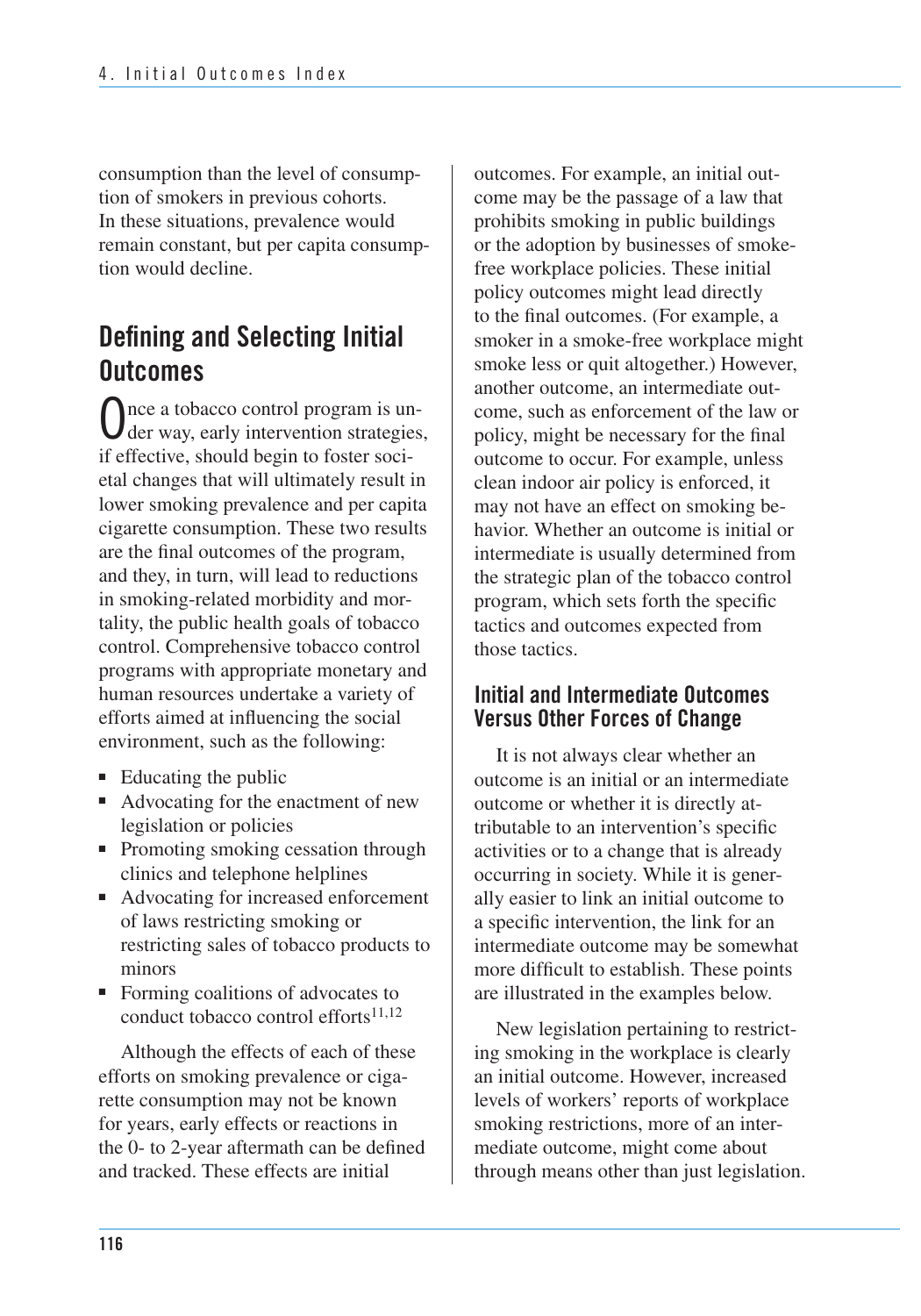#### **Examples of Initial Outcomes**

Examples of initial outcomes for the types of efforts mentioned in this section include the following:

- *Awareness of media campaigns*. Media campaigns are one tool that tobacco control programs can use to educate the public. Such campaigns have focused on the health risks that cigarette smoke poses both to smokers and to nonsmokers, especially children. Some campaigns have been primarily informational about the dangers of smoking; others have directly attacked the tobacco industry. A measurable initial outcome of such efforts could be the rate of recall that the public has of specific media campaigns, assessed through surveys. Another outcome might be the change in the population's smoking-related knowledge or attitudes.
- *News coverage.* Calling journalists' attention to important issues related to tobacco (e.g., newly documented adverse health effects, the benefits of new policy initiatives) is a strategy for encouraging the public and policy makers to support the enactment of tobacco control policies. A measurable initial outcome of these media advocacy efforts could be the number of published news stories and editorials that present the issue favorably to tobacco control. With resultant increased public support, an intermediate outcome might be passing legislation that has been associated with quitting smoking (e.g., clean indoor air laws) or better enforcement of current legislation.
- *Use of cessation assistance*. Many comprehensive programs offer smoking cessation assistance to smokers through local programs or statewide telephone helplines. A measurable initial outcome of these programs could be the number of individuals attending the cessation programs or calling the helpline.
- ■ *Enforcement of laws forbidding sales to minors.* At the time a tobacco prevention and control program is implemented, a law might already be on the books that prohibits sales of tobacco to minors, but it is not being enforced. A strategy of the program might be to increase enforcement by working with the local agency that has responsibility for enforcement or to increase compliance by educating merchants about the law and the benefits of enforcing the law. A measure of the initial outcome of these efforts could be the results of sales checks in which minors attempt to buy cigarettes.
- *Formation of coalitions*. As soon as possible in the start-up of a community-based program, all members of the community—usually represented by organizations—who would have an interest in preventing and controlling tobacco use should be invited and involved in planning and conducting the strategies. The initial outcome is the formation of a coalition, which can be measured by the number of members and the type of community representation in the coalition.

For instance, some large corporations, subject to smoke-free workplace laws in some states, extend such policies to cover all of their facilities nationwide. Also, smoke-free policies in some locales are a result of health department regulation rather than legislation. Thus, workers' reports of a 100% smoke-free workplace might be a measure of the reach or strength of legislation or regulation, or the reports might reflect prevailing and expanding social norms.

A little further downstream from the initiation of a tobacco control policy, and more clearly an intermediate outcome, is the level of report of smoke-free homes. Increased population knowledge about the dangers of secondhand smoke would be the initial outcome result from a tobacco control program's media campaign (intervention) to educate the public about the dangers of secondhand smoke. Armed with this knowledge, people then may increasingly decide to restrict or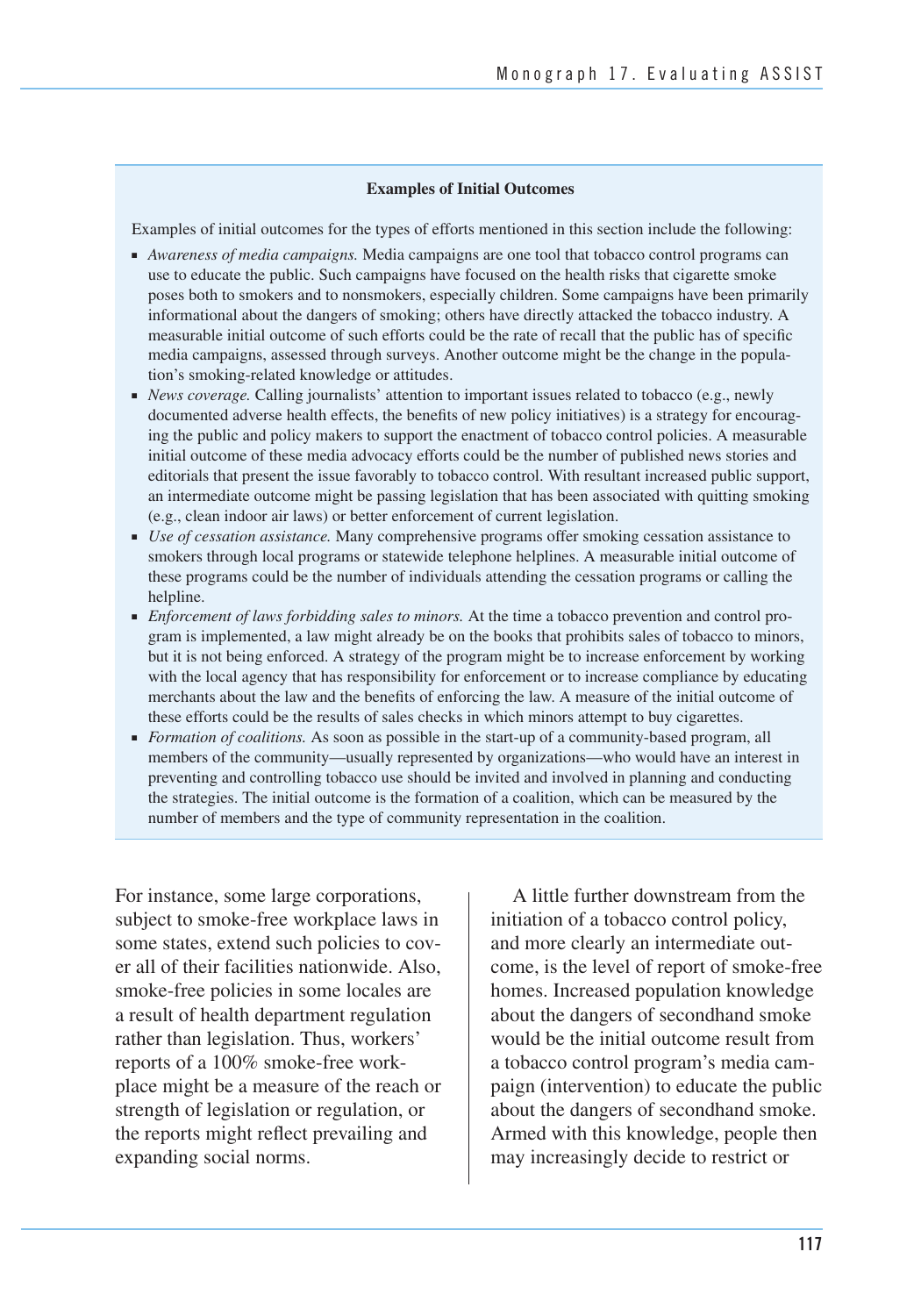ban smoking altogether in their homes. However, tracking that decision to an intervention is not necessarily straightforward; other program elements, including workplace smoking restrictions, may have influenced or facilitated the decision to have a smoke-free home.

Thus, in selecting outcomes to measure, it is important that program planners and evaluators at least in theory be able to relate the activities of the intervention to the outcome to be measured and recognize that other factors might also bring about the initial or intermediate outcome of interest.

#### **Criteria for Selecting Initial Outcomes in Evaluations of Tobacco Control Efforts**

The four criteria for selecting initial outcomes to include in an evaluation are the following:

1. The outcome must be consistently measurable across all units of the evaluation and over time. While states are a logical unit for evalua- tion, a local government may also want to track its progress over time and institute surveillance systems for this purpose. Evaluating a particular tobacco control program over time, or comparing different tobacco control programs (e.g., states) at a given point in time, requires standardized means of collecting information and con- structing the appropriate measures. If the nature of the measure (e.g., how data are gathered or reduced) changes even slightly, it will be impossible to determine whether any changes in the resulting values are from actual

 changes in the population or are sim- ply an artifact of the new measure. One mechanism for gathering con- sistent and comprehensive data is a national population survey. With standard sampling plans and methodolo gies and a standard set of questions, population surveys can serve as a sur- veillance system for initial, intermedi- ate, and final outcomes expected from a tobacco control program.

- 2. There must be sufficient variability in the measure across the units of obser- vation and/or over time. If little vari- ability exists, it would not be possible to meaningfully rank the units accord- ing to the level of the particular initial outcome. And if all units changed in lockstep, there would be no basis for comparing trends over time.
- 3. The initial outcome should be a potentially caused result of an intervention undertaken as part of a tobacco control program. For example, cigarette prices will increase if the legislature passes a new excise tax. Sales of cigarettes to minors should decline if enforcement of youth access laws is increased. In these examples, cigarette price and test-buy data are the initial outcomes. It is not always possible a priori to know how the initial outcomes will change over time. Change may occur so slowly that there is little to analyze, or so rapidly and in lockstep that attribution to the intervention is difficult. Evaluators should learn from the experiences of others regarding which initial outcomes might provide the best indicator of an intervention's effect.
- 4. Either preexisting evidence should indicate an association, or in its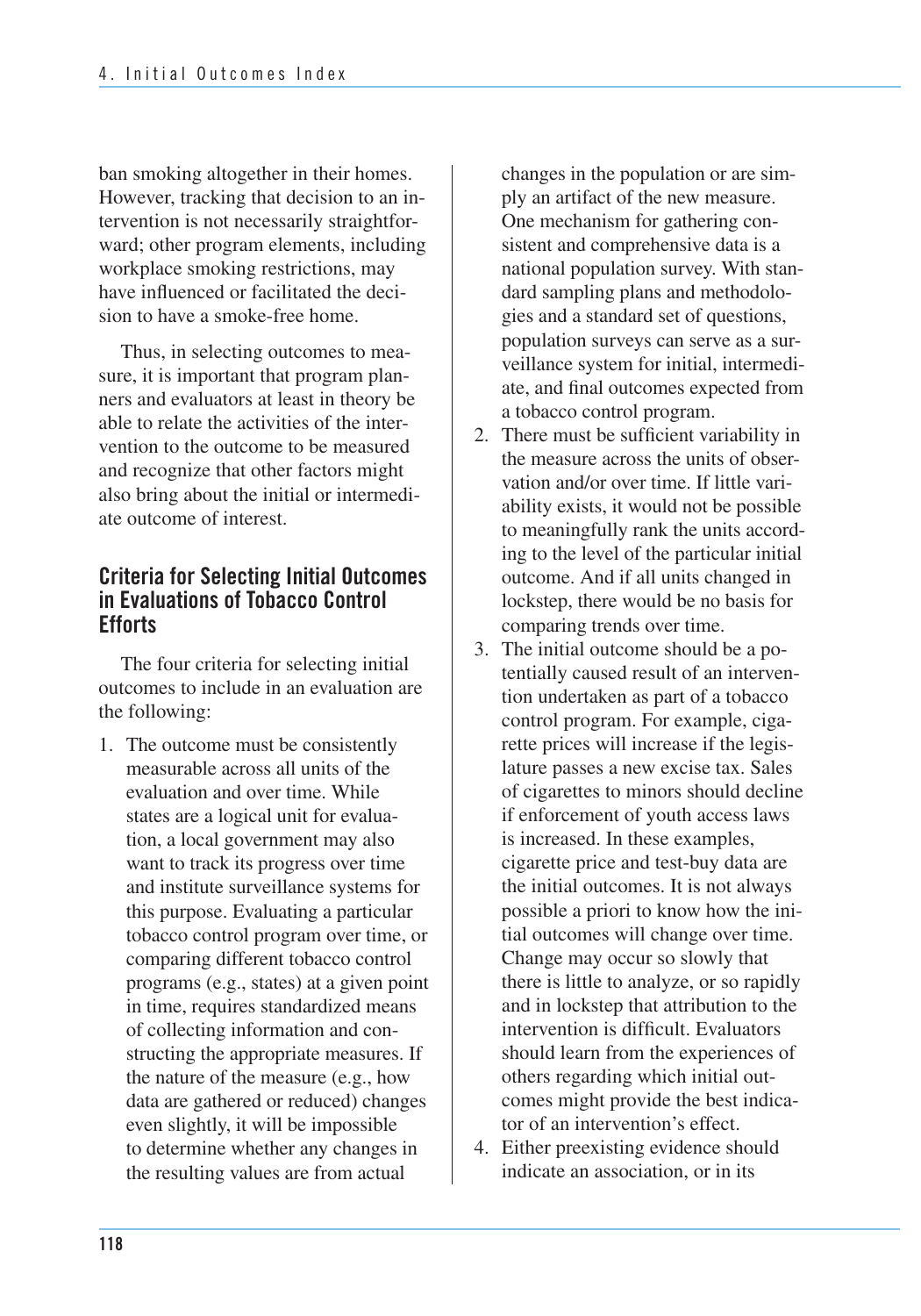absence there should be at least a potential link between the initial outcome and the ultimate outcomes. As an example, the level of media attention given to tobacco-related issues should raise public awareness and knowledge as well as influence policy makers. This in turn could influence social norms, which ultimately may discourage smoking initiation and increase smoking cessation, leading to reduced per capita cigarette consumption and smoking prevalence. However, the level of media attention may not actually correlate significantly with the level of per capita cigarette consumption or smoking prevalence until a number of years have passed. A lag would be expected between the initial outcome and its effect on smoking behavior.

## **Initial Outcomes Selected for the ASSIST Evaluation**

For the evaluation of ASSIST, three<br>initial outcomes were selected: (1)  $\Box$  or the evaluation of ASSIST, three cigarette price (including tax), (2) rating of local and state clean indoor air policies, and (3) percentage of workers covered by 100% smoke-free workplaces. The discussion in this section focuses on the rationale for selecting the initial outcomes for the ASSIST evaluation, variability of the initial outcomes across the states (the unit of measure for the ASSIST evaluation), and the relation of the initial outcomes to the final outcomes. In addition to the criteria for selecting a useful initial outcome (described in the preceding section), the ASSIST evaluation required that

#### **ASSIST Policy Areas**

Following the ASSIST framework, the 17 ASSIST states promoted interventions in four policy areas, expressed as objectives in the "ASSIST Program Guidelines for Tobacco-Free Communities":

Eliminate environmental tobacco smoke in all areas where others may face involuntary exposure and the serious health risks associated with inhalation of other people's tobacco smoke.

Eliminate all tobacco product advertising and promotion, other than point-ofsale and objective product information advertising.

Reduce access to and availability of tobacco products, particularly to persons under the legal age of purchase.

Reduce consumption of cigarettes and other tobacco products through price increases using increased taxes and other costs imposed on tobacco products.

*Source:* ASSIST Coordinating Center. 1991. Overview. ASSIST program guidelines for tobacco-free communities. Internal document, ASSIST Coordinating Center, Rockville, MD (p. 12).

baseline data (just prior to the onset of the program) for each initial outcome measured be available at several points through the end of the program.

A central component of the ASSIST model is the use of policy to change physical environments and influence social norms that in turn help shape health-related behavior. To achieve these objectives, the ASSIST program guidelines required the states to implement interventions in four policy areas: clean indoor air, restricted tobacco advertising and promotion, reduced access to tobacco products by minors, and price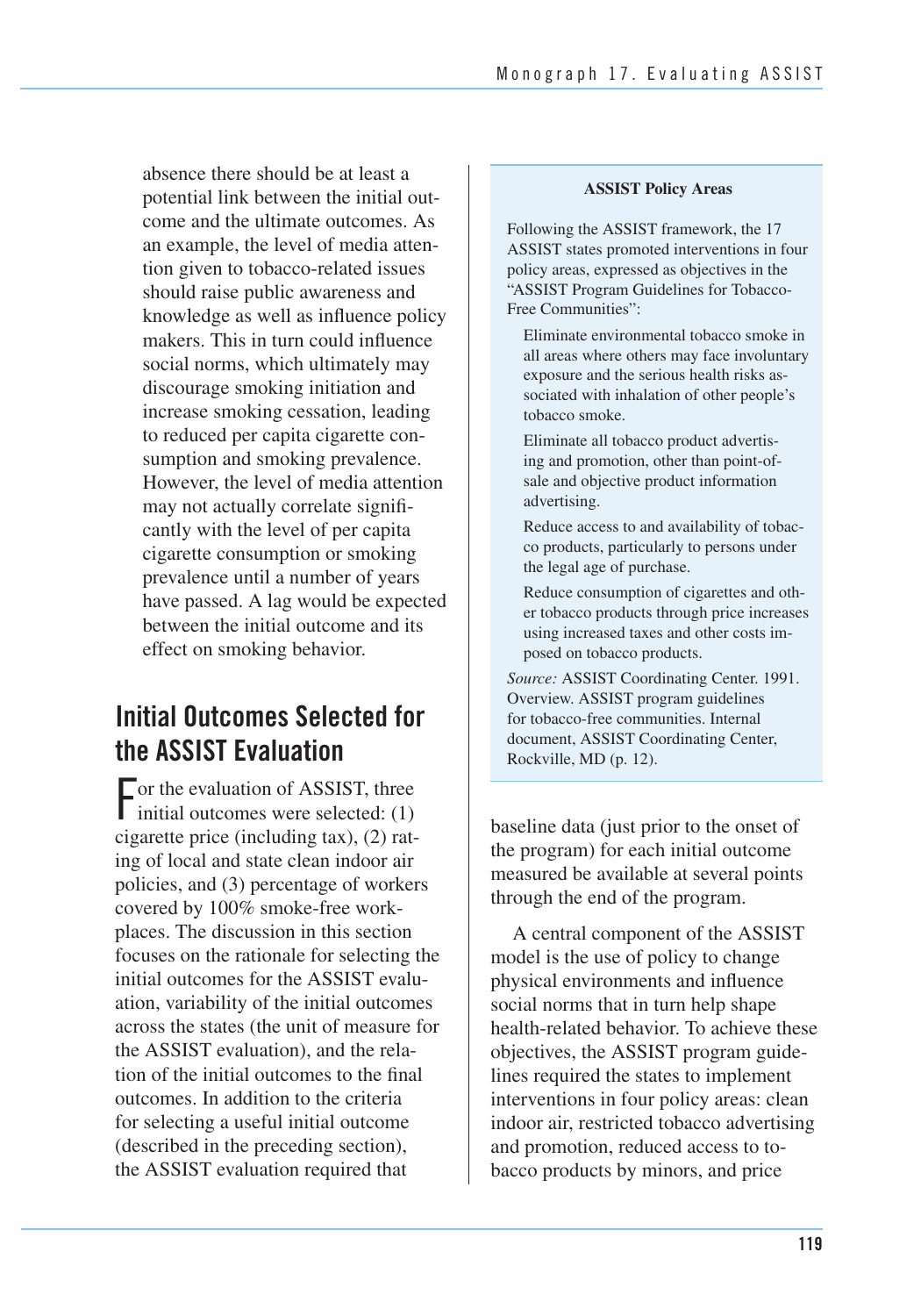increases of tobacco products. The initial outcomes measured in the evaluation derive from these policy areas and interventions. However, because the actual initial outcomes to be monitored were not selected until after the ASSIST intervention began, appropriate data related to restriction of advertising and promotions and to reduced access to tobacco products were not included as part of the data collection at baseline. Thus, initial outcomes related to these two interventions could not be assessed.

### **Cigarette Price**

The cost of a pack of cigarettes to the consumer reflects the selling price, federal and state excise taxes, and state and local sales taxes. Research has established that smokers are sensitive to the cost of cigarettes; smokers change the amount they purchase in accordance with the price they have to pay. Studies consistently estimate the adult price elasticity of demand<sup>13</sup> to be about  $-0.4$ . This means that for every 10% increase in cigarette prices, demand for cigarettes should fall by  $4\%$ .<sup>14,15</sup>

While the amount of state excise tax could also be considered an initial outcome, the ASSIST evaluation uses the total price of a pack of cigarettes because the tobacco industry sometimes temporarily changes the price of cigarettes to counteract a tax increase. It is the total cost of cigarettes to the consumer that affects consumption; therefore, price, not tax, was the initial outcome selected for the evaluation.

Because the ASSIST evaluation examined trends over time, the average

cigarette price for each state and for each year was adjusted to the baseline period using the consumer price index. The adjusted prices are referred to as the "real" prices of cigarettes in each year.

Table 4.1 shows the real cigarette prices for each state from baseline to the end of the ASSIST program (as of November of each year). Considerable variability is apparent in the real price of cigarettes among the states in any given year. At baseline (1992–93), the price of cigarettes ranged from \$1.53/pack in Kentucky to \$2.32/pack in Hawaii. Over the course of ASSIST, many states raised their tobacco excise taxes, and the tobacco industry raised cigarette prices in 1998 after the Master Settlement Agreement was final. Thus, the average price per pack over all states increased from \$1.90/pack at baseline to \$2.15/pack at the end of the program (1998–99). The pack price decreased slightly over the ASSIST period in Minnesota but increased by \$0.80 in Alaska.

The relationship between the real price of cigarettes at baseline and adult smoking prevalence<sup>16</sup> for each state is shown in figure 4.1 ( $r = -.39, p < .01$ ). In this figure and in subsequent figures, it should be noted that values at the extremes can influence the magnitude of the correlation coefficients. However, even after omitting extreme values, the weaker correlations were still statistically different from zero ( $p < .05$ ).

Figure 4.2 shows the correlations at baseline between real cigarette price and adult per capita cigarette consumption. The values for per capita cigarette consumption are the average of the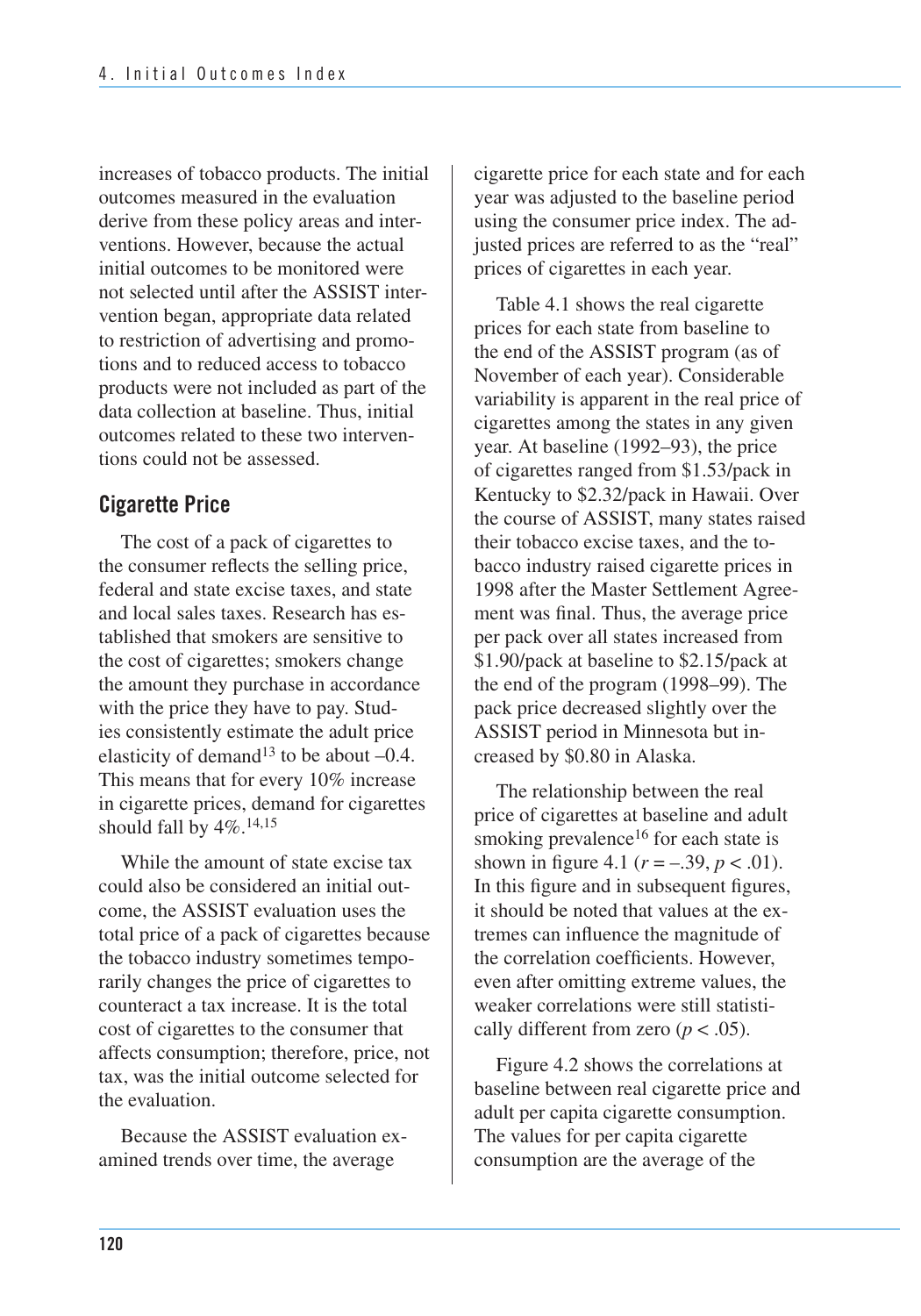| 2.161<br>1.963<br>1.918<br>1.969<br>1.929<br>2.617<br>2.845<br>2.963<br>0.802<br>AK<br>1.800<br>1.570<br>1.534<br>1.522<br>1.569<br>1.898<br>0.098<br>AL<br>1.661<br>1.768<br>1.892<br>1.883<br>AR<br>1.731<br>1.670<br>1.622<br>1.703<br>1.730<br>2.002<br>0.110<br>1.887<br>1.662<br>2.019<br>2.096<br>2.132<br>2.284<br>2.394<br>AZ<br>1.628<br>0.507<br>2.183<br>1.997<br>1.992<br>1.963<br>1.928<br>1.963<br>2.092<br>2.539<br>0.356<br><b>CA</b><br>CO<br>1.661<br>1.497<br>1.564<br>1.571<br>1.569<br>1.637<br>1.773<br>1.901<br>0.240<br><b>CT</b><br>2.023<br>1.993<br>2.309<br>0.147<br>2.162<br>2.127<br>2.071<br>2.035<br>2.175<br>DC<br>2.233<br>2.210<br>2.237<br>2.281<br>2.190<br>2.207<br>2.330<br>2.448<br>0.215<br>1.812<br>1.531<br>1.567<br>1.579<br>DE<br>1.488<br>1.546<br>1.722<br>1.852<br>0.040<br>FL<br>2.018<br>1.746<br>1.768<br>1.742<br>1.787<br>1.985<br>0.086<br>1.775<br>2.104<br>GA<br>1.693<br>1.493<br>1.513<br>1.493<br>1.474<br>1.531<br>1.684<br>1.799<br>0.106<br>2.224<br>2.382<br>2.724<br>HI<br>2.318<br>2.190<br>2.263<br>2.265<br>2.843<br>0.525<br>1.796<br>1.963<br>1.763<br>1.791<br>1.786<br>1.793<br>1.945<br>2.069<br>0.106<br>IΑ<br>1.767<br>1.634<br>1.719<br>1.740<br>1.728<br>2.029<br>0.262<br>ID<br>1.549<br>1.916<br>1.859<br>1.895<br>1.897<br>0.379<br>IL<br>1.962<br>1.887<br>1.869<br>2.218<br>2.341<br>IN<br>1.646<br>1.470<br>1.443<br>1.478<br>1.540<br>1.728<br>1.851<br>0.205<br>1.511<br><b>KS</b><br>1.628<br>1.613<br>1.703<br>1.993<br>1.813<br>1.638<br>1.655<br>1.884<br>0.180<br>KY<br>1.526<br>1.376<br>1.360<br>1.369<br>1.391<br>1.451<br>1.651<br>1.758<br>0.232<br>1.843<br>1.607<br>1.551<br>1.596<br>1.564<br>1.700<br>1.876<br>0.159<br>LA<br>2.002<br>2.053<br>1.963<br>2.054<br>2.016<br>2.308<br>2.392<br>2.572<br>2.689<br>0.636<br>MA<br>1.998<br>1.782<br>1.765<br>1.731<br>1.805<br>1.827<br>MD<br>2.001<br>2.111<br>0.113<br>1.834<br>2.543<br>0.518<br>ME<br>2.025<br>1.850<br>1.866<br>1.810<br>2.050<br>2.456<br>1.886<br>1.665<br>2.260<br>2.254<br>2.229<br>2.273<br>2.408<br>2.531<br>0.645<br>MI<br>2.044<br>2.050<br>2.053<br>2.076<br>2.062<br>2.243<br>$-0.020$<br><b>MN</b><br>2.263<br>2.105<br><b>MO</b><br>1.625<br>1.493<br>1.489<br>1.545<br>1.593<br>1.780<br>1.884<br>0.259<br>1.533<br>MS<br>1.863<br>1.641<br>1.571<br>1.595<br>1.625<br>1.655<br>1.854<br>1.979<br>0.116<br>MT<br>1.746<br>1.479<br>1.480<br>1.453<br>1.483<br>1.546<br>1.808<br>1.704<br>0.062<br>1.571<br>1.421<br>1.539<br>1.691<br>NC<br>1.377<br>1.413<br>1.405<br>1.808<br>0.237<br><b>ND</b><br>1.868<br>1.815<br>1.795<br>1.854<br>1.914<br>2.054<br>0.319<br>1.868<br>2.187<br>NE<br>1.842<br>1.746<br>1.712<br>1.709<br>1.743<br>1.803<br>1.950<br>2.074<br>0.232<br>NH<br>1.769<br>1.561<br>1.562<br>1.589<br>1.736<br>1.935<br>0.288<br>1.542<br>2.057<br>$\mathbf{N}\mathbf{J}$<br>2.137<br>1.905<br>1.903<br>1.911<br>1.858<br>1.950<br>2.511<br>2.624<br>0.487<br>1.657<br>1.839<br>0.199<br><b>NM</b><br>1.778<br>1.626<br>1.634<br>1.664<br>1.699<br>1.977<br><b>NV</b><br>2.099<br>1.927<br>1.882<br>2.222<br>0.123<br>1.987<br>1.937<br>1.903<br>2.082<br>NY<br>2.096<br>2.059<br>2.106<br>2.108<br>2.082<br>2.100<br>2.289<br>2.411<br>0.305<br>1.603<br><b>OH</b><br>1.726<br>1.556<br>1.558<br>1.554<br>1.572<br>1.764<br>1.886<br>0.160<br>OK<br>1.875<br>1.665<br>1.601<br>1.572<br>1.619<br>1.688<br>1.844<br>1.963<br>0.088<br><b>OR</b><br>1.887<br>1.744<br>1.806<br>1.768<br>1.778<br>2.063<br>2.243<br>2.346<br>0.459<br>1.904<br>1.884<br>PA<br>1.643<br>1.635<br>1.662<br>1.687<br>1.779<br>2.021<br>0.117<br>RI<br>2.049<br>1.768<br>2.130<br>2.130<br>2.087<br>2.187<br>2.342<br>2.462<br>0.413<br>SC<br>1.681<br>1.428<br>1.400<br>1.450<br>1.456<br>1.527<br>1.646<br>0.091<br>1.772<br><b>SD</b><br>1.601<br>1.651<br>1.989<br>0.164<br>1.825<br>1.568<br>1.697<br>1.769<br>1.875<br>1.812<br>1.606<br>1.581<br>1.565<br>1.566<br>1.601<br>1.784<br>1.908<br>0.096<br>TN<br>TX<br>2.120<br>1.876<br>1.857<br>1.893<br>2.075<br>1.864<br>1.815<br>2.189<br>0.069<br>1.695<br>UT<br>1.860<br>1.656<br>1.684<br>1.756<br>2.059<br>2.220<br>2.333<br>0.473<br>VA<br>1.598<br>1.544<br>1.499<br>1.491<br>0.059<br>1.725<br>1.567<br>1.665<br>1.784<br><b>VT</b><br>1.802<br>1.638<br>1.601<br>1.912<br>1.906<br>1.982<br>2.245<br>0.443<br>2.133<br>WA<br>2.167<br>2.285<br>2.294<br>2.435<br>2.538<br>2.561<br>2.654<br>2.780<br>0.613<br>2.027<br>1.834<br>1.876<br>1.950<br>1.895<br>1.946<br>2.218<br>2.331<br>0.304<br>WI<br>1.739<br>WV<br>1.555<br>1.579<br>1.541<br>1.537<br>1.605<br>1.775<br>1.874<br>0.135<br>WY<br>1.638<br>1.441<br>1.457<br>1.506<br>1.476<br>1.487<br>1.646<br>1.775<br>0.137<br>Overall<br>1.898<br>1.725<br>1.742<br>1.759<br>1.771<br>1.850<br>2.029<br>2.155<br>0.257<br>Mean<br>0.191<br>0.248<br>0.252<br>0.283<br>0.309<br>SD<br>0.227<br>0.260<br>0.305<br>0.187<br><b>ASSIST</b><br>1.803<br>1.891<br>2.204<br>Mean<br>1.890<br>1.736<br>1.812<br>1.826<br>2.085<br>0.313<br>0.306<br>0.317<br>0.344<br>0.340<br>0.361<br>SD<br>0.224<br>0.262<br>0.363<br>0.206<br>Non-ASSIST<br>1.902<br>1.719<br>1.712<br>1.733<br>1.744<br>1.829<br>2.001<br>2.130<br>0.229<br>Mean<br>SD<br>0.176<br>0.211<br>0.212<br>0.214<br>0.206<br>0.253<br>0.273<br>0.281<br>0.173 | <b>State</b> | 1992-93 | 1993 | 1994 | 1995 | 1996 | 1997 | 1998 | 1998-99 | Change |
|------------------------------------------------------------------------------------------------------------------------------------------------------------------------------------------------------------------------------------------------------------------------------------------------------------------------------------------------------------------------------------------------------------------------------------------------------------------------------------------------------------------------------------------------------------------------------------------------------------------------------------------------------------------------------------------------------------------------------------------------------------------------------------------------------------------------------------------------------------------------------------------------------------------------------------------------------------------------------------------------------------------------------------------------------------------------------------------------------------------------------------------------------------------------------------------------------------------------------------------------------------------------------------------------------------------------------------------------------------------------------------------------------------------------------------------------------------------------------------------------------------------------------------------------------------------------------------------------------------------------------------------------------------------------------------------------------------------------------------------------------------------------------------------------------------------------------------------------------------------------------------------------------------------------------------------------------------------------------------------------------------------------------------------------------------------------------------------------------------------------------------------------------------------------------------------------------------------------------------------------------------------------------------------------------------------------------------------------------------------------------------------------------------------------------------------------------------------------------------------------------------------------------------------------------------------------------------------------------------------------------------------------------------------------------------------------------------------------------------------------------------------------------------------------------------------------------------------------------------------------------------------------------------------------------------------------------------------------------------------------------------------------------------------------------------------------------------------------------------------------------------------------------------------------------------------------------------------------------------------------------------------------------------------------------------------------------------------------------------------------------------------------------------------------------------------------------------------------------------------------------------------------------------------------------------------------------------------------------------------------------------------------------------------------------------------------------------------------------------------------------------------------------------------------------------------------------------------------------------------------------------------------------------------------------------------------------------------------------------------------------------------------------------------------------------------------------------------------------------------------------------------------------------------------------------------------------------------------------------------------------------------------------------------------------------------------------------------------------------------------------------------------------------------------------------------------------------------------------------------------------------------------------------------------------------------------------------------------------------------------------------------------------------------------------------------------------------------------------------------------------------------------------------------------------------------------------------------------------------------------------------------------------------------------------------------------------------------------------------------------------------------------------------------------------------------------------------------------------------------------------------------------------------------------------------------------------------------------------------------------------------------------------------------------------------------------|--------------|---------|------|------|------|------|------|------|---------|--------|
|                                                                                                                                                                                                                                                                                                                                                                                                                                                                                                                                                                                                                                                                                                                                                                                                                                                                                                                                                                                                                                                                                                                                                                                                                                                                                                                                                                                                                                                                                                                                                                                                                                                                                                                                                                                                                                                                                                                                                                                                                                                                                                                                                                                                                                                                                                                                                                                                                                                                                                                                                                                                                                                                                                                                                                                                                                                                                                                                                                                                                                                                                                                                                                                                                                                                                                                                                                                                                                                                                                                                                                                                                                                                                                                                                                                                                                                                                                                                                                                                                                                                                                                                                                                                                                                                                                                                                                                                                                                                                                                                                                                                                                                                                                                                                                                                                                                                                                                                                                                                                                                                                                                                                                                                                                                                                                                        |              |         |      |      |      |      |      |      |         |        |
|                                                                                                                                                                                                                                                                                                                                                                                                                                                                                                                                                                                                                                                                                                                                                                                                                                                                                                                                                                                                                                                                                                                                                                                                                                                                                                                                                                                                                                                                                                                                                                                                                                                                                                                                                                                                                                                                                                                                                                                                                                                                                                                                                                                                                                                                                                                                                                                                                                                                                                                                                                                                                                                                                                                                                                                                                                                                                                                                                                                                                                                                                                                                                                                                                                                                                                                                                                                                                                                                                                                                                                                                                                                                                                                                                                                                                                                                                                                                                                                                                                                                                                                                                                                                                                                                                                                                                                                                                                                                                                                                                                                                                                                                                                                                                                                                                                                                                                                                                                                                                                                                                                                                                                                                                                                                                                                        |              |         |      |      |      |      |      |      |         |        |
|                                                                                                                                                                                                                                                                                                                                                                                                                                                                                                                                                                                                                                                                                                                                                                                                                                                                                                                                                                                                                                                                                                                                                                                                                                                                                                                                                                                                                                                                                                                                                                                                                                                                                                                                                                                                                                                                                                                                                                                                                                                                                                                                                                                                                                                                                                                                                                                                                                                                                                                                                                                                                                                                                                                                                                                                                                                                                                                                                                                                                                                                                                                                                                                                                                                                                                                                                                                                                                                                                                                                                                                                                                                                                                                                                                                                                                                                                                                                                                                                                                                                                                                                                                                                                                                                                                                                                                                                                                                                                                                                                                                                                                                                                                                                                                                                                                                                                                                                                                                                                                                                                                                                                                                                                                                                                                                        |              |         |      |      |      |      |      |      |         |        |
|                                                                                                                                                                                                                                                                                                                                                                                                                                                                                                                                                                                                                                                                                                                                                                                                                                                                                                                                                                                                                                                                                                                                                                                                                                                                                                                                                                                                                                                                                                                                                                                                                                                                                                                                                                                                                                                                                                                                                                                                                                                                                                                                                                                                                                                                                                                                                                                                                                                                                                                                                                                                                                                                                                                                                                                                                                                                                                                                                                                                                                                                                                                                                                                                                                                                                                                                                                                                                                                                                                                                                                                                                                                                                                                                                                                                                                                                                                                                                                                                                                                                                                                                                                                                                                                                                                                                                                                                                                                                                                                                                                                                                                                                                                                                                                                                                                                                                                                                                                                                                                                                                                                                                                                                                                                                                                                        |              |         |      |      |      |      |      |      |         |        |
|                                                                                                                                                                                                                                                                                                                                                                                                                                                                                                                                                                                                                                                                                                                                                                                                                                                                                                                                                                                                                                                                                                                                                                                                                                                                                                                                                                                                                                                                                                                                                                                                                                                                                                                                                                                                                                                                                                                                                                                                                                                                                                                                                                                                                                                                                                                                                                                                                                                                                                                                                                                                                                                                                                                                                                                                                                                                                                                                                                                                                                                                                                                                                                                                                                                                                                                                                                                                                                                                                                                                                                                                                                                                                                                                                                                                                                                                                                                                                                                                                                                                                                                                                                                                                                                                                                                                                                                                                                                                                                                                                                                                                                                                                                                                                                                                                                                                                                                                                                                                                                                                                                                                                                                                                                                                                                                        |              |         |      |      |      |      |      |      |         |        |
|                                                                                                                                                                                                                                                                                                                                                                                                                                                                                                                                                                                                                                                                                                                                                                                                                                                                                                                                                                                                                                                                                                                                                                                                                                                                                                                                                                                                                                                                                                                                                                                                                                                                                                                                                                                                                                                                                                                                                                                                                                                                                                                                                                                                                                                                                                                                                                                                                                                                                                                                                                                                                                                                                                                                                                                                                                                                                                                                                                                                                                                                                                                                                                                                                                                                                                                                                                                                                                                                                                                                                                                                                                                                                                                                                                                                                                                                                                                                                                                                                                                                                                                                                                                                                                                                                                                                                                                                                                                                                                                                                                                                                                                                                                                                                                                                                                                                                                                                                                                                                                                                                                                                                                                                                                                                                                                        |              |         |      |      |      |      |      |      |         |        |
|                                                                                                                                                                                                                                                                                                                                                                                                                                                                                                                                                                                                                                                                                                                                                                                                                                                                                                                                                                                                                                                                                                                                                                                                                                                                                                                                                                                                                                                                                                                                                                                                                                                                                                                                                                                                                                                                                                                                                                                                                                                                                                                                                                                                                                                                                                                                                                                                                                                                                                                                                                                                                                                                                                                                                                                                                                                                                                                                                                                                                                                                                                                                                                                                                                                                                                                                                                                                                                                                                                                                                                                                                                                                                                                                                                                                                                                                                                                                                                                                                                                                                                                                                                                                                                                                                                                                                                                                                                                                                                                                                                                                                                                                                                                                                                                                                                                                                                                                                                                                                                                                                                                                                                                                                                                                                                                        |              |         |      |      |      |      |      |      |         |        |
|                                                                                                                                                                                                                                                                                                                                                                                                                                                                                                                                                                                                                                                                                                                                                                                                                                                                                                                                                                                                                                                                                                                                                                                                                                                                                                                                                                                                                                                                                                                                                                                                                                                                                                                                                                                                                                                                                                                                                                                                                                                                                                                                                                                                                                                                                                                                                                                                                                                                                                                                                                                                                                                                                                                                                                                                                                                                                                                                                                                                                                                                                                                                                                                                                                                                                                                                                                                                                                                                                                                                                                                                                                                                                                                                                                                                                                                                                                                                                                                                                                                                                                                                                                                                                                                                                                                                                                                                                                                                                                                                                                                                                                                                                                                                                                                                                                                                                                                                                                                                                                                                                                                                                                                                                                                                                                                        |              |         |      |      |      |      |      |      |         |        |
|                                                                                                                                                                                                                                                                                                                                                                                                                                                                                                                                                                                                                                                                                                                                                                                                                                                                                                                                                                                                                                                                                                                                                                                                                                                                                                                                                                                                                                                                                                                                                                                                                                                                                                                                                                                                                                                                                                                                                                                                                                                                                                                                                                                                                                                                                                                                                                                                                                                                                                                                                                                                                                                                                                                                                                                                                                                                                                                                                                                                                                                                                                                                                                                                                                                                                                                                                                                                                                                                                                                                                                                                                                                                                                                                                                                                                                                                                                                                                                                                                                                                                                                                                                                                                                                                                                                                                                                                                                                                                                                                                                                                                                                                                                                                                                                                                                                                                                                                                                                                                                                                                                                                                                                                                                                                                                                        |              |         |      |      |      |      |      |      |         |        |
|                                                                                                                                                                                                                                                                                                                                                                                                                                                                                                                                                                                                                                                                                                                                                                                                                                                                                                                                                                                                                                                                                                                                                                                                                                                                                                                                                                                                                                                                                                                                                                                                                                                                                                                                                                                                                                                                                                                                                                                                                                                                                                                                                                                                                                                                                                                                                                                                                                                                                                                                                                                                                                                                                                                                                                                                                                                                                                                                                                                                                                                                                                                                                                                                                                                                                                                                                                                                                                                                                                                                                                                                                                                                                                                                                                                                                                                                                                                                                                                                                                                                                                                                                                                                                                                                                                                                                                                                                                                                                                                                                                                                                                                                                                                                                                                                                                                                                                                                                                                                                                                                                                                                                                                                                                                                                                                        |              |         |      |      |      |      |      |      |         |        |
|                                                                                                                                                                                                                                                                                                                                                                                                                                                                                                                                                                                                                                                                                                                                                                                                                                                                                                                                                                                                                                                                                                                                                                                                                                                                                                                                                                                                                                                                                                                                                                                                                                                                                                                                                                                                                                                                                                                                                                                                                                                                                                                                                                                                                                                                                                                                                                                                                                                                                                                                                                                                                                                                                                                                                                                                                                                                                                                                                                                                                                                                                                                                                                                                                                                                                                                                                                                                                                                                                                                                                                                                                                                                                                                                                                                                                                                                                                                                                                                                                                                                                                                                                                                                                                                                                                                                                                                                                                                                                                                                                                                                                                                                                                                                                                                                                                                                                                                                                                                                                                                                                                                                                                                                                                                                                                                        |              |         |      |      |      |      |      |      |         |        |
|                                                                                                                                                                                                                                                                                                                                                                                                                                                                                                                                                                                                                                                                                                                                                                                                                                                                                                                                                                                                                                                                                                                                                                                                                                                                                                                                                                                                                                                                                                                                                                                                                                                                                                                                                                                                                                                                                                                                                                                                                                                                                                                                                                                                                                                                                                                                                                                                                                                                                                                                                                                                                                                                                                                                                                                                                                                                                                                                                                                                                                                                                                                                                                                                                                                                                                                                                                                                                                                                                                                                                                                                                                                                                                                                                                                                                                                                                                                                                                                                                                                                                                                                                                                                                                                                                                                                                                                                                                                                                                                                                                                                                                                                                                                                                                                                                                                                                                                                                                                                                                                                                                                                                                                                                                                                                                                        |              |         |      |      |      |      |      |      |         |        |
|                                                                                                                                                                                                                                                                                                                                                                                                                                                                                                                                                                                                                                                                                                                                                                                                                                                                                                                                                                                                                                                                                                                                                                                                                                                                                                                                                                                                                                                                                                                                                                                                                                                                                                                                                                                                                                                                                                                                                                                                                                                                                                                                                                                                                                                                                                                                                                                                                                                                                                                                                                                                                                                                                                                                                                                                                                                                                                                                                                                                                                                                                                                                                                                                                                                                                                                                                                                                                                                                                                                                                                                                                                                                                                                                                                                                                                                                                                                                                                                                                                                                                                                                                                                                                                                                                                                                                                                                                                                                                                                                                                                                                                                                                                                                                                                                                                                                                                                                                                                                                                                                                                                                                                                                                                                                                                                        |              |         |      |      |      |      |      |      |         |        |
|                                                                                                                                                                                                                                                                                                                                                                                                                                                                                                                                                                                                                                                                                                                                                                                                                                                                                                                                                                                                                                                                                                                                                                                                                                                                                                                                                                                                                                                                                                                                                                                                                                                                                                                                                                                                                                                                                                                                                                                                                                                                                                                                                                                                                                                                                                                                                                                                                                                                                                                                                                                                                                                                                                                                                                                                                                                                                                                                                                                                                                                                                                                                                                                                                                                                                                                                                                                                                                                                                                                                                                                                                                                                                                                                                                                                                                                                                                                                                                                                                                                                                                                                                                                                                                                                                                                                                                                                                                                                                                                                                                                                                                                                                                                                                                                                                                                                                                                                                                                                                                                                                                                                                                                                                                                                                                                        |              |         |      |      |      |      |      |      |         |        |
|                                                                                                                                                                                                                                                                                                                                                                                                                                                                                                                                                                                                                                                                                                                                                                                                                                                                                                                                                                                                                                                                                                                                                                                                                                                                                                                                                                                                                                                                                                                                                                                                                                                                                                                                                                                                                                                                                                                                                                                                                                                                                                                                                                                                                                                                                                                                                                                                                                                                                                                                                                                                                                                                                                                                                                                                                                                                                                                                                                                                                                                                                                                                                                                                                                                                                                                                                                                                                                                                                                                                                                                                                                                                                                                                                                                                                                                                                                                                                                                                                                                                                                                                                                                                                                                                                                                                                                                                                                                                                                                                                                                                                                                                                                                                                                                                                                                                                                                                                                                                                                                                                                                                                                                                                                                                                                                        |              |         |      |      |      |      |      |      |         |        |
|                                                                                                                                                                                                                                                                                                                                                                                                                                                                                                                                                                                                                                                                                                                                                                                                                                                                                                                                                                                                                                                                                                                                                                                                                                                                                                                                                                                                                                                                                                                                                                                                                                                                                                                                                                                                                                                                                                                                                                                                                                                                                                                                                                                                                                                                                                                                                                                                                                                                                                                                                                                                                                                                                                                                                                                                                                                                                                                                                                                                                                                                                                                                                                                                                                                                                                                                                                                                                                                                                                                                                                                                                                                                                                                                                                                                                                                                                                                                                                                                                                                                                                                                                                                                                                                                                                                                                                                                                                                                                                                                                                                                                                                                                                                                                                                                                                                                                                                                                                                                                                                                                                                                                                                                                                                                                                                        |              |         |      |      |      |      |      |      |         |        |
|                                                                                                                                                                                                                                                                                                                                                                                                                                                                                                                                                                                                                                                                                                                                                                                                                                                                                                                                                                                                                                                                                                                                                                                                                                                                                                                                                                                                                                                                                                                                                                                                                                                                                                                                                                                                                                                                                                                                                                                                                                                                                                                                                                                                                                                                                                                                                                                                                                                                                                                                                                                                                                                                                                                                                                                                                                                                                                                                                                                                                                                                                                                                                                                                                                                                                                                                                                                                                                                                                                                                                                                                                                                                                                                                                                                                                                                                                                                                                                                                                                                                                                                                                                                                                                                                                                                                                                                                                                                                                                                                                                                                                                                                                                                                                                                                                                                                                                                                                                                                                                                                                                                                                                                                                                                                                                                        |              |         |      |      |      |      |      |      |         |        |
|                                                                                                                                                                                                                                                                                                                                                                                                                                                                                                                                                                                                                                                                                                                                                                                                                                                                                                                                                                                                                                                                                                                                                                                                                                                                                                                                                                                                                                                                                                                                                                                                                                                                                                                                                                                                                                                                                                                                                                                                                                                                                                                                                                                                                                                                                                                                                                                                                                                                                                                                                                                                                                                                                                                                                                                                                                                                                                                                                                                                                                                                                                                                                                                                                                                                                                                                                                                                                                                                                                                                                                                                                                                                                                                                                                                                                                                                                                                                                                                                                                                                                                                                                                                                                                                                                                                                                                                                                                                                                                                                                                                                                                                                                                                                                                                                                                                                                                                                                                                                                                                                                                                                                                                                                                                                                                                        |              |         |      |      |      |      |      |      |         |        |
|                                                                                                                                                                                                                                                                                                                                                                                                                                                                                                                                                                                                                                                                                                                                                                                                                                                                                                                                                                                                                                                                                                                                                                                                                                                                                                                                                                                                                                                                                                                                                                                                                                                                                                                                                                                                                                                                                                                                                                                                                                                                                                                                                                                                                                                                                                                                                                                                                                                                                                                                                                                                                                                                                                                                                                                                                                                                                                                                                                                                                                                                                                                                                                                                                                                                                                                                                                                                                                                                                                                                                                                                                                                                                                                                                                                                                                                                                                                                                                                                                                                                                                                                                                                                                                                                                                                                                                                                                                                                                                                                                                                                                                                                                                                                                                                                                                                                                                                                                                                                                                                                                                                                                                                                                                                                                                                        |              |         |      |      |      |      |      |      |         |        |
|                                                                                                                                                                                                                                                                                                                                                                                                                                                                                                                                                                                                                                                                                                                                                                                                                                                                                                                                                                                                                                                                                                                                                                                                                                                                                                                                                                                                                                                                                                                                                                                                                                                                                                                                                                                                                                                                                                                                                                                                                                                                                                                                                                                                                                                                                                                                                                                                                                                                                                                                                                                                                                                                                                                                                                                                                                                                                                                                                                                                                                                                                                                                                                                                                                                                                                                                                                                                                                                                                                                                                                                                                                                                                                                                                                                                                                                                                                                                                                                                                                                                                                                                                                                                                                                                                                                                                                                                                                                                                                                                                                                                                                                                                                                                                                                                                                                                                                                                                                                                                                                                                                                                                                                                                                                                                                                        |              |         |      |      |      |      |      |      |         |        |
|                                                                                                                                                                                                                                                                                                                                                                                                                                                                                                                                                                                                                                                                                                                                                                                                                                                                                                                                                                                                                                                                                                                                                                                                                                                                                                                                                                                                                                                                                                                                                                                                                                                                                                                                                                                                                                                                                                                                                                                                                                                                                                                                                                                                                                                                                                                                                                                                                                                                                                                                                                                                                                                                                                                                                                                                                                                                                                                                                                                                                                                                                                                                                                                                                                                                                                                                                                                                                                                                                                                                                                                                                                                                                                                                                                                                                                                                                                                                                                                                                                                                                                                                                                                                                                                                                                                                                                                                                                                                                                                                                                                                                                                                                                                                                                                                                                                                                                                                                                                                                                                                                                                                                                                                                                                                                                                        |              |         |      |      |      |      |      |      |         |        |
|                                                                                                                                                                                                                                                                                                                                                                                                                                                                                                                                                                                                                                                                                                                                                                                                                                                                                                                                                                                                                                                                                                                                                                                                                                                                                                                                                                                                                                                                                                                                                                                                                                                                                                                                                                                                                                                                                                                                                                                                                                                                                                                                                                                                                                                                                                                                                                                                                                                                                                                                                                                                                                                                                                                                                                                                                                                                                                                                                                                                                                                                                                                                                                                                                                                                                                                                                                                                                                                                                                                                                                                                                                                                                                                                                                                                                                                                                                                                                                                                                                                                                                                                                                                                                                                                                                                                                                                                                                                                                                                                                                                                                                                                                                                                                                                                                                                                                                                                                                                                                                                                                                                                                                                                                                                                                                                        |              |         |      |      |      |      |      |      |         |        |
|                                                                                                                                                                                                                                                                                                                                                                                                                                                                                                                                                                                                                                                                                                                                                                                                                                                                                                                                                                                                                                                                                                                                                                                                                                                                                                                                                                                                                                                                                                                                                                                                                                                                                                                                                                                                                                                                                                                                                                                                                                                                                                                                                                                                                                                                                                                                                                                                                                                                                                                                                                                                                                                                                                                                                                                                                                                                                                                                                                                                                                                                                                                                                                                                                                                                                                                                                                                                                                                                                                                                                                                                                                                                                                                                                                                                                                                                                                                                                                                                                                                                                                                                                                                                                                                                                                                                                                                                                                                                                                                                                                                                                                                                                                                                                                                                                                                                                                                                                                                                                                                                                                                                                                                                                                                                                                                        |              |         |      |      |      |      |      |      |         |        |
|                                                                                                                                                                                                                                                                                                                                                                                                                                                                                                                                                                                                                                                                                                                                                                                                                                                                                                                                                                                                                                                                                                                                                                                                                                                                                                                                                                                                                                                                                                                                                                                                                                                                                                                                                                                                                                                                                                                                                                                                                                                                                                                                                                                                                                                                                                                                                                                                                                                                                                                                                                                                                                                                                                                                                                                                                                                                                                                                                                                                                                                                                                                                                                                                                                                                                                                                                                                                                                                                                                                                                                                                                                                                                                                                                                                                                                                                                                                                                                                                                                                                                                                                                                                                                                                                                                                                                                                                                                                                                                                                                                                                                                                                                                                                                                                                                                                                                                                                                                                                                                                                                                                                                                                                                                                                                                                        |              |         |      |      |      |      |      |      |         |        |
|                                                                                                                                                                                                                                                                                                                                                                                                                                                                                                                                                                                                                                                                                                                                                                                                                                                                                                                                                                                                                                                                                                                                                                                                                                                                                                                                                                                                                                                                                                                                                                                                                                                                                                                                                                                                                                                                                                                                                                                                                                                                                                                                                                                                                                                                                                                                                                                                                                                                                                                                                                                                                                                                                                                                                                                                                                                                                                                                                                                                                                                                                                                                                                                                                                                                                                                                                                                                                                                                                                                                                                                                                                                                                                                                                                                                                                                                                                                                                                                                                                                                                                                                                                                                                                                                                                                                                                                                                                                                                                                                                                                                                                                                                                                                                                                                                                                                                                                                                                                                                                                                                                                                                                                                                                                                                                                        |              |         |      |      |      |      |      |      |         |        |
|                                                                                                                                                                                                                                                                                                                                                                                                                                                                                                                                                                                                                                                                                                                                                                                                                                                                                                                                                                                                                                                                                                                                                                                                                                                                                                                                                                                                                                                                                                                                                                                                                                                                                                                                                                                                                                                                                                                                                                                                                                                                                                                                                                                                                                                                                                                                                                                                                                                                                                                                                                                                                                                                                                                                                                                                                                                                                                                                                                                                                                                                                                                                                                                                                                                                                                                                                                                                                                                                                                                                                                                                                                                                                                                                                                                                                                                                                                                                                                                                                                                                                                                                                                                                                                                                                                                                                                                                                                                                                                                                                                                                                                                                                                                                                                                                                                                                                                                                                                                                                                                                                                                                                                                                                                                                                                                        |              |         |      |      |      |      |      |      |         |        |
|                                                                                                                                                                                                                                                                                                                                                                                                                                                                                                                                                                                                                                                                                                                                                                                                                                                                                                                                                                                                                                                                                                                                                                                                                                                                                                                                                                                                                                                                                                                                                                                                                                                                                                                                                                                                                                                                                                                                                                                                                                                                                                                                                                                                                                                                                                                                                                                                                                                                                                                                                                                                                                                                                                                                                                                                                                                                                                                                                                                                                                                                                                                                                                                                                                                                                                                                                                                                                                                                                                                                                                                                                                                                                                                                                                                                                                                                                                                                                                                                                                                                                                                                                                                                                                                                                                                                                                                                                                                                                                                                                                                                                                                                                                                                                                                                                                                                                                                                                                                                                                                                                                                                                                                                                                                                                                                        |              |         |      |      |      |      |      |      |         |        |
|                                                                                                                                                                                                                                                                                                                                                                                                                                                                                                                                                                                                                                                                                                                                                                                                                                                                                                                                                                                                                                                                                                                                                                                                                                                                                                                                                                                                                                                                                                                                                                                                                                                                                                                                                                                                                                                                                                                                                                                                                                                                                                                                                                                                                                                                                                                                                                                                                                                                                                                                                                                                                                                                                                                                                                                                                                                                                                                                                                                                                                                                                                                                                                                                                                                                                                                                                                                                                                                                                                                                                                                                                                                                                                                                                                                                                                                                                                                                                                                                                                                                                                                                                                                                                                                                                                                                                                                                                                                                                                                                                                                                                                                                                                                                                                                                                                                                                                                                                                                                                                                                                                                                                                                                                                                                                                                        |              |         |      |      |      |      |      |      |         |        |
|                                                                                                                                                                                                                                                                                                                                                                                                                                                                                                                                                                                                                                                                                                                                                                                                                                                                                                                                                                                                                                                                                                                                                                                                                                                                                                                                                                                                                                                                                                                                                                                                                                                                                                                                                                                                                                                                                                                                                                                                                                                                                                                                                                                                                                                                                                                                                                                                                                                                                                                                                                                                                                                                                                                                                                                                                                                                                                                                                                                                                                                                                                                                                                                                                                                                                                                                                                                                                                                                                                                                                                                                                                                                                                                                                                                                                                                                                                                                                                                                                                                                                                                                                                                                                                                                                                                                                                                                                                                                                                                                                                                                                                                                                                                                                                                                                                                                                                                                                                                                                                                                                                                                                                                                                                                                                                                        |              |         |      |      |      |      |      |      |         |        |
|                                                                                                                                                                                                                                                                                                                                                                                                                                                                                                                                                                                                                                                                                                                                                                                                                                                                                                                                                                                                                                                                                                                                                                                                                                                                                                                                                                                                                                                                                                                                                                                                                                                                                                                                                                                                                                                                                                                                                                                                                                                                                                                                                                                                                                                                                                                                                                                                                                                                                                                                                                                                                                                                                                                                                                                                                                                                                                                                                                                                                                                                                                                                                                                                                                                                                                                                                                                                                                                                                                                                                                                                                                                                                                                                                                                                                                                                                                                                                                                                                                                                                                                                                                                                                                                                                                                                                                                                                                                                                                                                                                                                                                                                                                                                                                                                                                                                                                                                                                                                                                                                                                                                                                                                                                                                                                                        |              |         |      |      |      |      |      |      |         |        |
|                                                                                                                                                                                                                                                                                                                                                                                                                                                                                                                                                                                                                                                                                                                                                                                                                                                                                                                                                                                                                                                                                                                                                                                                                                                                                                                                                                                                                                                                                                                                                                                                                                                                                                                                                                                                                                                                                                                                                                                                                                                                                                                                                                                                                                                                                                                                                                                                                                                                                                                                                                                                                                                                                                                                                                                                                                                                                                                                                                                                                                                                                                                                                                                                                                                                                                                                                                                                                                                                                                                                                                                                                                                                                                                                                                                                                                                                                                                                                                                                                                                                                                                                                                                                                                                                                                                                                                                                                                                                                                                                                                                                                                                                                                                                                                                                                                                                                                                                                                                                                                                                                                                                                                                                                                                                                                                        |              |         |      |      |      |      |      |      |         |        |
|                                                                                                                                                                                                                                                                                                                                                                                                                                                                                                                                                                                                                                                                                                                                                                                                                                                                                                                                                                                                                                                                                                                                                                                                                                                                                                                                                                                                                                                                                                                                                                                                                                                                                                                                                                                                                                                                                                                                                                                                                                                                                                                                                                                                                                                                                                                                                                                                                                                                                                                                                                                                                                                                                                                                                                                                                                                                                                                                                                                                                                                                                                                                                                                                                                                                                                                                                                                                                                                                                                                                                                                                                                                                                                                                                                                                                                                                                                                                                                                                                                                                                                                                                                                                                                                                                                                                                                                                                                                                                                                                                                                                                                                                                                                                                                                                                                                                                                                                                                                                                                                                                                                                                                                                                                                                                                                        |              |         |      |      |      |      |      |      |         |        |
|                                                                                                                                                                                                                                                                                                                                                                                                                                                                                                                                                                                                                                                                                                                                                                                                                                                                                                                                                                                                                                                                                                                                                                                                                                                                                                                                                                                                                                                                                                                                                                                                                                                                                                                                                                                                                                                                                                                                                                                                                                                                                                                                                                                                                                                                                                                                                                                                                                                                                                                                                                                                                                                                                                                                                                                                                                                                                                                                                                                                                                                                                                                                                                                                                                                                                                                                                                                                                                                                                                                                                                                                                                                                                                                                                                                                                                                                                                                                                                                                                                                                                                                                                                                                                                                                                                                                                                                                                                                                                                                                                                                                                                                                                                                                                                                                                                                                                                                                                                                                                                                                                                                                                                                                                                                                                                                        |              |         |      |      |      |      |      |      |         |        |
|                                                                                                                                                                                                                                                                                                                                                                                                                                                                                                                                                                                                                                                                                                                                                                                                                                                                                                                                                                                                                                                                                                                                                                                                                                                                                                                                                                                                                                                                                                                                                                                                                                                                                                                                                                                                                                                                                                                                                                                                                                                                                                                                                                                                                                                                                                                                                                                                                                                                                                                                                                                                                                                                                                                                                                                                                                                                                                                                                                                                                                                                                                                                                                                                                                                                                                                                                                                                                                                                                                                                                                                                                                                                                                                                                                                                                                                                                                                                                                                                                                                                                                                                                                                                                                                                                                                                                                                                                                                                                                                                                                                                                                                                                                                                                                                                                                                                                                                                                                                                                                                                                                                                                                                                                                                                                                                        |              |         |      |      |      |      |      |      |         |        |
|                                                                                                                                                                                                                                                                                                                                                                                                                                                                                                                                                                                                                                                                                                                                                                                                                                                                                                                                                                                                                                                                                                                                                                                                                                                                                                                                                                                                                                                                                                                                                                                                                                                                                                                                                                                                                                                                                                                                                                                                                                                                                                                                                                                                                                                                                                                                                                                                                                                                                                                                                                                                                                                                                                                                                                                                                                                                                                                                                                                                                                                                                                                                                                                                                                                                                                                                                                                                                                                                                                                                                                                                                                                                                                                                                                                                                                                                                                                                                                                                                                                                                                                                                                                                                                                                                                                                                                                                                                                                                                                                                                                                                                                                                                                                                                                                                                                                                                                                                                                                                                                                                                                                                                                                                                                                                                                        |              |         |      |      |      |      |      |      |         |        |
|                                                                                                                                                                                                                                                                                                                                                                                                                                                                                                                                                                                                                                                                                                                                                                                                                                                                                                                                                                                                                                                                                                                                                                                                                                                                                                                                                                                                                                                                                                                                                                                                                                                                                                                                                                                                                                                                                                                                                                                                                                                                                                                                                                                                                                                                                                                                                                                                                                                                                                                                                                                                                                                                                                                                                                                                                                                                                                                                                                                                                                                                                                                                                                                                                                                                                                                                                                                                                                                                                                                                                                                                                                                                                                                                                                                                                                                                                                                                                                                                                                                                                                                                                                                                                                                                                                                                                                                                                                                                                                                                                                                                                                                                                                                                                                                                                                                                                                                                                                                                                                                                                                                                                                                                                                                                                                                        |              |         |      |      |      |      |      |      |         |        |
|                                                                                                                                                                                                                                                                                                                                                                                                                                                                                                                                                                                                                                                                                                                                                                                                                                                                                                                                                                                                                                                                                                                                                                                                                                                                                                                                                                                                                                                                                                                                                                                                                                                                                                                                                                                                                                                                                                                                                                                                                                                                                                                                                                                                                                                                                                                                                                                                                                                                                                                                                                                                                                                                                                                                                                                                                                                                                                                                                                                                                                                                                                                                                                                                                                                                                                                                                                                                                                                                                                                                                                                                                                                                                                                                                                                                                                                                                                                                                                                                                                                                                                                                                                                                                                                                                                                                                                                                                                                                                                                                                                                                                                                                                                                                                                                                                                                                                                                                                                                                                                                                                                                                                                                                                                                                                                                        |              |         |      |      |      |      |      |      |         |        |
|                                                                                                                                                                                                                                                                                                                                                                                                                                                                                                                                                                                                                                                                                                                                                                                                                                                                                                                                                                                                                                                                                                                                                                                                                                                                                                                                                                                                                                                                                                                                                                                                                                                                                                                                                                                                                                                                                                                                                                                                                                                                                                                                                                                                                                                                                                                                                                                                                                                                                                                                                                                                                                                                                                                                                                                                                                                                                                                                                                                                                                                                                                                                                                                                                                                                                                                                                                                                                                                                                                                                                                                                                                                                                                                                                                                                                                                                                                                                                                                                                                                                                                                                                                                                                                                                                                                                                                                                                                                                                                                                                                                                                                                                                                                                                                                                                                                                                                                                                                                                                                                                                                                                                                                                                                                                                                                        |              |         |      |      |      |      |      |      |         |        |
|                                                                                                                                                                                                                                                                                                                                                                                                                                                                                                                                                                                                                                                                                                                                                                                                                                                                                                                                                                                                                                                                                                                                                                                                                                                                                                                                                                                                                                                                                                                                                                                                                                                                                                                                                                                                                                                                                                                                                                                                                                                                                                                                                                                                                                                                                                                                                                                                                                                                                                                                                                                                                                                                                                                                                                                                                                                                                                                                                                                                                                                                                                                                                                                                                                                                                                                                                                                                                                                                                                                                                                                                                                                                                                                                                                                                                                                                                                                                                                                                                                                                                                                                                                                                                                                                                                                                                                                                                                                                                                                                                                                                                                                                                                                                                                                                                                                                                                                                                                                                                                                                                                                                                                                                                                                                                                                        |              |         |      |      |      |      |      |      |         |        |
|                                                                                                                                                                                                                                                                                                                                                                                                                                                                                                                                                                                                                                                                                                                                                                                                                                                                                                                                                                                                                                                                                                                                                                                                                                                                                                                                                                                                                                                                                                                                                                                                                                                                                                                                                                                                                                                                                                                                                                                                                                                                                                                                                                                                                                                                                                                                                                                                                                                                                                                                                                                                                                                                                                                                                                                                                                                                                                                                                                                                                                                                                                                                                                                                                                                                                                                                                                                                                                                                                                                                                                                                                                                                                                                                                                                                                                                                                                                                                                                                                                                                                                                                                                                                                                                                                                                                                                                                                                                                                                                                                                                                                                                                                                                                                                                                                                                                                                                                                                                                                                                                                                                                                                                                                                                                                                                        |              |         |      |      |      |      |      |      |         |        |
|                                                                                                                                                                                                                                                                                                                                                                                                                                                                                                                                                                                                                                                                                                                                                                                                                                                                                                                                                                                                                                                                                                                                                                                                                                                                                                                                                                                                                                                                                                                                                                                                                                                                                                                                                                                                                                                                                                                                                                                                                                                                                                                                                                                                                                                                                                                                                                                                                                                                                                                                                                                                                                                                                                                                                                                                                                                                                                                                                                                                                                                                                                                                                                                                                                                                                                                                                                                                                                                                                                                                                                                                                                                                                                                                                                                                                                                                                                                                                                                                                                                                                                                                                                                                                                                                                                                                                                                                                                                                                                                                                                                                                                                                                                                                                                                                                                                                                                                                                                                                                                                                                                                                                                                                                                                                                                                        |              |         |      |      |      |      |      |      |         |        |
|                                                                                                                                                                                                                                                                                                                                                                                                                                                                                                                                                                                                                                                                                                                                                                                                                                                                                                                                                                                                                                                                                                                                                                                                                                                                                                                                                                                                                                                                                                                                                                                                                                                                                                                                                                                                                                                                                                                                                                                                                                                                                                                                                                                                                                                                                                                                                                                                                                                                                                                                                                                                                                                                                                                                                                                                                                                                                                                                                                                                                                                                                                                                                                                                                                                                                                                                                                                                                                                                                                                                                                                                                                                                                                                                                                                                                                                                                                                                                                                                                                                                                                                                                                                                                                                                                                                                                                                                                                                                                                                                                                                                                                                                                                                                                                                                                                                                                                                                                                                                                                                                                                                                                                                                                                                                                                                        |              |         |      |      |      |      |      |      |         |        |
|                                                                                                                                                                                                                                                                                                                                                                                                                                                                                                                                                                                                                                                                                                                                                                                                                                                                                                                                                                                                                                                                                                                                                                                                                                                                                                                                                                                                                                                                                                                                                                                                                                                                                                                                                                                                                                                                                                                                                                                                                                                                                                                                                                                                                                                                                                                                                                                                                                                                                                                                                                                                                                                                                                                                                                                                                                                                                                                                                                                                                                                                                                                                                                                                                                                                                                                                                                                                                                                                                                                                                                                                                                                                                                                                                                                                                                                                                                                                                                                                                                                                                                                                                                                                                                                                                                                                                                                                                                                                                                                                                                                                                                                                                                                                                                                                                                                                                                                                                                                                                                                                                                                                                                                                                                                                                                                        |              |         |      |      |      |      |      |      |         |        |
|                                                                                                                                                                                                                                                                                                                                                                                                                                                                                                                                                                                                                                                                                                                                                                                                                                                                                                                                                                                                                                                                                                                                                                                                                                                                                                                                                                                                                                                                                                                                                                                                                                                                                                                                                                                                                                                                                                                                                                                                                                                                                                                                                                                                                                                                                                                                                                                                                                                                                                                                                                                                                                                                                                                                                                                                                                                                                                                                                                                                                                                                                                                                                                                                                                                                                                                                                                                                                                                                                                                                                                                                                                                                                                                                                                                                                                                                                                                                                                                                                                                                                                                                                                                                                                                                                                                                                                                                                                                                                                                                                                                                                                                                                                                                                                                                                                                                                                                                                                                                                                                                                                                                                                                                                                                                                                                        |              |         |      |      |      |      |      |      |         |        |
|                                                                                                                                                                                                                                                                                                                                                                                                                                                                                                                                                                                                                                                                                                                                                                                                                                                                                                                                                                                                                                                                                                                                                                                                                                                                                                                                                                                                                                                                                                                                                                                                                                                                                                                                                                                                                                                                                                                                                                                                                                                                                                                                                                                                                                                                                                                                                                                                                                                                                                                                                                                                                                                                                                                                                                                                                                                                                                                                                                                                                                                                                                                                                                                                                                                                                                                                                                                                                                                                                                                                                                                                                                                                                                                                                                                                                                                                                                                                                                                                                                                                                                                                                                                                                                                                                                                                                                                                                                                                                                                                                                                                                                                                                                                                                                                                                                                                                                                                                                                                                                                                                                                                                                                                                                                                                                                        |              |         |      |      |      |      |      |      |         |        |
|                                                                                                                                                                                                                                                                                                                                                                                                                                                                                                                                                                                                                                                                                                                                                                                                                                                                                                                                                                                                                                                                                                                                                                                                                                                                                                                                                                                                                                                                                                                                                                                                                                                                                                                                                                                                                                                                                                                                                                                                                                                                                                                                                                                                                                                                                                                                                                                                                                                                                                                                                                                                                                                                                                                                                                                                                                                                                                                                                                                                                                                                                                                                                                                                                                                                                                                                                                                                                                                                                                                                                                                                                                                                                                                                                                                                                                                                                                                                                                                                                                                                                                                                                                                                                                                                                                                                                                                                                                                                                                                                                                                                                                                                                                                                                                                                                                                                                                                                                                                                                                                                                                                                                                                                                                                                                                                        |              |         |      |      |      |      |      |      |         |        |
|                                                                                                                                                                                                                                                                                                                                                                                                                                                                                                                                                                                                                                                                                                                                                                                                                                                                                                                                                                                                                                                                                                                                                                                                                                                                                                                                                                                                                                                                                                                                                                                                                                                                                                                                                                                                                                                                                                                                                                                                                                                                                                                                                                                                                                                                                                                                                                                                                                                                                                                                                                                                                                                                                                                                                                                                                                                                                                                                                                                                                                                                                                                                                                                                                                                                                                                                                                                                                                                                                                                                                                                                                                                                                                                                                                                                                                                                                                                                                                                                                                                                                                                                                                                                                                                                                                                                                                                                                                                                                                                                                                                                                                                                                                                                                                                                                                                                                                                                                                                                                                                                                                                                                                                                                                                                                                                        |              |         |      |      |      |      |      |      |         |        |
|                                                                                                                                                                                                                                                                                                                                                                                                                                                                                                                                                                                                                                                                                                                                                                                                                                                                                                                                                                                                                                                                                                                                                                                                                                                                                                                                                                                                                                                                                                                                                                                                                                                                                                                                                                                                                                                                                                                                                                                                                                                                                                                                                                                                                                                                                                                                                                                                                                                                                                                                                                                                                                                                                                                                                                                                                                                                                                                                                                                                                                                                                                                                                                                                                                                                                                                                                                                                                                                                                                                                                                                                                                                                                                                                                                                                                                                                                                                                                                                                                                                                                                                                                                                                                                                                                                                                                                                                                                                                                                                                                                                                                                                                                                                                                                                                                                                                                                                                                                                                                                                                                                                                                                                                                                                                                                                        |              |         |      |      |      |      |      |      |         |        |
|                                                                                                                                                                                                                                                                                                                                                                                                                                                                                                                                                                                                                                                                                                                                                                                                                                                                                                                                                                                                                                                                                                                                                                                                                                                                                                                                                                                                                                                                                                                                                                                                                                                                                                                                                                                                                                                                                                                                                                                                                                                                                                                                                                                                                                                                                                                                                                                                                                                                                                                                                                                                                                                                                                                                                                                                                                                                                                                                                                                                                                                                                                                                                                                                                                                                                                                                                                                                                                                                                                                                                                                                                                                                                                                                                                                                                                                                                                                                                                                                                                                                                                                                                                                                                                                                                                                                                                                                                                                                                                                                                                                                                                                                                                                                                                                                                                                                                                                                                                                                                                                                                                                                                                                                                                                                                                                        |              |         |      |      |      |      |      |      |         |        |
|                                                                                                                                                                                                                                                                                                                                                                                                                                                                                                                                                                                                                                                                                                                                                                                                                                                                                                                                                                                                                                                                                                                                                                                                                                                                                                                                                                                                                                                                                                                                                                                                                                                                                                                                                                                                                                                                                                                                                                                                                                                                                                                                                                                                                                                                                                                                                                                                                                                                                                                                                                                                                                                                                                                                                                                                                                                                                                                                                                                                                                                                                                                                                                                                                                                                                                                                                                                                                                                                                                                                                                                                                                                                                                                                                                                                                                                                                                                                                                                                                                                                                                                                                                                                                                                                                                                                                                                                                                                                                                                                                                                                                                                                                                                                                                                                                                                                                                                                                                                                                                                                                                                                                                                                                                                                                                                        |              |         |      |      |      |      |      |      |         |        |
|                                                                                                                                                                                                                                                                                                                                                                                                                                                                                                                                                                                                                                                                                                                                                                                                                                                                                                                                                                                                                                                                                                                                                                                                                                                                                                                                                                                                                                                                                                                                                                                                                                                                                                                                                                                                                                                                                                                                                                                                                                                                                                                                                                                                                                                                                                                                                                                                                                                                                                                                                                                                                                                                                                                                                                                                                                                                                                                                                                                                                                                                                                                                                                                                                                                                                                                                                                                                                                                                                                                                                                                                                                                                                                                                                                                                                                                                                                                                                                                                                                                                                                                                                                                                                                                                                                                                                                                                                                                                                                                                                                                                                                                                                                                                                                                                                                                                                                                                                                                                                                                                                                                                                                                                                                                                                                                        |              |         |      |      |      |      |      |      |         |        |
|                                                                                                                                                                                                                                                                                                                                                                                                                                                                                                                                                                                                                                                                                                                                                                                                                                                                                                                                                                                                                                                                                                                                                                                                                                                                                                                                                                                                                                                                                                                                                                                                                                                                                                                                                                                                                                                                                                                                                                                                                                                                                                                                                                                                                                                                                                                                                                                                                                                                                                                                                                                                                                                                                                                                                                                                                                                                                                                                                                                                                                                                                                                                                                                                                                                                                                                                                                                                                                                                                                                                                                                                                                                                                                                                                                                                                                                                                                                                                                                                                                                                                                                                                                                                                                                                                                                                                                                                                                                                                                                                                                                                                                                                                                                                                                                                                                                                                                                                                                                                                                                                                                                                                                                                                                                                                                                        |              |         |      |      |      |      |      |      |         |        |
|                                                                                                                                                                                                                                                                                                                                                                                                                                                                                                                                                                                                                                                                                                                                                                                                                                                                                                                                                                                                                                                                                                                                                                                                                                                                                                                                                                                                                                                                                                                                                                                                                                                                                                                                                                                                                                                                                                                                                                                                                                                                                                                                                                                                                                                                                                                                                                                                                                                                                                                                                                                                                                                                                                                                                                                                                                                                                                                                                                                                                                                                                                                                                                                                                                                                                                                                                                                                                                                                                                                                                                                                                                                                                                                                                                                                                                                                                                                                                                                                                                                                                                                                                                                                                                                                                                                                                                                                                                                                                                                                                                                                                                                                                                                                                                                                                                                                                                                                                                                                                                                                                                                                                                                                                                                                                                                        |              |         |      |      |      |      |      |      |         |        |
|                                                                                                                                                                                                                                                                                                                                                                                                                                                                                                                                                                                                                                                                                                                                                                                                                                                                                                                                                                                                                                                                                                                                                                                                                                                                                                                                                                                                                                                                                                                                                                                                                                                                                                                                                                                                                                                                                                                                                                                                                                                                                                                                                                                                                                                                                                                                                                                                                                                                                                                                                                                                                                                                                                                                                                                                                                                                                                                                                                                                                                                                                                                                                                                                                                                                                                                                                                                                                                                                                                                                                                                                                                                                                                                                                                                                                                                                                                                                                                                                                                                                                                                                                                                                                                                                                                                                                                                                                                                                                                                                                                                                                                                                                                                                                                                                                                                                                                                                                                                                                                                                                                                                                                                                                                                                                                                        |              |         |      |      |      |      |      |      |         |        |
|                                                                                                                                                                                                                                                                                                                                                                                                                                                                                                                                                                                                                                                                                                                                                                                                                                                                                                                                                                                                                                                                                                                                                                                                                                                                                                                                                                                                                                                                                                                                                                                                                                                                                                                                                                                                                                                                                                                                                                                                                                                                                                                                                                                                                                                                                                                                                                                                                                                                                                                                                                                                                                                                                                                                                                                                                                                                                                                                                                                                                                                                                                                                                                                                                                                                                                                                                                                                                                                                                                                                                                                                                                                                                                                                                                                                                                                                                                                                                                                                                                                                                                                                                                                                                                                                                                                                                                                                                                                                                                                                                                                                                                                                                                                                                                                                                                                                                                                                                                                                                                                                                                                                                                                                                                                                                                                        |              |         |      |      |      |      |      |      |         |        |
|                                                                                                                                                                                                                                                                                                                                                                                                                                                                                                                                                                                                                                                                                                                                                                                                                                                                                                                                                                                                                                                                                                                                                                                                                                                                                                                                                                                                                                                                                                                                                                                                                                                                                                                                                                                                                                                                                                                                                                                                                                                                                                                                                                                                                                                                                                                                                                                                                                                                                                                                                                                                                                                                                                                                                                                                                                                                                                                                                                                                                                                                                                                                                                                                                                                                                                                                                                                                                                                                                                                                                                                                                                                                                                                                                                                                                                                                                                                                                                                                                                                                                                                                                                                                                                                                                                                                                                                                                                                                                                                                                                                                                                                                                                                                                                                                                                                                                                                                                                                                                                                                                                                                                                                                                                                                                                                        |              |         |      |      |      |      |      |      |         |        |
| ID.<br>$C$ $W_0$ $H_{\text{max}}$<br>2000Tt<br>$\overline{I}$<br>$1000$ Monthly                                                                                                                                                                                                                                                                                                                                                                                                                                                                                                                                                                                                                                                                                                                                                                                                                                                                                                                                                                                                                                                                                                                                                                                                                                                                                                                                                                                                                                                                                                                                                                                                                                                                                                                                                                                                                                                                                                                                                                                                                                                                                                                                                                                                                                                                                                                                                                                                                                                                                                                                                                                                                                                                                                                                                                                                                                                                                                                                                                                                                                                                                                                                                                                                                                                                                                                                                                                                                                                                                                                                                                                                                                                                                                                                                                                                                                                                                                                                                                                                                                                                                                                                                                                                                                                                                                                                                                                                                                                                                                                                                                                                                                                                                                                                                                                                                                                                                                                                                                                                                                                                                                                                                                                                                                        |              | 1.2 W   |      |      |      |      |      |      |         |        |

### **Table 4.1. Real Price of Cigarettes, 1992–99**

**(Shading indicates ASSIST states.)** 

*Source:* Orzechowski, W., and R. C. Walker. 2000. *The tax burden on tobacco: Historical compilation 1999.* Monthly state cigarette tax reports, Vol. 34. Arlington, VA: Orzechowski & Walker.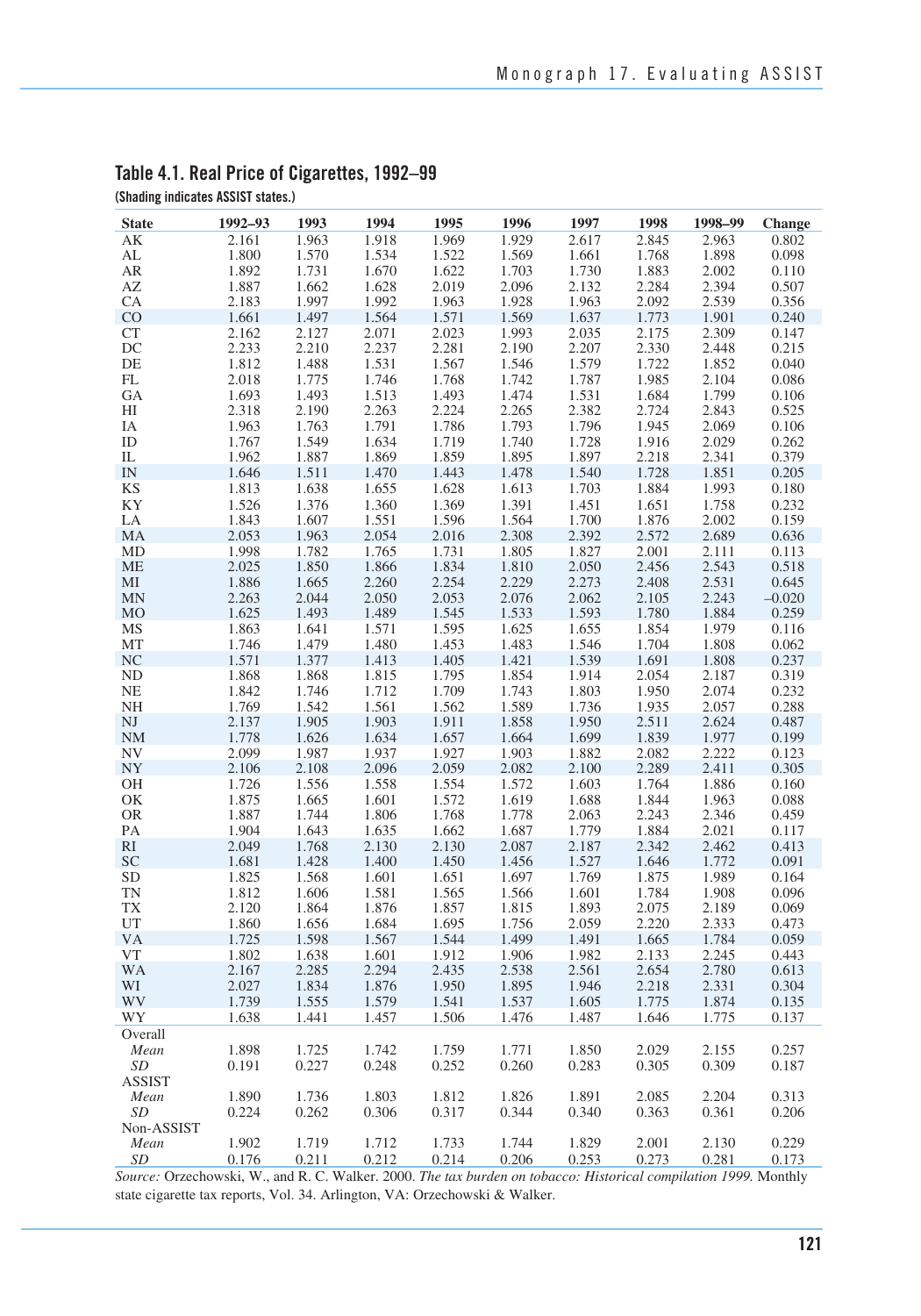

bimonthly values for the 10-month period from August/September 1992 through April/May 1993, which correspond to the same months for which prevalence was computed from the TUS-CPS. The correlation between the real price of cigarettes and per capita cigarette consumption was –.67 (*p* < .0001).

#### **Strength of Clean Indoor Air Legislation**

 Public health concerns about the harmful effects of secondhand smoke and about the right of nonsmokers to breathe clean air have translated into commu- nity ordinances and state or local laws to protect nonsmokers.17–20 Restrictions on smoking protect nonsmokers from secondhand smoke in government and

 private worksites, schools, childcare fa- cilities, restaurants, retail stores, and rec-reational and cultural facilities.

The strength of the legislation is a score that reflects both the strictness and the coverage of clean air ordinances within each state and should reflect the success of advocacy efforts within each state. The score includes a preemption penalty and a further adjustment for local ordinance strength. (See chapter 3.) Table 4.2 presents the legislative scores for each state for each year from 1993 to 1998. The maximum possible score for a state with top ratings across the board is 42. (See chapter 3 for a more thorough explanation of how the legislative scores were obtained and adjusted for strength of local laws and preemption.) In 1993,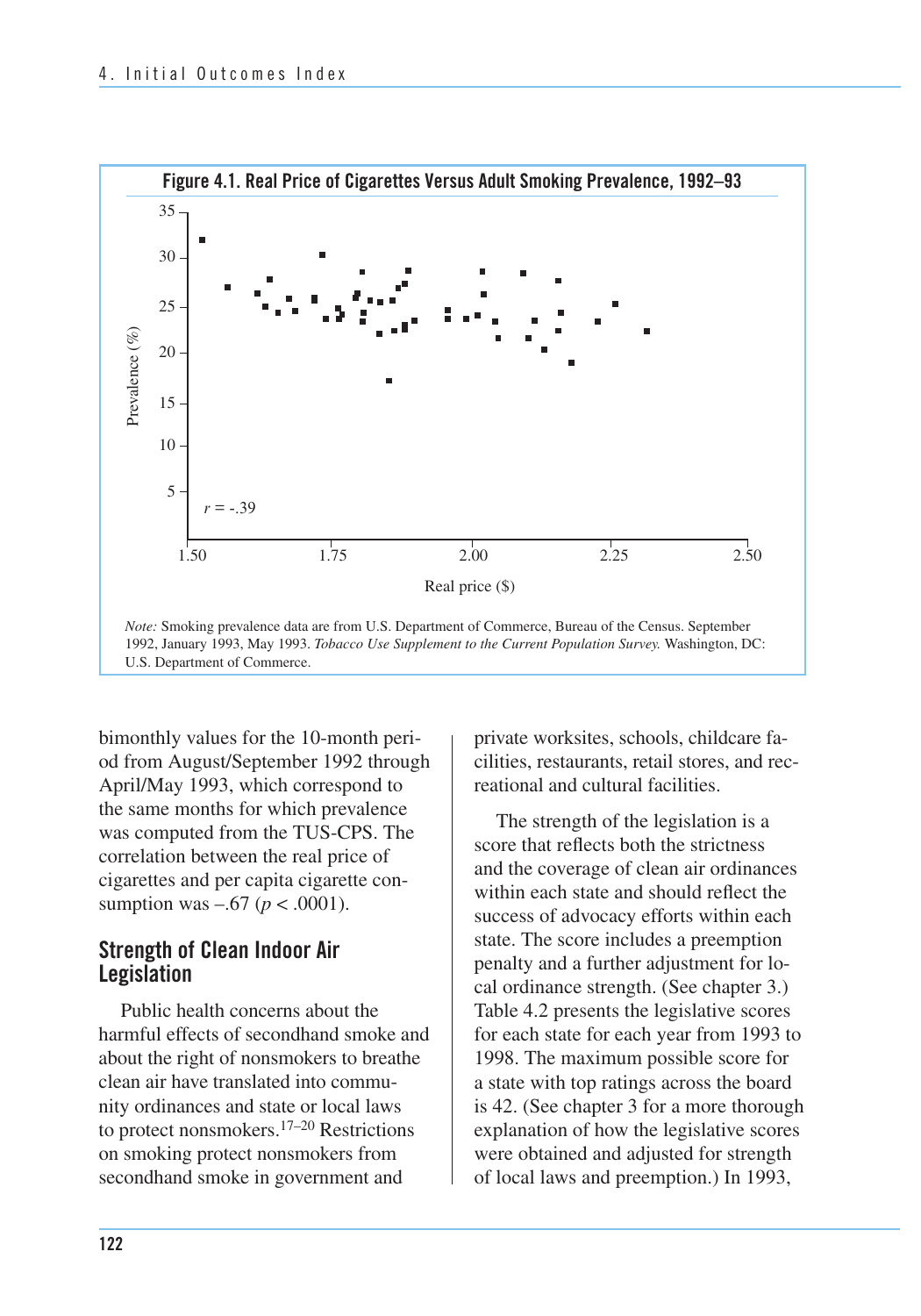

Washington, DC: U.S. Department of Commerce.

the legislative scores ranged from a low of zero for Iowa, Mississippi, and Oklahoma to a high of 18 for Alaska. Iowa and Mississippi remained at zero through 1998 and were joined by Kentucky in 1994. Because of preemptive laws, some state scores declined over the period, others remained the same because no new legislation was enacted, and some improved. For instance, California declined by more than 8 points after preemption, whereas Maryland increased its score by more than 19 points. The mean clean indoor air legislative score did, however, increase slightly over time, from 7.71 points in 1993 to 8.64 points in 1998.

Figures 4.3 and 4.4 show the correlations of this legislative score with adult

smoking prevalence  $(r = -.37, p < .01)$ and per capita cigarette consumption  $(r = -.30, p < .05)$ , respectively, at baseline in 1993.

#### **Smoke-free Workplaces**

 Considerable evidence indicates that smoking restrictions lead to smok- ers modifying their smoking behavior by reducing consumption or quitting altogether.<sup>21–27</sup> The inconveniences that smokers experience in having to leave their work areas to smoke, combined with their awareness of the smoke-free social norm, are incentives for them to reduce or quit smoking. Accordingly, the percentage of indoor workers report- ing that their workplace is completely smoke-free is an important early outcome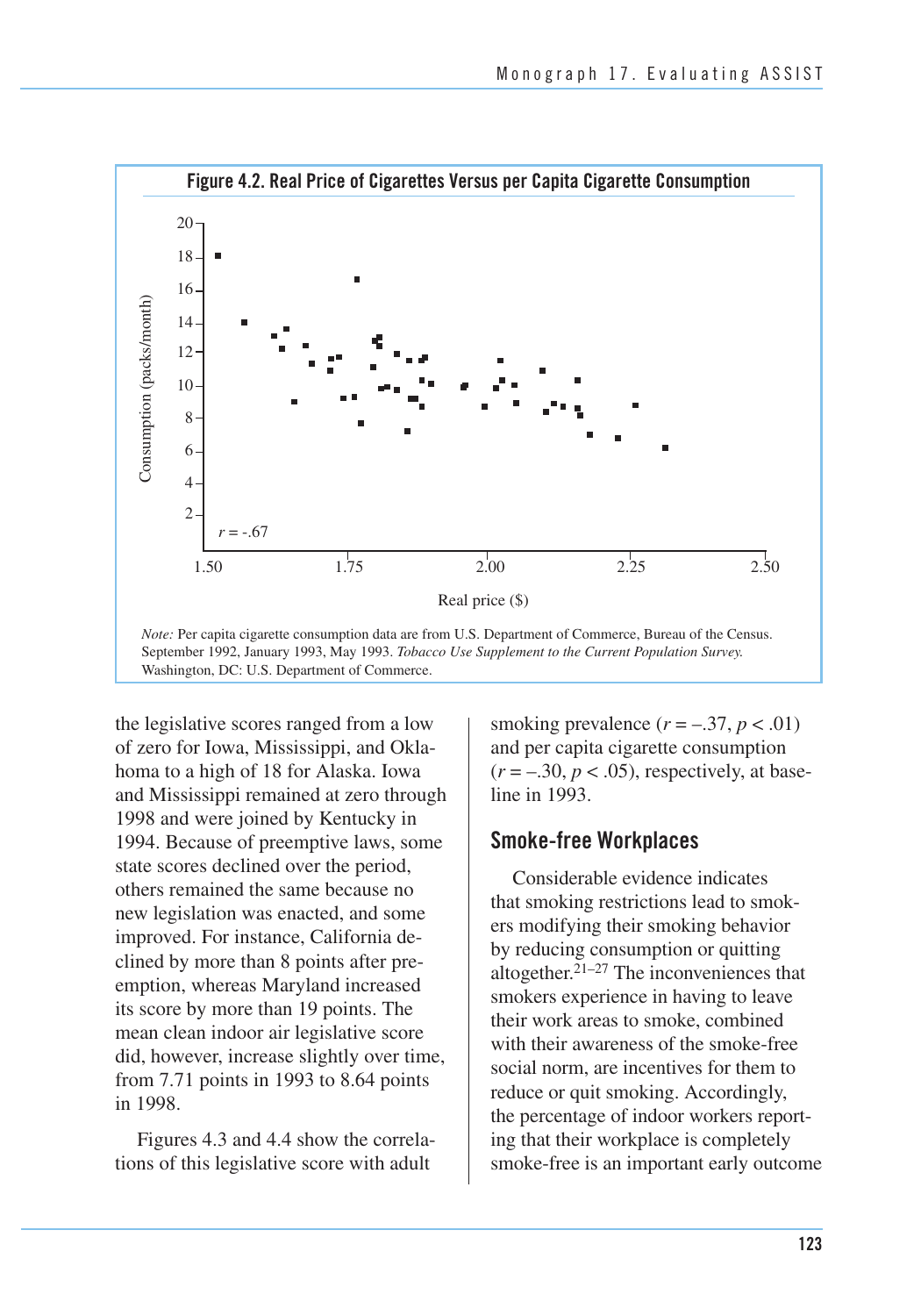| <b>State</b>           | 1993  | 1994  | 1995  | 1996  | 1997  | 1998  | <b>Change</b> |
|------------------------|-------|-------|-------|-------|-------|-------|---------------|
| АK                     | 18.00 | 18.00 | 18.00 | 18.00 | 18.00 | 18.07 | 0.07          |
| AL                     | 1.48  | 1.48  | 1.53  | 1.53  | 1.53  | 1.53  | 0.05          |
| AR                     | 5.03  | 5.03  | 5.03  | 5.03  | 5.03  | 5.03  | 0.00          |
| $\mathbf{A}\mathbf{Z}$ | 7.67  | 7.89  | 7.89  |       | 8.37  | 8.37  |               |
|                        |       |       |       | 8.35  |       |       | 0.70          |
| CA                     | 15.62 | 6.93  | 6.93  | 6.96  | 6.97  | 6.98  | $-8.64$       |
| CO                     | 5.28  | 6.43  | 6.24  | 6.24  | 6.24  | 6.24  | 0.96          |
| CT                     | 2.00  | 2.00  | 2.00  | 2.00  | 2.00  | 2.00  | 0.00          |
| DC                     | 12.00 | 12.00 | 12.00 | 12.00 | 12.00 | 12.00 | 0.00          |
| DE                     | 0.83  | 5.37  | 5.08  | 5.08  | 5.08  | 5.08  | 4.25          |
| FL                     | 7.00  | 7.00  | 7.00  | 7.00  | 7.00  | 7.00  | 0.00          |
| GA                     | 2.82  | 7.04  | 7.18  | 7.20  | 7.20  | 7.17  | 4.35          |
| HI                     | 12.42 | 12.06 | 12.06 | 12.06 | 13.67 | 14.26 | 1.84          |
| IA                     | 0.00  | 0.00  | 0.00  | 0.00  | 0.00  | 0.00  | 0.00          |
| ID                     | 9.00  | 9.00  | 9.00  | 9.00  | 9.00  | 9.00  | 0.00          |
| IL                     | 3.94  | 3.94  | 6.94  | 6.92  | 6.92  | 6.92  | 2.98          |
|                        |       |       |       |       |       |       |               |
| $\text{IN}{}$          | 5.12  | 5.12  | 5.18  | 5.18  | 5.18  | 9.23  | 4.11          |
| <b>KS</b>              | 13.27 | 14.47 | 14.47 | 14.47 | 14.47 | 14.47 | 1.20          |
| KY                     | 3.00  | 0.00  | 0.00  | 0.00  | 0.00  | 0.00  | $-3.00$       |
| LA                     | 2.99  | 7.83  | 8.11  | 8.11  | 8.11  | 8.11  | 5.12          |
| MA                     | 11.17 | 11.89 | 12.49 | 12.64 | 12.82 | 13.01 | 1.84          |
| MD                     | 4.91  | 4.94  | 24.10 | 24.10 | 24.10 | 24.10 | 19.19         |
| ME                     | 9.00  | 9.00  | 9.00  | 9.00  | 9.00  | 9.10  | 0.10          |
| MI                     | 16.33 | 16.33 | 16.34 | 16.34 | 16.35 | 16.35 | 0.02          |
| MN                     | 13.01 | 13.01 | 13.00 | 13.00 | 13.00 | 13.00 | $-0.01$       |
| M <sub>O</sub>         | 14.49 | 14.49 | 14.49 | 14.49 | 14.49 | 14.49 | 0.00          |
| MS                     | 0.00  | 0.00  | 0.00  | 0.00  | 0.00  | 0.00  | 0.00          |
| MT                     | 12.00 | 12.00 | 12.00 | 12.00 | 12.00 | 12.00 | $0.00\,$      |
| <b>NC</b>              | 3.41  | 3.57  | 3.44  | 3.44  | 3.44  | 3.44  | 0.03          |
| ${\rm ND}$             | 14.00 | 14.00 | 14.00 | 14.00 | 14.00 | 14.00 | 0.00          |
|                        |       |       |       |       |       |       |               |
| NE                     | 9.00  | 9.00  | 9.00  | 9.00  | 9.00  | 9.00  | 0.00          |
| NH                     | 15.00 | 15.00 | 15.00 | 15.00 | 15.00 | 15.00 | 0.00          |
| $\mathbf{N}\mathbf{J}$ | 11.02 | 11.02 | 11.02 | 11.04 | 11.05 | 14.06 | 3.04          |
| <b>NM</b>              | 6.49  | 6.54  | 6.72  | 6.72  | 6.85  | 6.85  | 0.36          |
| ${\rm NV}$             | 4.00  | 4.00  | 4.00  | 4.00  | 4.00  | 4.00  | 0.00          |
| NY                     | 16.33 | 19.98 | 20.18 | 20.39 | 20.47 | 20.31 | 3.98          |
| OH                     | 7.29  | 10.28 | 10.28 | 10.28 | 10.32 | 10.32 | 3.03          |
| OK                     | 0.00  | 1.00  | 1.00  | 1.00  | 1.00  | 1.00  | 1.00          |
| <b>OR</b>              | 9.06  | 9.06  | 9.06  | 9.06  | 9.26  | 9.26  | 0.20          |
| PA                     | 0.13  | 0.13  | 0.13  | 0.13  | 0.13  | 0.13  | 0.00          |
| RI                     | 13.00 | 13.00 | 13.00 | 13.00 | 13.03 | 13.05 | 0.05          |
| SC                     | 9.04  | 11.04 | 11.04 | 3.06  | 3.06  | 3.06  | $-5.98$       |
| <b>SD</b>              | 4.08  | 5.08  | 0.31  | 0.31  | 0.31  | 0.31  | $-3.77$       |
| <b>TN</b>              | 0.47  | 0.47  | 0.47  | 0.47  | 0.47  | 0.47  | 0.00          |
| TX                     | 7.12  | 7.45  | 7.47  | 7.47  | 7.56  | 7.58  | 0.46          |
|                        |       |       |       |       |       |       |               |
| UT                     | 17.00 | 14.00 | 14.00 | 14.00 | 14.00 | 14.00 | $-3.00$       |
| VA                     | 1.86  | 3.86  | 3.86  | 3.86  | 3.86  | 3.86  | 2.00          |
| <b>VT</b>              | 9.13  | 9.13  | 13.13 | 13.13 | 13.13 | 13.13 | 4.00          |
| <b>WA</b>              | 11.16 | 11.16 | 11.16 | 11.16 | 11.16 | 11.16 | 0.00          |
| WI                     | 12.04 | 15.04 | 15.04 | 15.04 | 15.04 | 15.04 | 3.00          |
| WV                     | 3.41  | 4.00  | 5.76  | 6.62  | 7.10  | 7.28  | 3.87          |
| WY                     | 0.84  | 0.84  | 0.84  | 0.84  | 0.84  | 0.84  | 0.00          |
| Overall                |       |       |       |       |       |       |               |
| Mean                   | 7.71  | 8.08  | 8.55  | 8.43  | 8.48  | 8.64  | 0.93          |
| SD                     | 5.32  | 5.19  | 5.73  | 5.77  | 5.80  | 5.83  | 3.59          |
| ASSIST                 |       |       |       |       |       |       |               |
| Mean                   | 9.54  | 10.32 | 10.47 | 10.07 | 10.13 | 10.56 | 1.02          |
| SD                     | 4.58  | 4.83  | 4.75  | 5.07  | 5.06  | 4.96  | 2.40          |
|                        |       |       |       |       |       |       |               |
| Non-ASSIST             |       |       |       |       |       |       |               |
| Mean                   | 6.80  | 6.95  | 7.59  | 7.60  | 7.66  | 7.68  | 0.88          |
| SD                     | 5.49  | 5.05  | 5.99  | 5.99  | 6.04  | 6.06  | 4.09          |

#### **Table 4.2. Legislative Score Including Preemption and Local Adjustment (Shading indicates ASSIST states.)**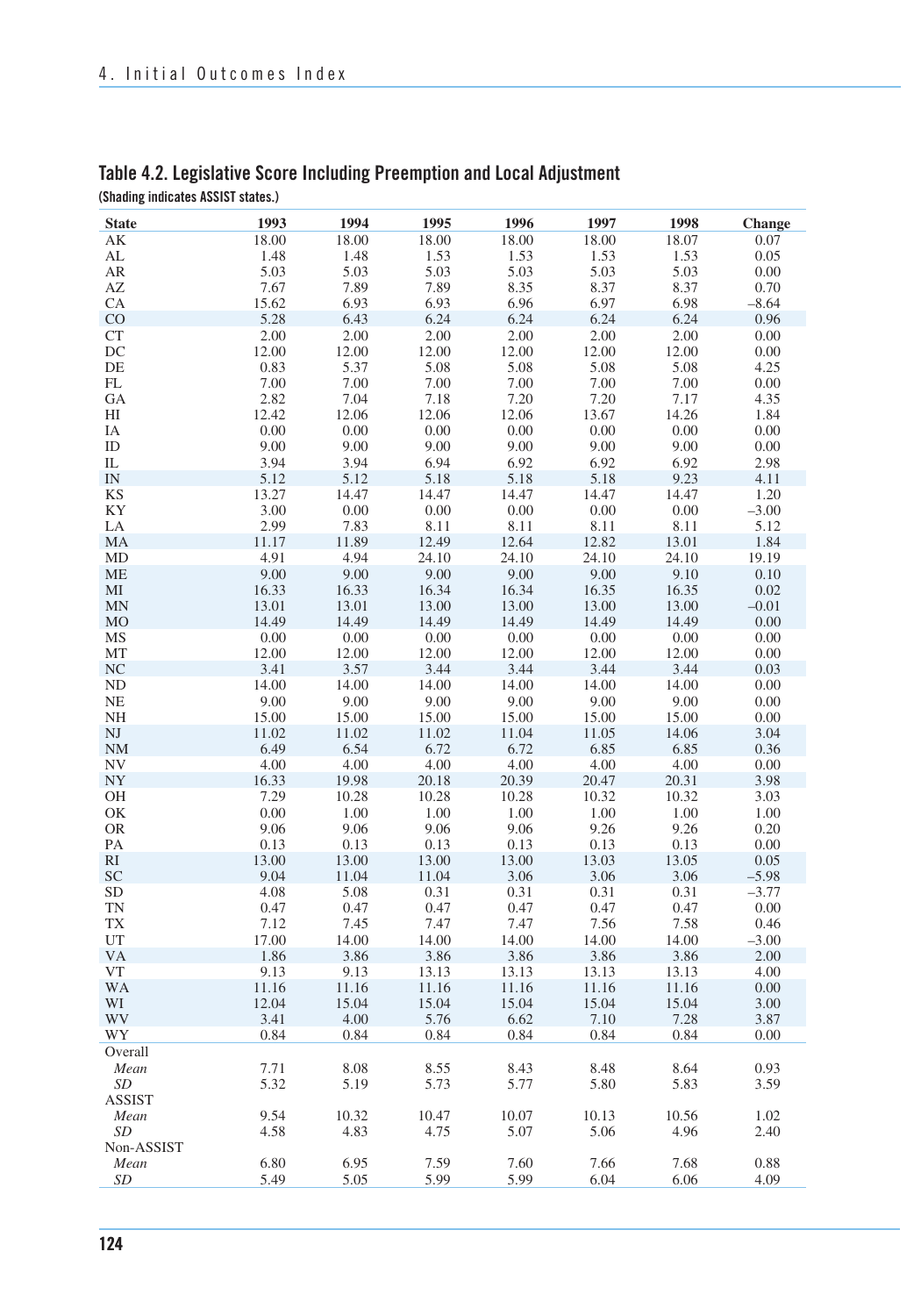

 and reflects to some degree the strength Because some private workplaces have a smoke-free policy even though there is no law requiring it, and because some workplaces may not comply with state or local laws requiring no-smoking restric- tions in public or work areas, workers' reports of the policies provide additional relevant information beyond that cap- tured in the legislative score. and scope of clean indoor air legislation.

The TUS-CPS included questions to identify indoor workers and to assess the level of smoking restrictions in the workplace. The supplements asked, "Which of these best describes the area in which you work most of the time?"28(p9-15) A response indicating that the person worked indoors and outside a home and was not self-employed led to a further question: "Does your place of work have an official policy that restricts smoking in any way?" $28(p9-16)$  Those persons who answered "yes" were then asked, "Which of these best describes your place of work's smoking policy for indoor public or common areas?"28(p9-16) and "Which of these best describes your place of work's smoking policy for work areas?"28(p9-17) Those persons who reported that smoking was not allowed in any work areas and in any public and common areas were considered to have a smoke-free workplace.

Table 4.3 presents the results for the percentage of indoor workers reporting smoke-free workplaces from baseline to the end of ASSIST. The values in the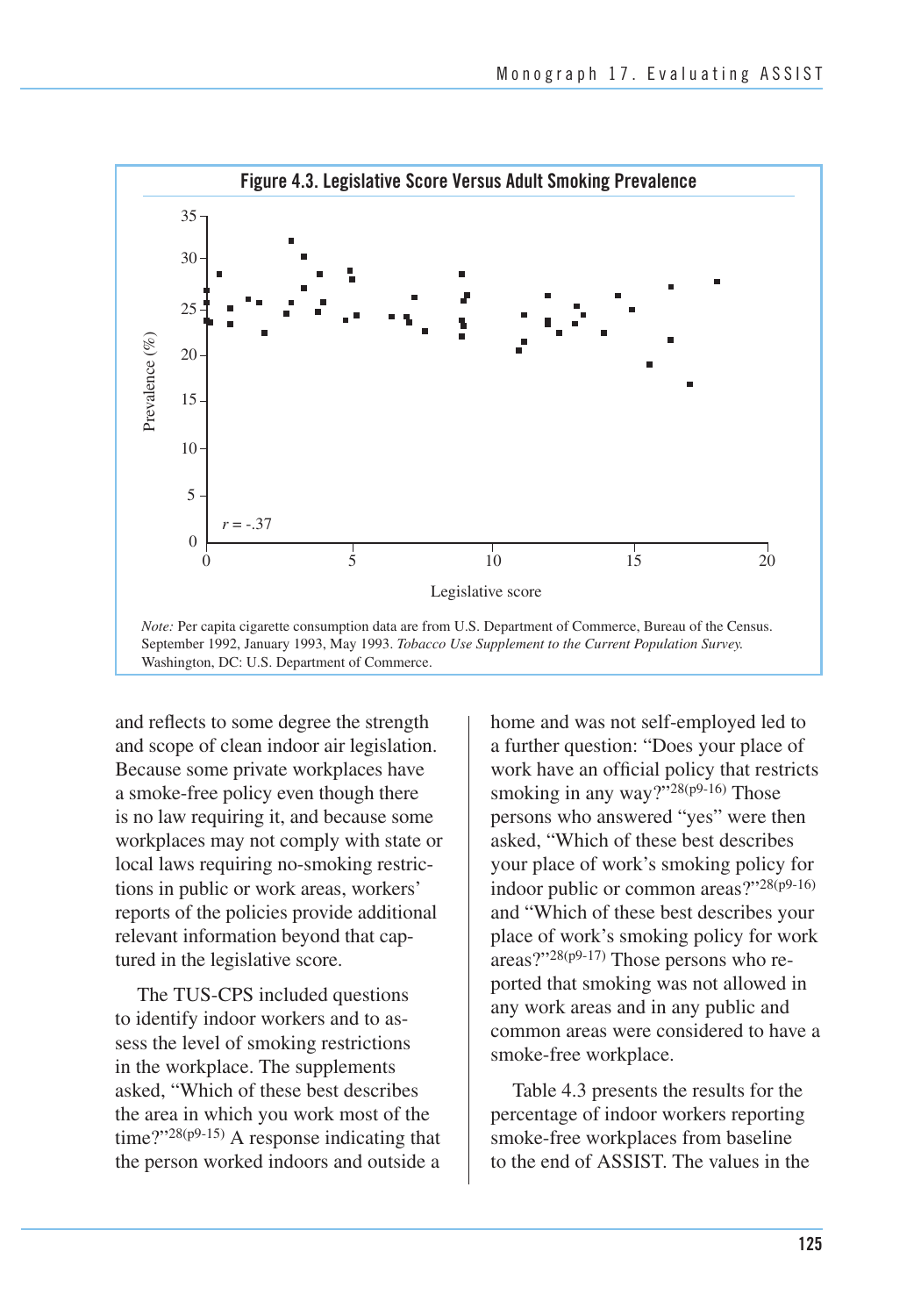

table were interpolated/extrapolated from the results of the 1992–93, 1995– 96, and 1998–1999 TUS-CPS. (For example, the slope of the line between the 1992–93 and 1995–96 values was used to determine how much to add to the 1992–93 value to obtain values for 1994 and 1995.) Again, there was considerable variability in this measure among the states at baseline: Kentucky and Washington State were the states with the lowest percentage (29.1%) and highest percentage (66.8%), respectively, of indoor workers covered by smoke-free workplace policies. All states improved over time, with the mean percentage

of indoor workers protected increasing from 46.4% at baseline to 68.5% at the end of ASSIST. The state showing the least improvement was Oregon, which started at a relatively high level in 1993, and the state improving the most was Arkansas, which started at a relatively low level.

The correlations between percentage of workers reporting a smoke-free workplace and smoking prevalence (*r* =  $-0.57$ ,  $p < 0.0001$ ) and per capita cigarette consumption  $(r = -.51, p < .0001)$  at baseline, respectively, are shown in figures 4.5 and 4.6.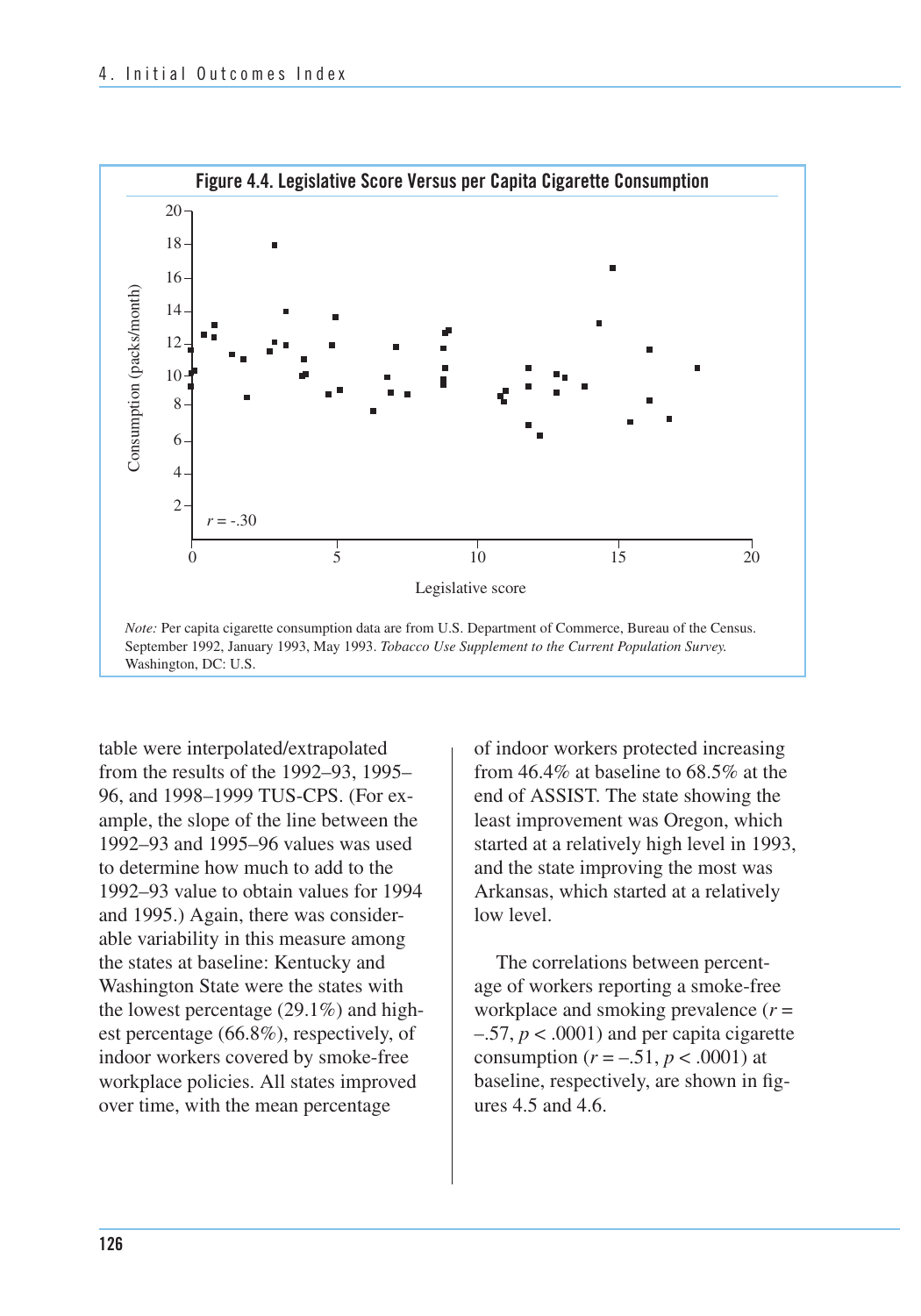| <b>State</b>           | 1992-93      | 1993         | 1994         | 1995         | 1996         | 1997         | 1998         | 1998-99      | Change       |
|------------------------|--------------|--------------|--------------|--------------|--------------|--------------|--------------|--------------|--------------|
| AK                     | 57.4         | 60.7         | 64.7         | 68.7         | 70.3         | 71.5         | 72.7         | 72.9         | 15.5         |
| AL                     | 38.2         | 43.0         | 48.8         | 54.5         | 57.9         | 60.9         | 63.8         | 64.3         | 26.1         |
| AR                     | 31.9         | 36.5         | 42.0         | 47.5         | 52.6         | 57.6         | 62.5         | 63.4         | 31.5         |
| AZ                     | 56.2         | 58.4         | 61.1         | 63.8         | 65.4         | 66.8         | 68.2         | 68.5         | 12.3         |
| CA                     | 57.5         | 62.4         | 68.3         | 74.1         | 75.6         | 76.3         | 77.0         | 77.1         | 19.6         |
| CO                     | 53.4         | 58.3         | 64.2         | 70.1         | 71.6         | 72.1         | 72.6         | 72.6         | 19.2         |
| <b>CT</b>              | 47.5         | 52.8         | 59.2         | 65.6         | 68.6         | 71.0         | 73.4         | 73.8         | 26.3         |
| DC                     | 51.1         | 57.5         | 65.2         | 72.9         | 74.1         | 74.1         | 74.0         | 74.0         | 22.9         |
| DE                     | 50.1         | 54.4         | 59.4         | 64.5         | 66.9         | 68.7         | 70.5         | 70.8         | 20.7         |
| FL                     | 52.8         | 56.5         | 60.8         | 65.1         | 66.7         | 67.8         | 68.8         | 69.0         | 16.2         |
| GA                     | 47.4         | 50.1         | 53.3         | 56.5         | 59.8         | 63.1         | 66.3         | 66.9         | 19.5         |
| HI                     | 46.5         | 50.6         | 55.4         | 60.2         | 63.9         | 67.4         | 70.8         | 71.4         | 24.9         |
| IΑ                     | 45.2         | 49.8         | 55.3         | 60.8         | 64.0         | 66.9         | 69.7         | 70.2         | 25.0         |
| ID                     | 59.2         | 62.3         | 66.1         | 69.8         | 70.7         | 71.0         | 71.2         | 71.3         | 12.1         |
| IL                     | 39.8         | 45.5         | 52.4         | 59.3         | 62.4         | 64.9         | 67.3         | 67.7         | 27.9         |
| IN                     | 34.7         | 39.4         | 45.0         | 50.6         | 53.5         | 55.8         | 58.0         | 58.4         | 23.7         |
| <b>KS</b>              | 49.3         | 53.1         | 57.6         | 62.1         | 65.8         | 69.4         | 73.0         | 73.6         | 24.3         |
| KY                     | 29.1         | 34.9         | 41.8         | 48.7         | 51.5         | 53.5         | 55.5         | 55.9         | 26.8         |
| LA                     | 39.3         | 44.0         | 49.7         | 55.4         | 58.5         | 61.0         | 63.6         | 64.0         | 24.7         |
| MA                     | 48.1         | 54.3         | 61.8         | 69.3         | 72.3         | 74.4         | 76.5         | 76.9         | 28.8         |
| MD                     | 52.1         | 60.5         | 70.6         | 80.7         | 82.2         | 82.0         | 81.7         | 81.7         | 29.6         |
| <b>ME</b>              | 54.8         | 59.7         | 65.6         | 71.5         | 73.3         | 74.3         | 75.2         | 75.4         | 20.6         |
| MI                     | 39.5         | 43.3         | 47.8         | 52.4         | 55.4         | 58.1         | 60.8         | 61.3         | 21.8         |
| MN                     | 54.4         | 58.2         | 62.7         | 67.1         | 69.6         | 71.6         | 73.6         | 73.9         | 19.5         |
| M <sub>O</sub>         | 38.9         | 44.3         | 50.8         | 57.3         | 60.3         | 62.7         | 65.0         | 65.4         | 26.5         |
| MS                     | 39.9         | 43.7         | 48.2         | 52.8         | 55.9         | 58.7         | 61.4         | 61.9         | 22.0         |
| MT                     | 42.9         | 46.9         | 51.8         | 56.7         | 60.6         | 64.3         | 68.0         | 68.6         | 25.7         |
| NC                     | 31.3         | 37.9         | 45.8         | 53.7         | 56.7         | 58.7         | 60.8         | 61.1         | 29.8         |
| ND                     | 47.0         | 50.9         | 55.5         | 60.1         | 62.5         | 64.5         | 66.5         | 66.8         | 19.8         |
| <b>NE</b>              | 44.0         | 49.3         | 55.6         | 62.0         | 64.3         | 65.9         | 67.5         | 67.7         | 23.7         |
| NH                     | 52.5         | 57.9         | 64.3         | 70.8         | 72.6         | 73.5         | 74.3         | 74.5         | 22.0         |
| NJ                     | 46.8         | 52.5         | 59.4         | 66.3         | 68.7         | 70.2         | 71.7         | 72.0         | 25.2         |
| <b>NM</b>              | 55.4         | 58.1         | 61.3         | 64.5         | 65.8         | 66.7         | 67.6         | 67.7         | 12.3         |
| NV                     | 33.5         | 35.2         | 37.3         | 39.4         | 42.2         | 45.2         | 48.2         | 48.7         | 15.2         |
| ${\rm NY}$             | 41.8         | 48.1         | 55.6         | 63.1         | 66.6         | 69.3         | 71.9         | 72.4         | 30.6         |
| OH                     | 37.8         | 43.1         | 49.3         | 55.6         | 58.6         | 60.9         | 63.2         | 63.6         | 25.8         |
| OK                     | 41.5         | 46.1         | 51.7         | 57.2         | 60.6         | 63.6         | 66.6         | 67.1         | 25.6         |
| <b>OR</b>              | 59.3<br>42.2 | 61.3         | 63.6         | 66.0         | 66.5         | 66.6         | 66.6         | 66.7         | 7.4          |
| PA                     |              | 47.1         | 52.9         | 58.7         | 62.2         | 65.2         | 68.3         | 68.8         | 26.6         |
| RI                     | 44.8         | 51.6         | 59.7         | 67.9         | 70.0         | 70.9         | 71.8         | 71.9         | 27.1         |
| <b>SC</b><br><b>SD</b> | 37.5<br>43.5 | 43.3<br>48.7 | 50.3<br>54.9 | 57.3<br>61.0 | 60.0<br>61.7 | 61.8<br>61.3 | 63.6<br>60.9 | 63.9         | 26.4<br>17.4 |
| TN                     | 35.3         | 40.4         | 46.4         | 52.5         | 56.1         | 59.2         | 62.3         | 60.9<br>62.8 | 27.5         |
| TX                     | 50.6         | 54.4         | 59.0         | 63.5         | 64.8         | 65.4         | 66.0         | 66.1         | 15.5         |
| UT                     | 65.0         | 70.1         | 76.2         | 82.3         | 83.5         | 83.8         | 84.0         | 84.0         | 19.0         |
| VA                     | 43.2         | 48.4         | 54.6         | 60.8         | 64.3         | 67.1         | 70.0         | 70.5         | 27.3         |
| VT                     | 58.0         | 63.5         | 70.1         | 76.8         | 77.7         | 77.5         | 77.3         | 77.2         | 19.2         |
| WA                     | 66.8         | 68.3         | 70.0         | 71.7         | 72.6         | 73.4         | 74.1         | 74.2         | 7.4          |
| WI                     | 43.9         | 48.8         | 54.8         | 60.8         | 62.6         | 63.5         | 64.5         | 64.7         | 20.8         |
| WV                     | 39.1         | 44.8         | 51.6         | 58.5         | 60.7         | 62.0         | 63.4         | 63.6         | 24.5         |
| WY                     | 47.6         | 51.3         | 55.7         | 60.1         | 62.3         | 64.1         | 65.8         | 66.1         | 18.5         |
| Overall                |              |              |              |              |              |              |              |              |              |
| Mean                   | 46.4         | 51.0         | 56.6         | 62.1         | 64.6         | 66.4         | 68.2         | 68.5         | 22.1         |
| SD                     | 8.71         | 8.37         | 8.24         | 8.42         | 7.79         | 7.06         | 6.48         | 6.39         | 5.70         |
| <b>ASSIST</b>          |              |              |              |              |              |              |              |              |              |
| Mean                   | 45.6         | 50.5         | 56.5         | 62.5         | 64.9         | 66.6         | 68.3         | 68.6         | 23.0         |
| SD                     | 9.07         | 8.17         | 7.32         | 6.78         | 6.38         | 6.03         | 5.73         | 5.69         | 6.11         |
| Non-ASSIST             |              |              |              |              |              |              |              |              |              |
| Mean                   | 46.8         | 51.3         | 56.6         | 61.9         | 64.4         | 66.3         | 68.1         | 68.5         | 21.7         |
| SD                     | 8.65         | 8.58         | 8.77         | 9.22         | 8.50         | 7.63         | 6.91         | 6.79         | 5.52         |
|                        |              |              |              |              |              |              |              |              |              |

#### **Table 4.3. Percentage of Indoor Workers with Smoke-free Workplaces (Shading indicates ASSIST states.)**

*Source:* U.S. Department of Commerce, Bureau of the Census. September 1992, January 1993, May 1993; September 1995, January 1996, May 1996; September 1998, January 1999, and May 1999. *Tobacco Use Supplement to the Current Population Survey.*  Washington, DC: U.S. Bureau of the Census.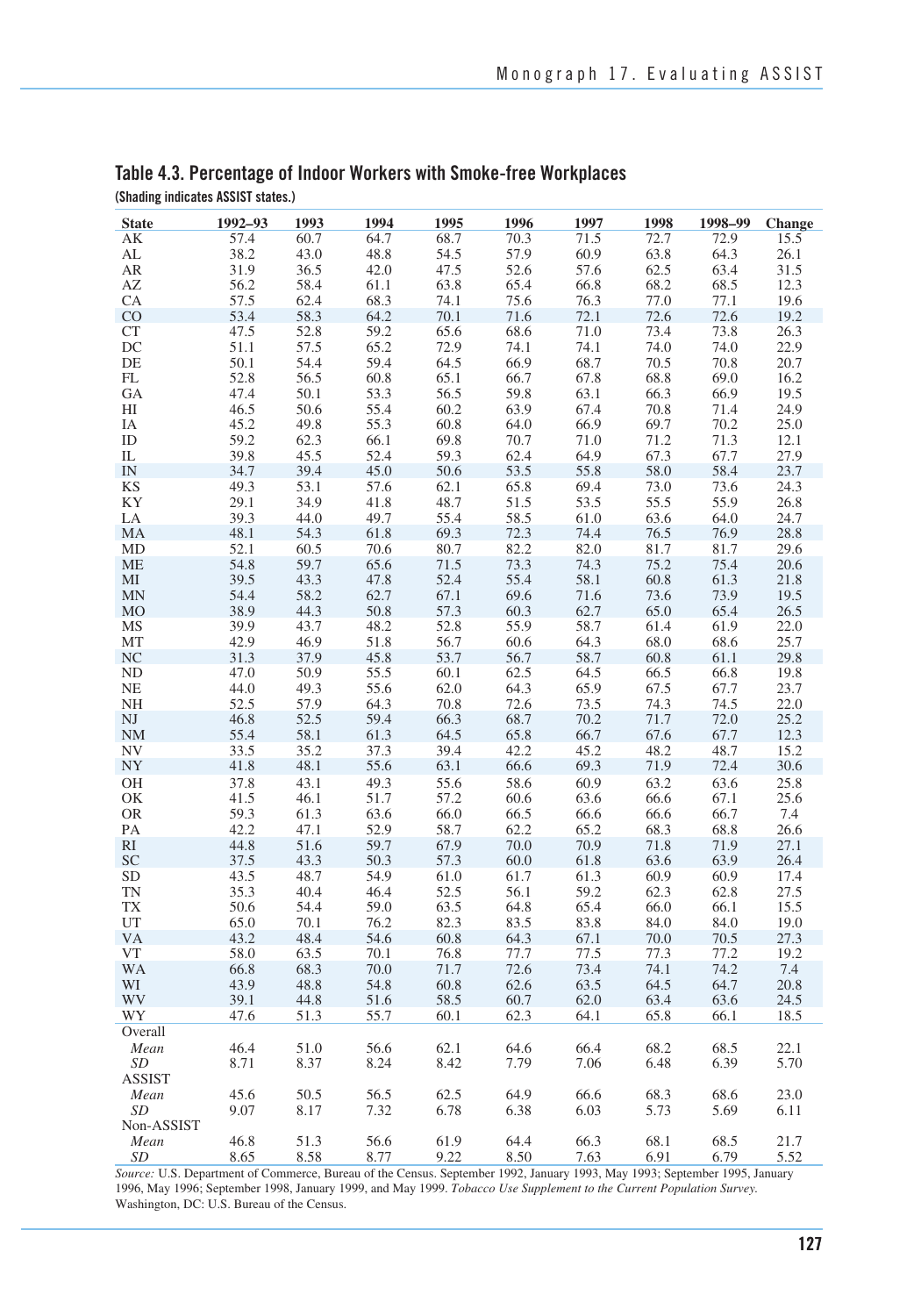

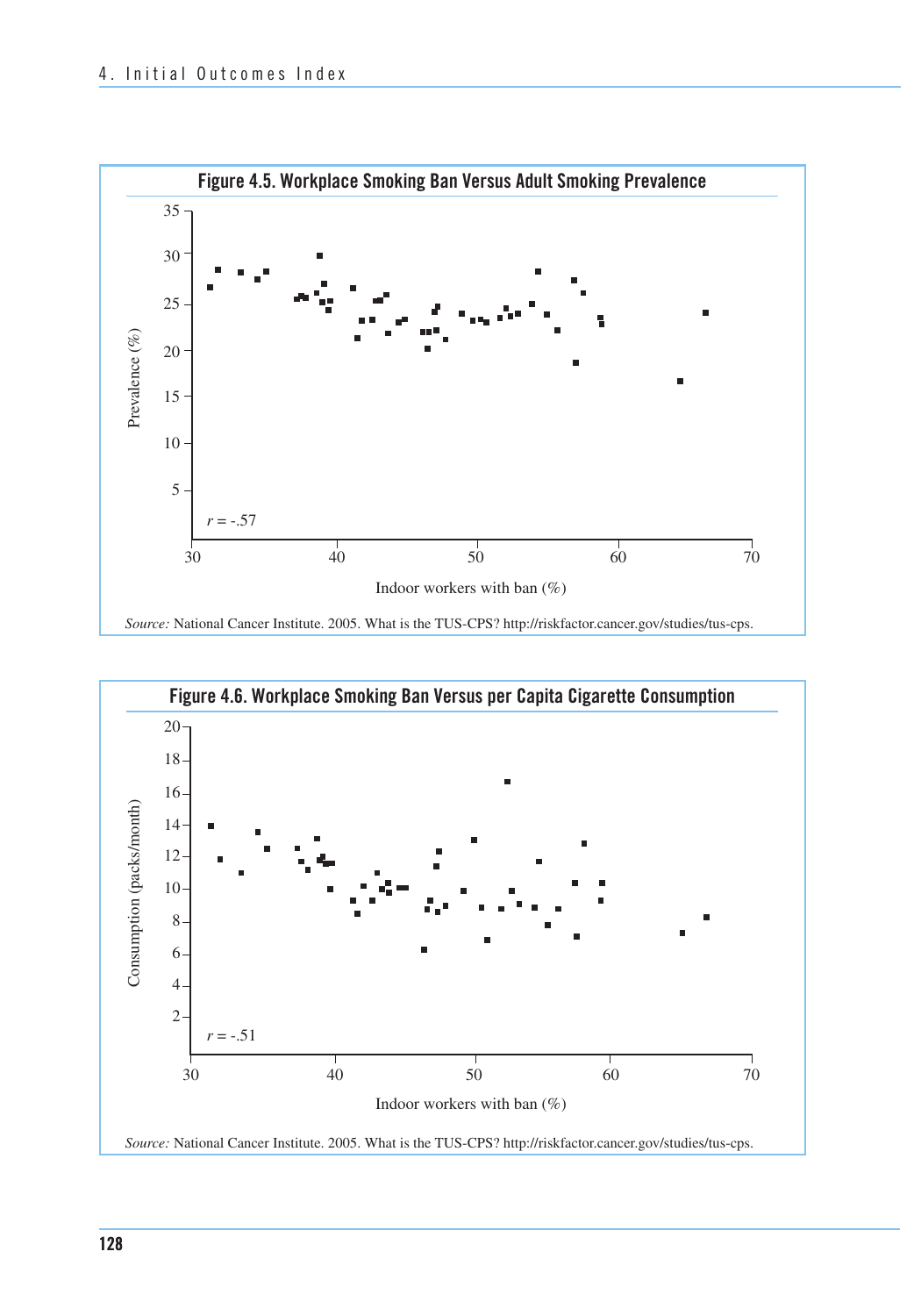# **The IOI for Policy**

### **Construction of the IOI**

 Each of the three initial outcomes cho- sen for the ASSIST evaluation was mea- sured consistently among the states and over time, varied considerably among the states, was conceptually related to the program interventions, and was sig- nificantly correlated with adult smoking prevalence and per capita cigarette con- sumption. Because the state is the unit of analysis for the ASSIST evaluation, with only 51 units of observation and a num- ber of other variables to consider (see chapter 9), all three outcomes could not be included separately in the statistical analyses of the final outcomes (smok- ing prevalence and per capita cigarette consumption). Thus, the individual initial outcomes were combined into an index.

For individual outcomes to be combined into an index, there should be some indication of a consistent relationship or correlation among those outcomes; as one changes, the others should also change. Table 4.4 shows the intercorrelations among the initial outcomes for 1993 and 1998. The correlations were stronger among the initial outcomes in 1998 than they were in 1993.

Although the purpose of constructing the IOI for the ASSIST analysis was to economize on the number of factors that would need to be considered in the final analysis (see chapter 9), another reason to combine factors would be to avoid multicollinearity. A well-constructed IOI could be useful in evaluating total program effect if it comprised initial outcomes related to each program component. The correlations among the initial outcomes in 1998–99 are strong enough that the use of the index for the ASSIST evaluation is warranted.

Creating an index implies combining the individual initial outcomes, either by summing them directly or by weighting them in some way. One way of determining appropriate weighting factors is from a principal components analysis of the standardized variables. Because the first principal component is the linear combination of the variables (initial outcomes), which explains the greatest portion of the variance, it provides an alternative to equal weighting of the three initial outcomes. However, preliminary results indicated that the weights for the three variables (on the first principal component) were very nearly equal. Thus, it was decided to simply sum the individual initial outcomes.

#### **Table 4.4. Correlations among Initial Outcomes in 1992–93 and 1998–99**

|                                                         |             | <b>Correlation</b> |
|---------------------------------------------------------|-------------|--------------------|
| Initial outcome                                         | $1992 - 93$ | 1998-99            |
| Cigarette price vs. legislative score                   | $.374*$     | $.525***$          |
| Cigarette price vs. smoke-free workplace                | $.385*$     | $.442*$            |
| Legislative score vs. smoke-free workplace <sup>a</sup> | $.427*$     | $.503**$           |
| <sup>a</sup> 1993 and 1998 data.                        |             |                    |

 $p^* p < 0.01$ .  $p^* p < 0.001$ .  $p^* p < 0.0001$ .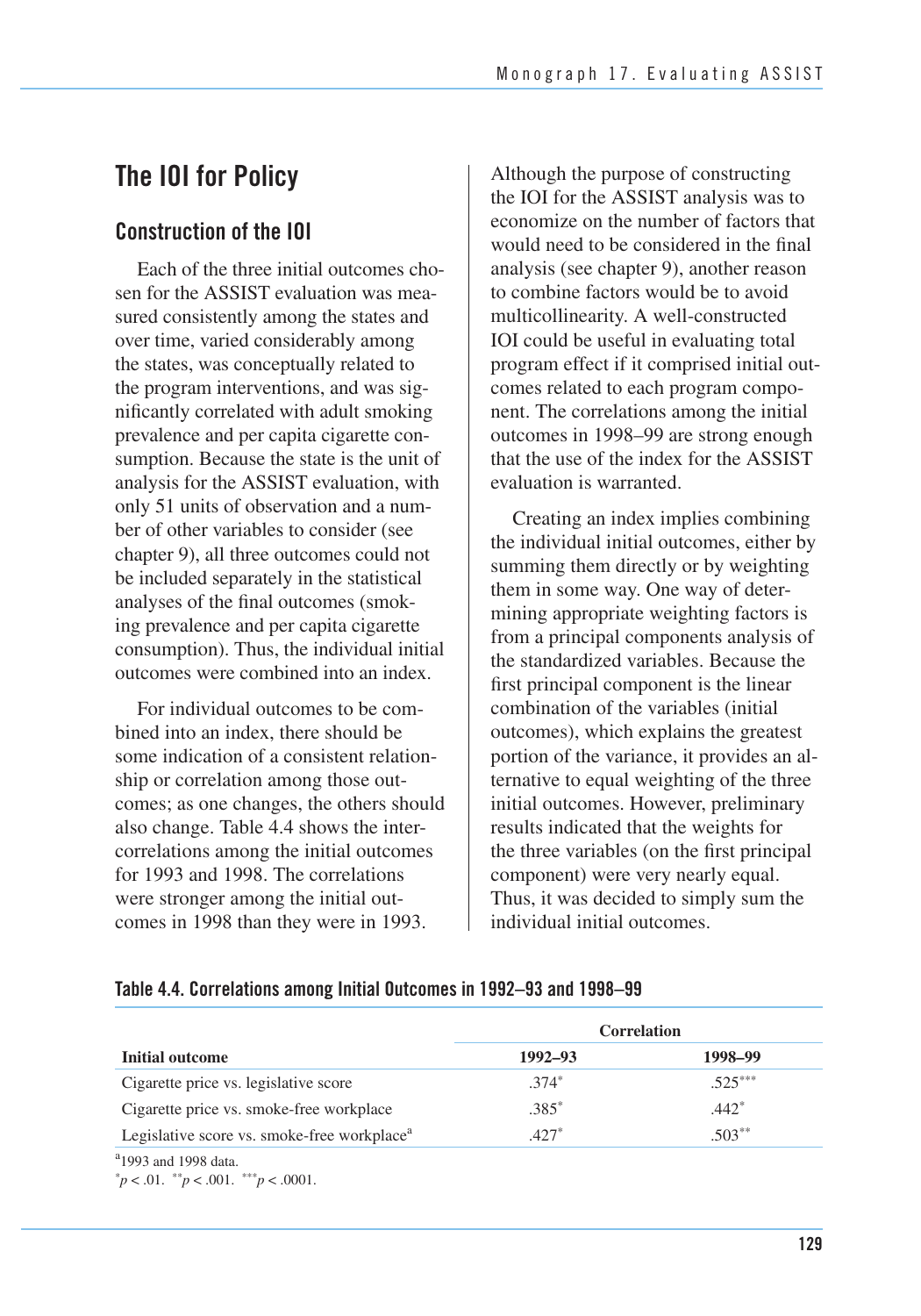Since the unit of measurement for each initial outcome was different, the values for each initial outcome at baseline were standardized (mean = 0, standard devia- tion = 1), and the resulting *z* scores were summed to obtain the IOI at baseline. Subsequent values for each year from 1993 through 1998 were obtained by sub- tracting each state's score in a given year from the baseline mean and dividing by the baseline standard deviation to obtain a normalized difference score with the baseline value as the reference. The nor- malized *z* scores for each initial outcome were added to obtain the index values for 1993 through 1998. Table 4.5 shows the IOI value for each of the states in each year. At baseline, the IOI values ranged from a low of –4.81 in Kentucky to a high of 4.57 in Alaska. All states showed an improvement, with Alaska improv- ing the most. Of the ASSIST states, 65% (11/17) showed improvement at or greater than the mean increase from baseline to the end of the intervention period for all states, whereas only 32% (11/34) of the non-ASSIST states showed this degree of improvement.

Simple univariate tests comparing means for ASSIST states with those for non-ASSIST states at baseline and at the end of the intervention period showed no statistically significant differences (two-tailed *z* tests and  $p < .05$ ) for the IOI or for any of the IOI components. However, the ASSIST states showed marginally significantly higher mean legislative clean indoor air scores at both times  $(p < .10)$ . Without appropriate adjustment for important covariates, these analyses are problematic; a more

appropriate and thorough analysis is presented in chapter 9.

### **Correlation of the IOI with Final Outcomes**

The correlation of the IOI with adult smoking prevalence at baseline (*r* = –.57,  $p < .0001$ ) is shown in figure 4.7. The correlation of the IOI with per capita cigarette consumption  $(r = -.64, p <$ .0001) is shown in figure 4.8.

Table 4.6 presents the correlations of each initial outcome with each final outcome at baseline (1992–93) and at the 1995–96 and 1998–99 time frames. The "change" columns show the correlations of change for each initial outcome with the change in final outcomes over the entire ASSIST intervention period. The correlation of each initial outcome and the overall IOI with adult smoking prevalence and per capita cigarette consumption was statistically significant within each time frame. However, none of the 1993 to 1999 changes in initial outcomes was correlated at all with the change in adult smoking prevalence; all the correlations were less than .11 in magnitude. The correlation of change in the IOI with change in per capita cigarette consumption was significant, but this was due entirely to the highly significant relationship between change in cigarette price and change in per capita consumption. In contrast to cigarette price, the other two initial outcomes—legislative score and percentage of indoor workers with smoke-free workplaces—were not significantly correlated with change in per capita cigarette consumption.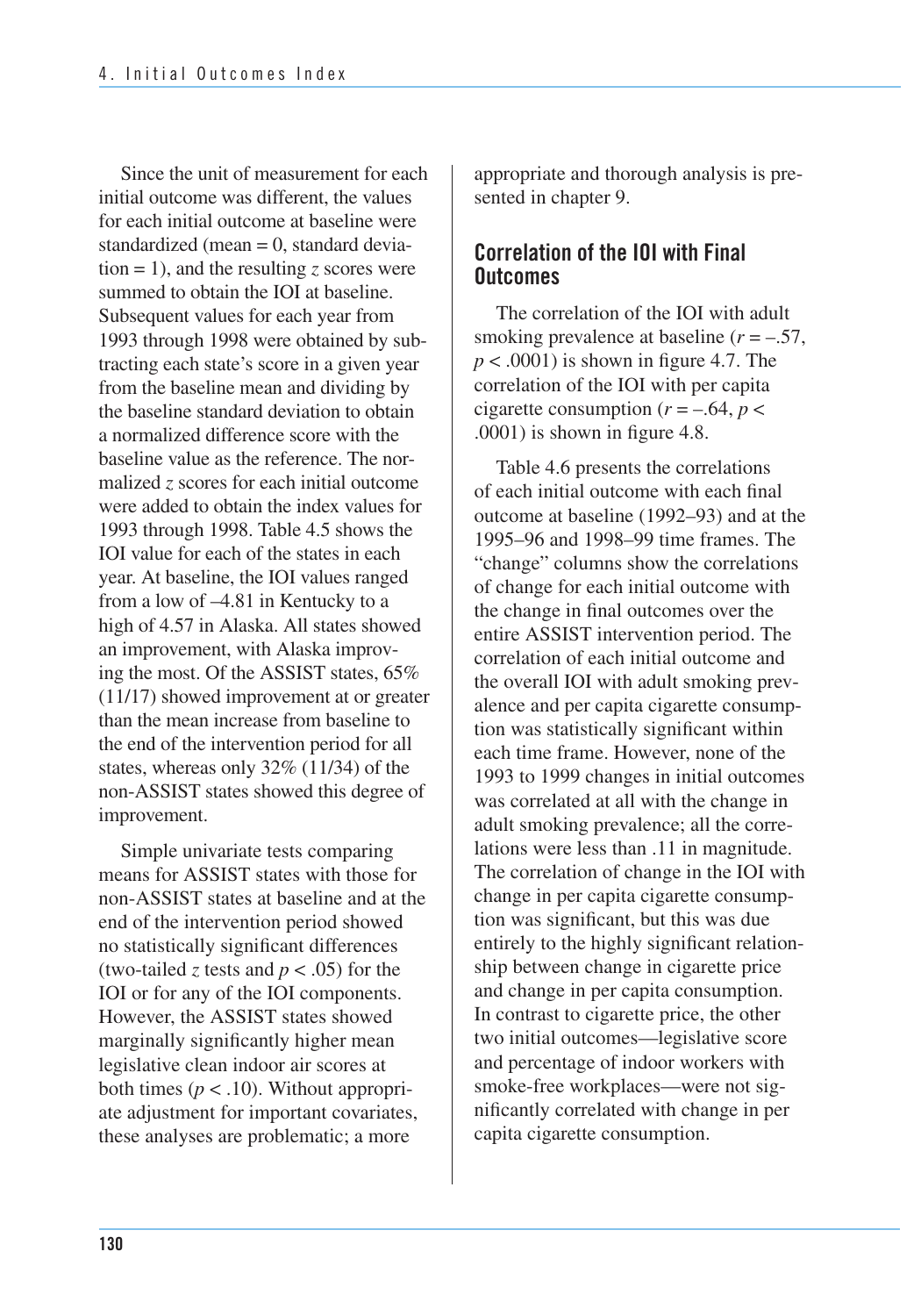| <b>State</b>             | 1992-93 | 1993    | 1994    | 1995    | 1996    | 1997    | 1998    | 1998-99 | Change |
|--------------------------|---------|---------|---------|---------|---------|---------|---------|---------|--------|
| AK                       | 4.57    | 3.91    | 4.14    | 4.86    | 4.84    | 8.58    | 9.92    | 10.55   | 5.98   |
| $\mathrm{AL}$            | $-2.62$ | $-3.28$ | $-2.80$ | $-2.20$ | $-1.56$ | $-0.74$ | 0.15    | 0.89    | 3.51   |
| ${\sf AR}$               | $-2.20$ | $-2.52$ | $-2.20$ | $-1.82$ | $-0.81$ | $-0.10$ | 1.27    | 1.99    | 4.19   |
| AZ                       | 1.06    | 0.14    | 0.31    | 2.66    | 3.34    | 3.69    | 4.65    | 5.25    | 4.19   |
| CA                       | 4.25    | 3.84    | 2.85    | 3.37    | 3.37    | 3.63    | 4.38    | 6.74    | 2.49   |
| CO                       | $-0.90$ | $-1.19$ | 0.06    | 0.74    | 0.89    | 1.30    | 2.07    | 2.75    | 3.65   |
| ${\cal C}{\cal T}$       | 0.44    | 0.86    | 1.30    | 1.78    | 1.98    | 2.47    | 3.47    | 4.22    | 3.78   |
| DC                       | 3.10    | 3.71    | 4.73    | 5.85    | 5.51    | 5.60    | 6.24    | 6.85    | 3.75   |
| DE                       | $-1.31$ | $-2.52$ | $-0.86$ | $-0.15$ | 0.01    | 0.39    | 1.35    | 2.07    | 3.38   |
| FL                       | 1.23    | 0.38    | 0.72    | 1.34    | 1.38    | 1.74    | 2.89    | 3.53    | 2.30   |
| GA                       | $-1.87$ | $-2.61$ | $-1.35$ | $-1.06$ | $-0.78$ | $-0.10$ | 1.07    | 1.73    | 3.60   |
| HI                       | 3.10    | 2.89    | 3.76    | 4.11    | 4.75    | 6.06    | 8.36    | 9.04    | 5.94   |
| IΑ                       | $-1.24$ | $-1.77$ | $-0.99$ | $-0.39$ | 0.03    | 0.37    | 1.47    | 2.17    | 3.41   |
| ID                       | 1.02    | 0.24    | 1.12    | 1.99    | 2.20    | 2.17    | 3.18    | 3.78    | 2.76   |
| IL                       | $-1.13$ | $-0.87$ | $-0.17$ | 1.13    | 1.68    | 1.97    | 3.92    | 4.61    | 5.74   |
| $\ensuremath{\text{IN}}$ | $-3.14$ | $-3.31$ | $-2.88$ | $-2.37$ | $-1.86$ | $-1.28$ | 0.73    | 1.42    | 4.56   |
| KS                       | 0.93    | 0.45    | 1.28    | 1.66    | 2.01    | 2.89    | 4.25    | 4.89    | 3.96   |
| KY                       | $-4.81$ | $-4.94$ | $-4.79$ | $-3.95$ | $-3.51$ | $-2.97$ | $-1.69$ | $-1.09$ | 3.72   |
| LA                       | $-1.99$ | $-2.68$ | $-1.41$ | $-0.47$ | $-0.29$ | 0.72    | 1.93    | 2.64    | 4.63   |
| MA                       | 1.66    | 1.90    | 3.37    | 4.14    | 6.04    | 6.75    | 7.98    | 8.63    | 6.97   |
| MD                       | 0.65    | 0.49    | 1.56    | 6.14    | 6.70    | 6.79    | 7.67    | 8.24    | 7.59   |
| <b>ME</b>                | 1.87    | 1.52    | 2.28    | 2.79    | 2.87    | 4.23    | 6.49    | 6.96    | 5.09   |
| MI                       | 0.76    | 0.04    | 3.68    | 4.17    | 4.39    | 4.93    | 5.95    | 6.64    | 5.88   |
| <b>MN</b>                | 3.83    | 3.11    | 3.65    | 4.18    | 4.58    | 4.74    | 5.20    | 5.96    | 2.13   |
| $_{\rm MO}$              | $-1.01$ | $-1.08$ | $-0.36$ | 0.67    | 0.96    | 1.54    | 2.79    | 3.38    | 4.39   |
| $\rm{MS}$                | $-2.37$ | $-3.10$ | $-2.95$ | $-2.30$ | $-1.79$ | $-1.31$ | 0.05    | 0.76    | 3.13   |
| MT                       | $-0.40$ | $-1.33$ | $-0.76$ | $-0.34$ | 0.26    | 1.02    | 2.27    | 2.88    | 3.28   |
| $\rm NC$                 | $-4.26$ | $-4.51$ | $-3.39$ | $-2.54$ | $-2.12$ | $-1.27$ | $-0.24$ | 0.41    | 4.67   |
| $\rm ND$                 | 1.10    | 1.54    | 1.79    | 2.21    | 2.80    | 3.34    | 4.30    | 5.04    | 3.94   |
| NE                       | $-0.33$ | $-0.23$ | 0.33    | 1.04    | 1.49    | 1.98    | 2.93    | 3.61    | 3.94   |
| NH                       | 1.39    | 0.82    | 1.66    | 2.41    | 2.76    | 3.62    | 4.77    | 5.42    | 4.03   |
| $\rm{NJ}$                | 1.92    | 1.36    | 2.14    | 2.97    | 2.97    | 3.63    | 7.31    | 7.93    | 6.01   |
| NM                       | 0.17    | $-0.31$ | 0.11    | 0.63    | 0.82    | 1.12    | 1.96    | 2.70    | 2.53   |
| $\ensuremath{\text{NV}}$ | $-1.12$ | $-1.51$ | $-1.54$ | $-1.35$ | $-1.15$ | $-0.92$ | 0.48    | 1.27    | 2.39   |
| ${\rm NY}$               | 2.18    | 2.91    | 4.40    | 5.10    | 5.66    | 6.08    | 7.34    | 8.03    | 5.85   |
| OH                       | $-1.96$ | $-2.25$ | $-0.96$ | $-0.26$ | 0.17    | 0.61    | 1.71    | 2.40    | 4.36   |
| OK                       | $-2.13$ | $-2.70$ | $-2.21$ | $-1.73$ | $-1.09$ | $-0.38$ | 0.78    | 1.46    | 3.59   |
| <b>OR</b>                | 1.68    | 1.15    | 1.75    | 1.82    | 1.93    | 3.47    | 4.42    | 4.96    | 3.28   |
| PA                       | $-1.87$ | $-2.68$ | $-2.06$ | $-1.25$ | $-0.71$ | 0.12    | 1.01    | 1.79    | 3.66   |
| RI                       | 1.60    | 0.91    | 3.74    | 4.67    | 4.69    | 5.32    | 6.23    | 6.88    | 5.28   |
| SC                       | $-1.90$ | $-2.56$ | $-1.53$ | $-0.47$ | $-1.63$ | $-1.05$ | $-0.22$ | 0.47    | 2.37   |
| ${\rm SD}$               | $-1.40$ | $-2.15$ | $-1.08$ | $-1.00$ | $-0.68$ | $-0.35$ | 0.16    | 0.75    | 2.15   |
| TN                       | $-3.08$ | $-3.58$ | $-3.02$ | $-2.41$ | $-1.99$ | $-1.44$ | $-0.13$ | 0.58    | 3.66   |
| <b>TX</b>                | 1.54    | 0.63    | 1.28    | 1.70    | 1.63    | 2.12    | 3.15    | 3.75    | 2.21   |
| UT                       | 3.68    | 3.20    | 3.48    | 4.24    | 4.70    | 6.31    | 7.18    | 7.77    | 4.09   |
| <b>VA</b>                | $-2.37$ | $-2.44$ | $-1.51$ | $-0.92$ | $-0.76$ | $-0.48$ | 0.76    | 1.44    | 3.81   |
| <b>VT</b>                | 1.09    | 0.87    | 1.43    | 4.57    | 4.65    | 5.02    | 5.79    | 6.37    | 5.28   |
| <b>WA</b>                | 4.40    | 5.18    | 5.43    | 6.36    | 7.00    | 7.21    | 7.78    | 8.45    | 4.05   |
| WI                       | 1.20    | 0.76    | 2.23    | 3.30    | 3.22    | 3.59    | 5.13    | 5.74    | 4.54   |
| WV                       | $-2.48$ | $-2.79$ | $-1.77$ | $-0.85$ | $-0.45$ | 0.15    | 1.22    | 1.77    | 4.25   |
| WY                       | $-2.51$ | $-3.12$ | $-2.53$ | $-1.77$ | $-1.68$ | $-1.42$ | $-0.38$ | 0.33    | 2.84   |
| Overall                  |         |         |         |         |         |         |         |         |        |
| Mean                     | 0.00    | $-0.38$ | 0.42    | 1.24    | 1.56    | 2.19    | 3.36    | 4.05    | 4.05   |
| SD                       | 2.32    | 2.44    | 2.48    | 2.66    | 2.67    | 2.79    | 2.84    | 2.84    | 1.26   |
| ASSIST                   |         |         |         |         |         |         |         |         |        |
| Mean                     | 0.21    | $-0.03$ | 1.16    | 1.91    | 2.19    | 2.74    | 4.03    | 4.68    | 4.47   |
| SD                       | 2.47    | 2.60    | 2.75    | 2.75    | 2.95    | 2.92    | 3.00    | 2.99    | 1.34   |
| Non-ASSIST               |         |         |         |         |         |         |         |         |        |
| Mean                     | $-0.10$ | $-0.55$ | 0.05    | 0.90    | 1.23    | 1.91    | 3.03    | 3.74    | 3.85   |
| SD                       | 2.27    | 2.37    | 2.29    | 2.58    | 2.50    | 2.72    | 2.73    | 2.75    | 1.18   |

#### **Table 4.5. Initial Outcomes Index (Shading indicates ASSIST states.)**

**131**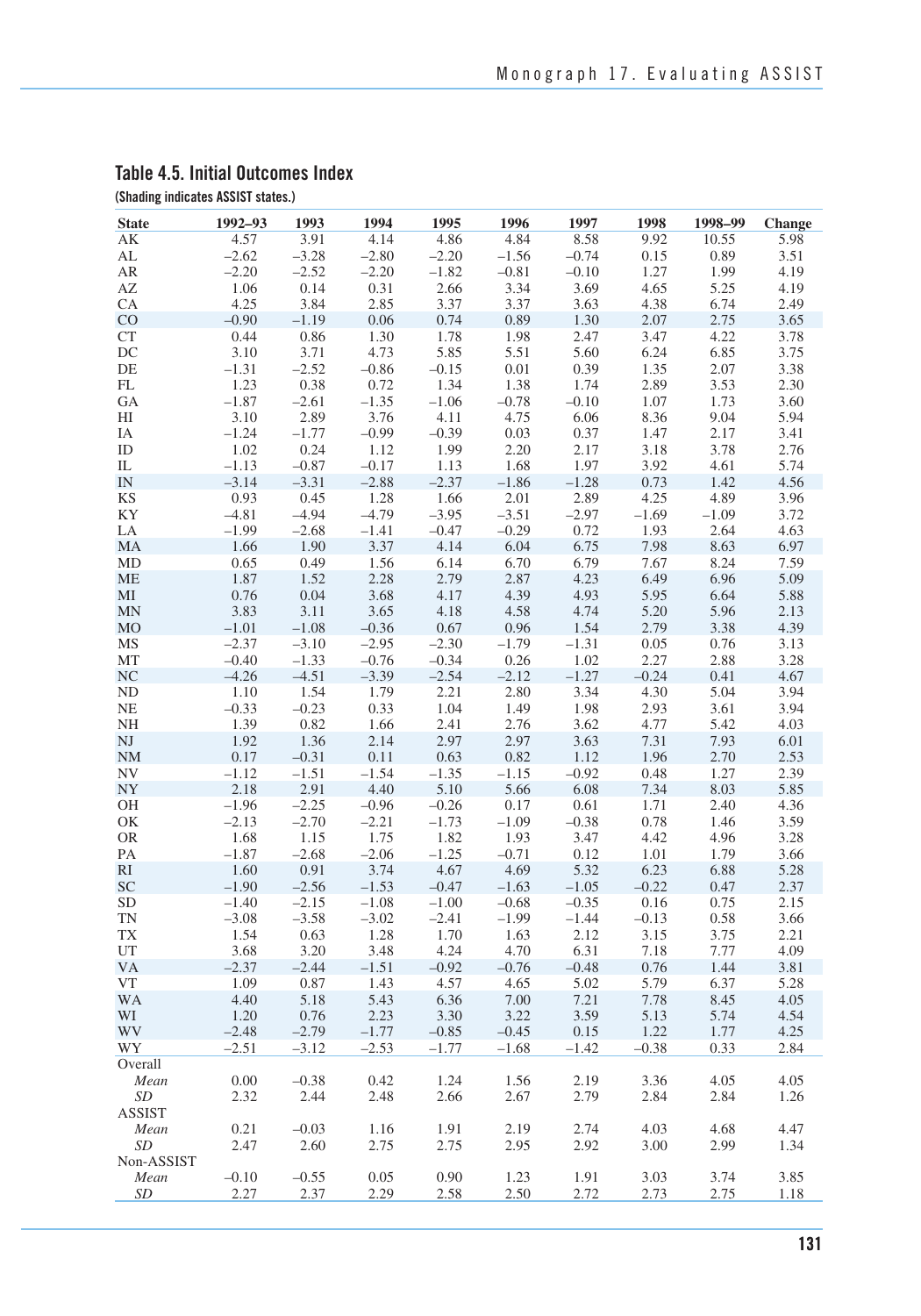

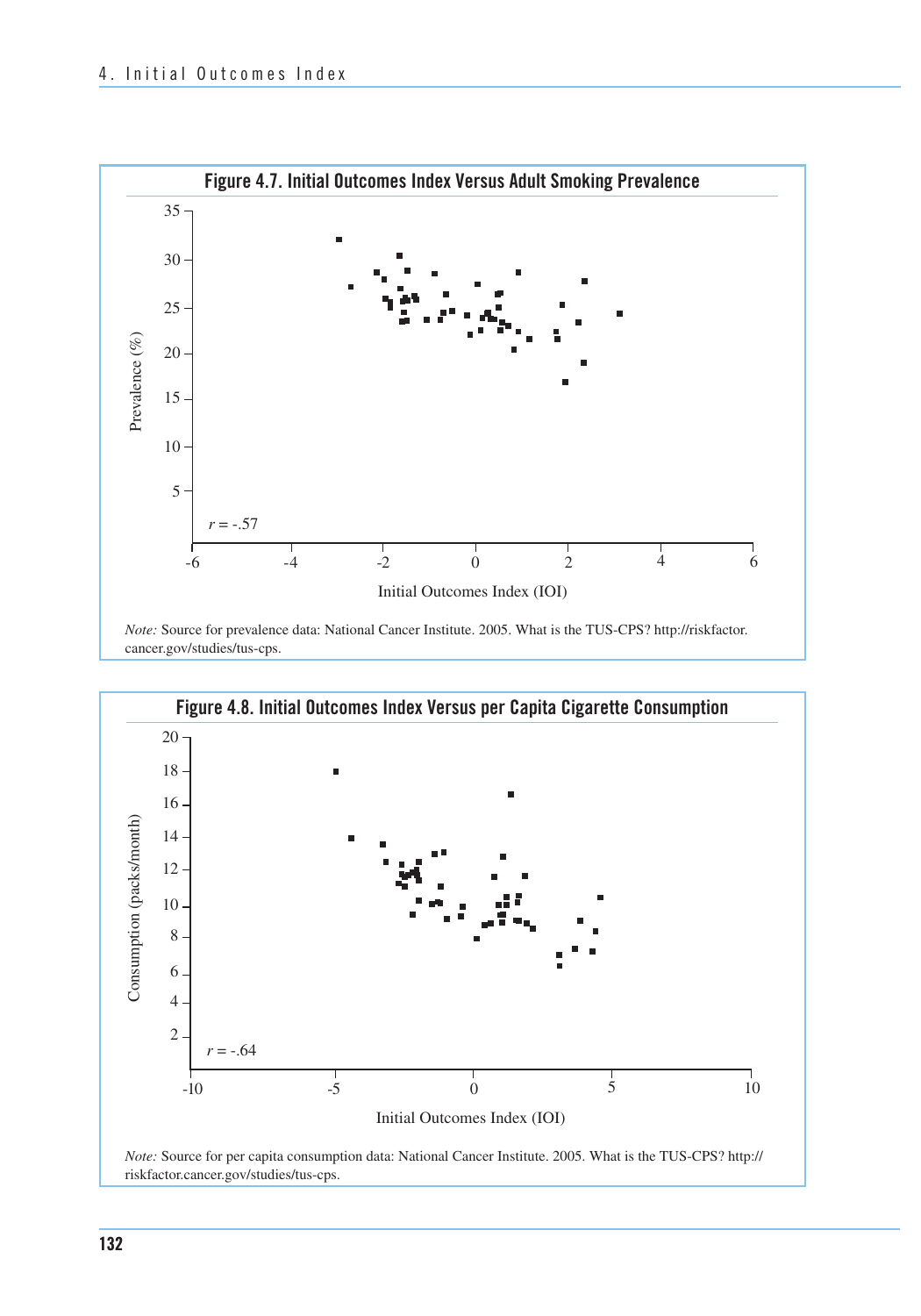For each state, figure 4.9 plots change in the IOI against change in adult smoking prevalence. Figure 4.10 plots change in the IOI against per capita cigarette consumption between baseline and the end of the program.

While these results are not completely convincing in the context of the ASSIST evaluation, they do not mean that the approach would not be useful in another program evaluation. As illustrated earlier in this chapter, other measures of tobacco control activity could have been included in the IOI measure for ASSIST that perhaps would have made it more sensitive to program effects. As it stands, the description of the IOI provided in this chapter should be taken as a model of how to combine such measures into an index for further analysis.

 In addition, the 50 states and the District of Columbia were divided into three groups of 17 based on their IOI at baseline. To examine trends in per capita  cigarette consumption in each group, the bimonthly consumption values were aver aged over the states in each group from 1983 to early 2000. The results are shown in figure 4.11. A smoothed trend line was computed for each group.<sup>29</sup> In the pre- ASSIST period, the trends in per capita cigarette consumption for the three groups were nearly parallel and diverged from one another only slightly. After mid-1993, the low IOI group showed a general in- crease in per capita cigarette consumption that did not turn down again until 1999, and the medium and high IOI groups showed greater separation than previously. Although both continued to decline, the rate of decline was somewhat slower than earlier, except that the high IOI group appeared to gain momentum again in 1997. In April 1993, the price of premium brands of cigarettes decreased,<sup>30</sup> and par ticularly in the low IOI group, it appeared that tobacco control efforts were not suf- ficient to completely counteract the influ-ence of the price drop on consumption.

| $1992 - 93$ | 1995-96    | 1998-99    | <b>Change</b> |
|-------------|------------|------------|---------------|
|             |            |            |               |
| $-392**$    | $-.391**$  | $-.366**$  | $-.073$       |
| $-.671***$  | $-.705***$ | $-.675***$ | $-.683***$    |
|             |            |            |               |
| $-366**$    | $-.277*$   | $-.320*$   | $-.092$       |
| $-299*$     | $-.348*$   | $-.385**$  | .018          |
|             |            |            |               |
| $-.571***$  | $-.687***$ | $-633***$  | .108          |
| $-.516***$  | $-465***$  | $-517***$  | .207          |
|             |            |            |               |
| $-574***$   | $-.557***$ | $-.495***$ | $-.051$       |
| $-.641***$  | $-.661***$ | $-.666***$ | $-.425**$     |
|             |            |            |               |

#### **Table 4.6. Correlation of Initial Outcomes with Final Outcomes and Change in Initial Outcomes with Change in Final Outcomes**

*Note:* IOI indicates Initial Outcomes Index.

 ${}^*p$  < .05.  ${}^{**}p$  < .01.  ${}^{***}p$  < .001.  ${}^{***}p$  < .0001.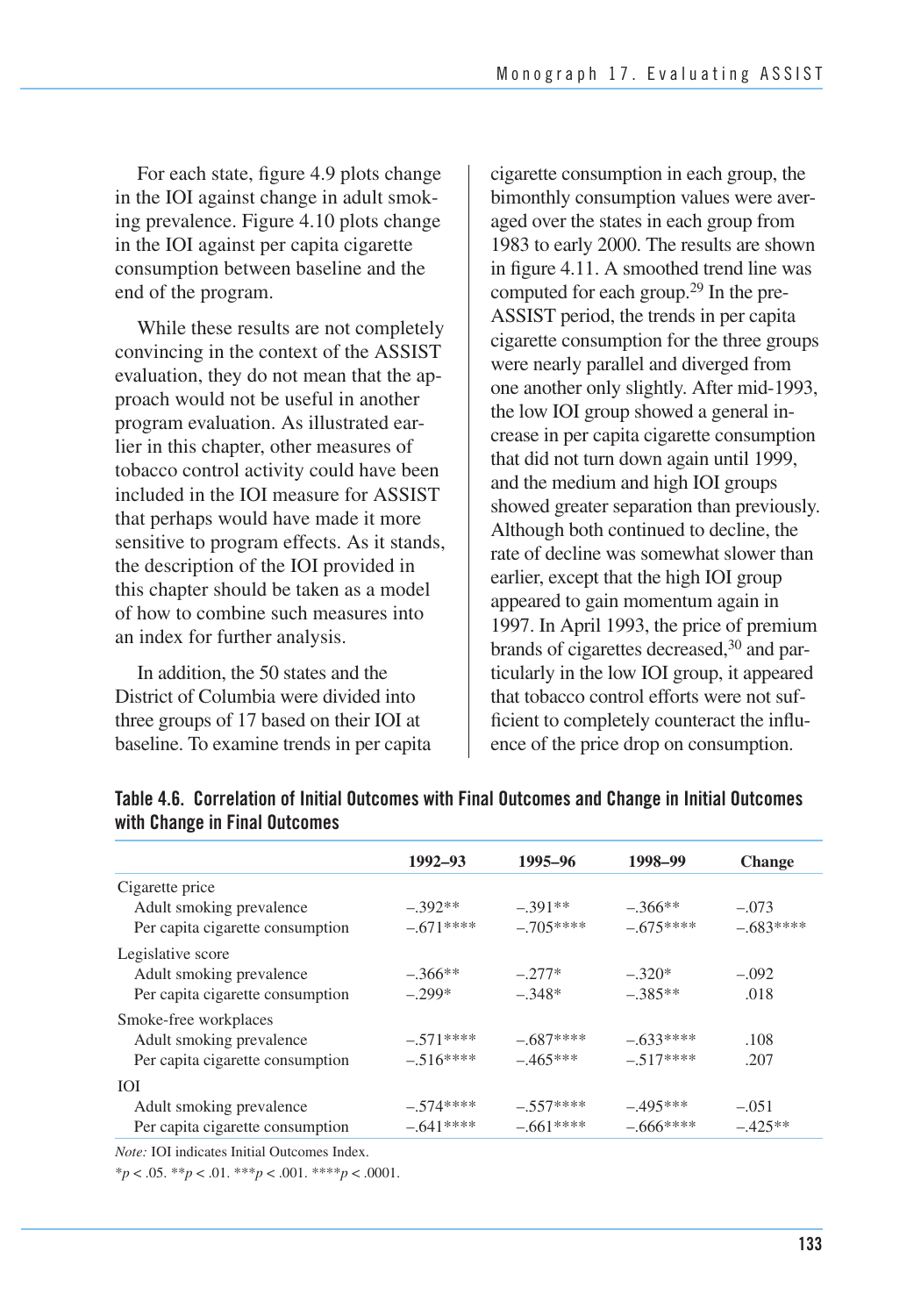

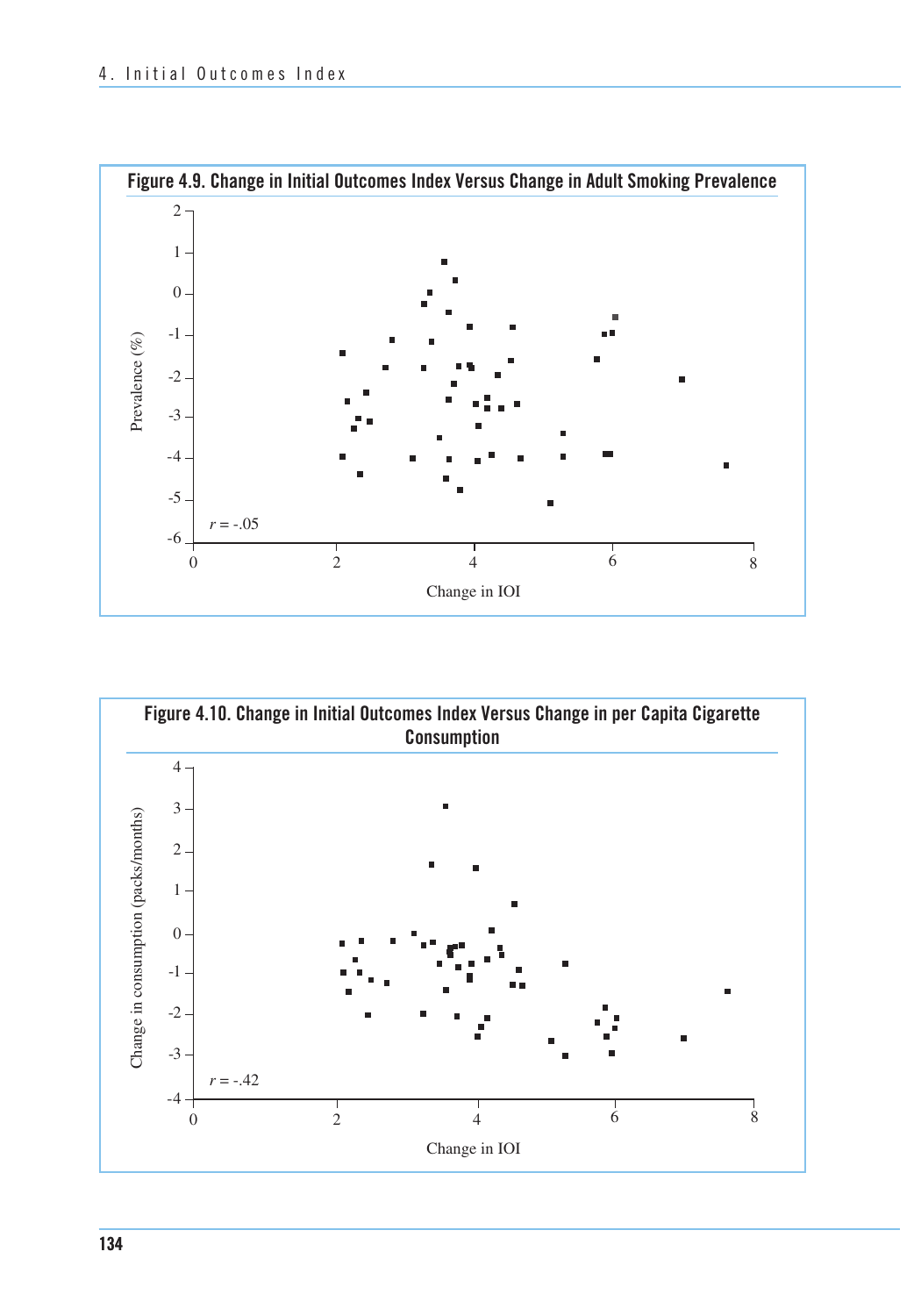

## **Summary**

An initial outcome is an early indica-tion of whether the efforts of a tobacco control program are having an effect. An early indication of program effectiveness is sometimes necessary to convince legislators that the program is having an effect even before the program would be expected to influence the smoking behavior of a population. Increases in the levels of initial outcomes should eventually discourage tobacco use and thereby improve public health. To be useful in evaluating tobacco control programs, an initial outcome should (1) be measured consistently over time and among the units of observation (e.g., states for the ASSIST evaluation), (2) show variability among the units of observation, (3) reflect successful implementation of tobacco control program efforts, and (4) be

related at least logically to the final outcome measures—smoking prevalence and per capita cigarette consumption.

Many outcomes could be selected as initial outcomes. The choice of outcomes will vary among programs and will depend on individual program emphases and the availability of measures. The initial outcomes selected for the ASSIST evaluation were cigarette price, a score (or rating) of local and state clean indoor air policies, and the percentage of indoor workers who reported that they worked in a 100% smoke-free environment. Each of these initial outcomes (1) could be measured consistently among states and over time, (2) showed a high degree of variability among states, (3) was related to a specific ASSIST program area, and (4) was significantly correlated with both adult smoking prevalence and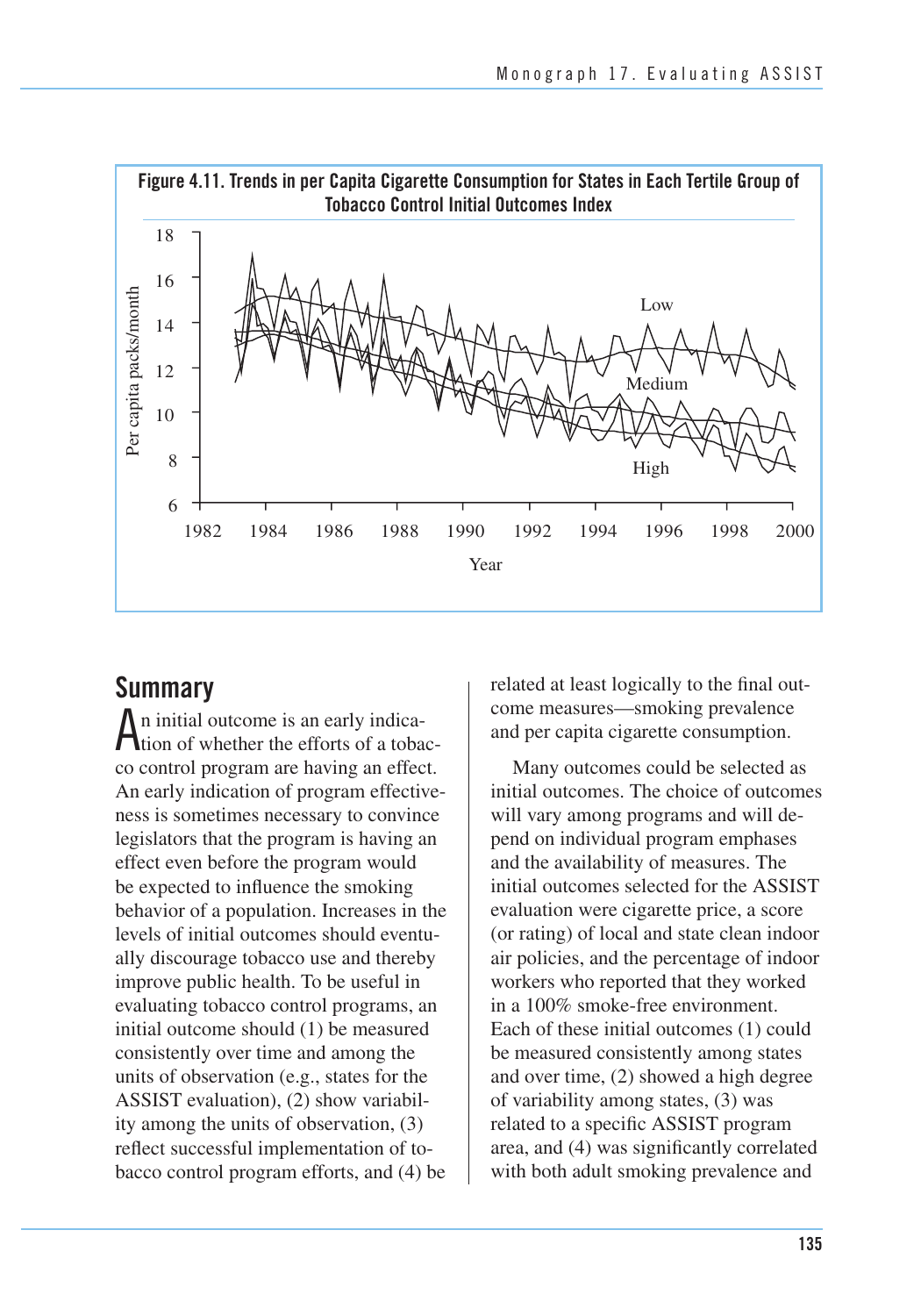per capita cigarette consumption. The changes over time were noticeable, and ASSIST states appeared to change more than non-ASSIST states. However, the differences in change between the two groups of states were not large. It might be that for large changes to occur, states might have to achieve a certain threshold of public support. Once this "tipping point" is reached, legislatures might more readily enact legislation regarding both taxation and protection from secondhand smoke.

 Because of the limited number of units of observation available for the ASSIST evaluation, an IOI was created for use in the analyses of the final outcomes. Such an index may also be necessary for the evaluation of state programs if the unit of observation is a limited number of juris- dictional levels (e.g., counties, regions) of program delivery and assessment. How- ever, if the program has only one or two program areas of emphasis or if little is gained by combining the initial program measures, it would be best to evaluate the initial outcomes separately.

The three initial outcome measures for the ASSIST evaluation were not selected until after ASSIST program implementation. It would have been optimal to have had more discussion during the planning phases of the intervention regarding which initial outcomes would be assessed. Such discussions should include the methodology for repeatedly assessing the initial outcomes over the units of observation at different points in time, before, during, and after the intervention period. It turned out that no initial outcome measures were available for two of the ASSIST program areas.

Another limitation of the initial outcomes selected for ASSIST is the overlap between the legislative score and the percentage of indoor workers reporting smoke-free workplaces. In addition, as mentioned above, readiness to enact legislation regarding taxation might also be associated with readiness to enact clean indoor air laws. Nevertheless, the ASSIST IOI was correlated with the final outcomes measured at baseline (1992–93), during the program (1995–96), and at the end of the program (1998–99). Change in the IOI was significantly correlated with changes in per capita cigarette consumption, mainly because of the strong correlation of cigarette price and this outcome, but change in the IOI was not correlated with change in adult smoking prevalence.

During the ASSIST intervention period, tobacco control efforts were gathering momentum in non-ASSIST states, which complicated the evaluation of ASSIST. (See chapters 1 and 2.) For example, a tobacco control program had been ongoing in California (a non-ASSIST state) since 1990 (see Monograph 16, chapter 5, pp. 146–147, and chapter 11, pp. 497–498). Also, the Centers for Disease Control and Prevention and the Robert Wood Johnson Foundation provided modest funding for tobacco control activities, including Initiatives to Mobilize for the Prevention and Control of Tobacco Use (IMPACT), the SmokeLess States National Policy Initiative, and the Campaign for Tobacco-Free Kids, in many other states. The Robert Wood Johnson Foundation's SmokeLess States initiative faced fewer political and bureaucratic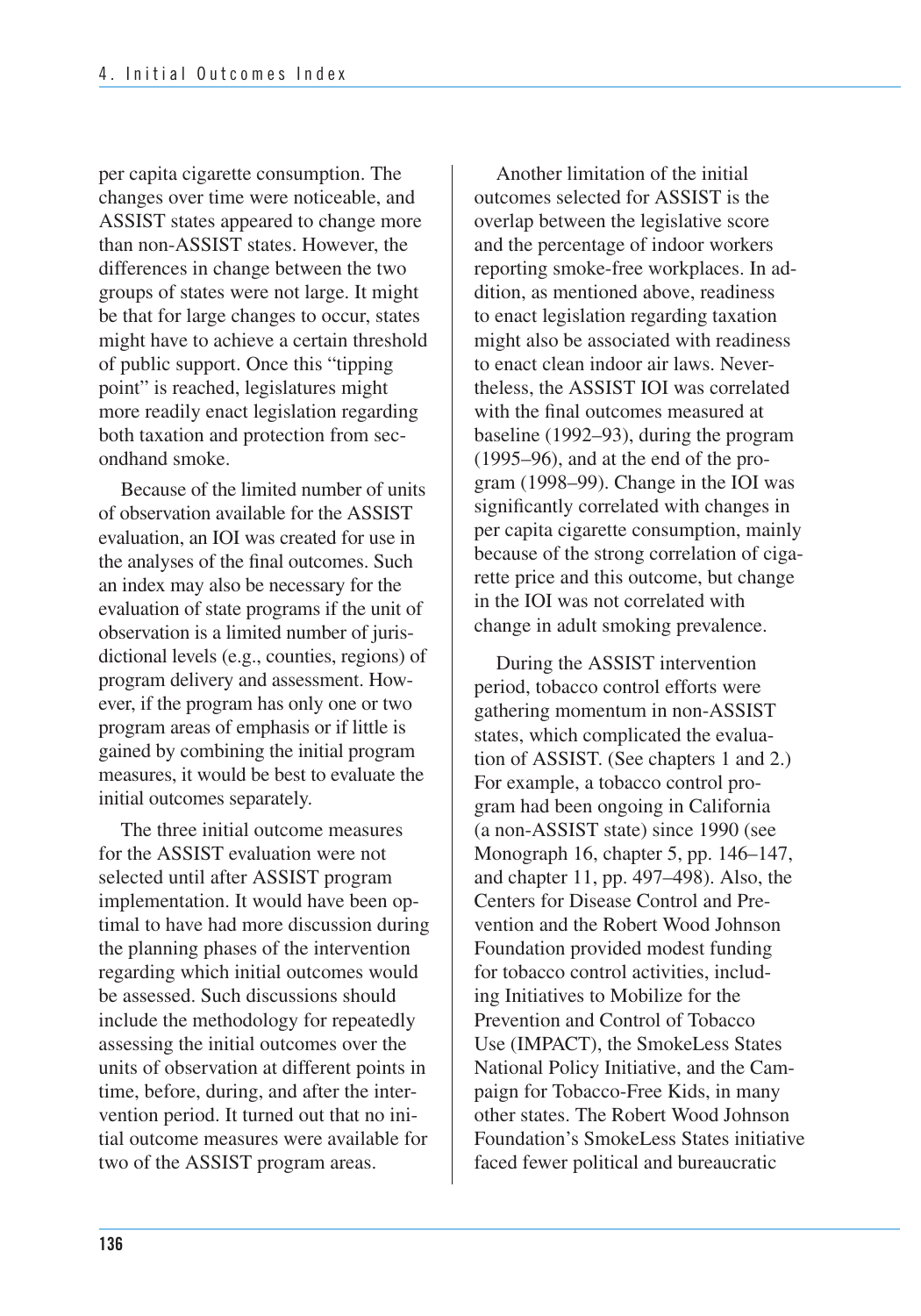barriers than did ASSIST and IMPACT. Rather than working directly with state agencies, SmokeLess States employed voluntary health organizations or other nongovernmental organizations, such as state tobacco control coalitions, as their lead agencies. As shown in the analyses described in this chapter, many states made significant progress in (1) increasing cigarette prices, (2) improving their legislative clean indoor air scores, and (3) increasing the percentages of indoor workers in smoke-free workplaces.

The methodology described in this chapter for specifying and combining initial outcome measures was illustrated in the context of the ASSIST evaluation but could be adapted for evaluations of other tobacco control programs at the state and local levels. There are lessons to be learned from the ASSIST experience with regard to selection of initial outcomes. For example, if a prevention program plans to focus efforts on enforcing youth access laws, there should be a metric in place to evaluate whether such enforcement has occurred. This metric could be derived from sales checks or could rely on an adolescent smokers population survey that asks whether the adolescent was asked for identification the last time he or she tried to buy cigarettes. Presumably this metric would show variability in levels over the units of observation and should be related ultimately to measures of youth smoking behavior (e.g., prevalence of smoking in the past 30 days, daily smoking). Ideally, appropriate measures for the initial outcomes expected from each program component should be designed before a comprehensive program is initiated.

However, useful information can still be provided even if not all program areas have initial outcomes that can be assessed. As mentioned above, an index of these initial outcomes may be necessary if the initial outcomes are many and the observational units are few.

## **Conclusions**

- 1. It may take many years for tobacco control programs to demonstrate desired changes in tobacco use. Measurements such as the change in policy assessed by the Initial Outcomes Index represent a promising way to assess program effectiveness within a shorter term.
- 2. Criteria for selecting initial outcomes for the ASSIST evaluation included continuous measurability, sufficient variability over time or other units of observation, a relationship with a tobacco control intervention, and evidence indicating a relationship with tobacco-related health outcomes.
- 3. The Initial Outcomes Index used in the ASSIST evaluation analysis was defined as an equal weighting of three factors that were initially correlated with lower tobacco use: total cigarette price, a rating of local and state clean indoor air policies, and the percentage of workers covered by 100% smoke-free workplaces.
- 4. Overall, ASSIST states showed a greater increase in the Initial Outcomes Index than non-ASSIST states. The Initial Outcomes Index was also significantly related to tobacco prevalence and consumption. However, the only Initial Outcomes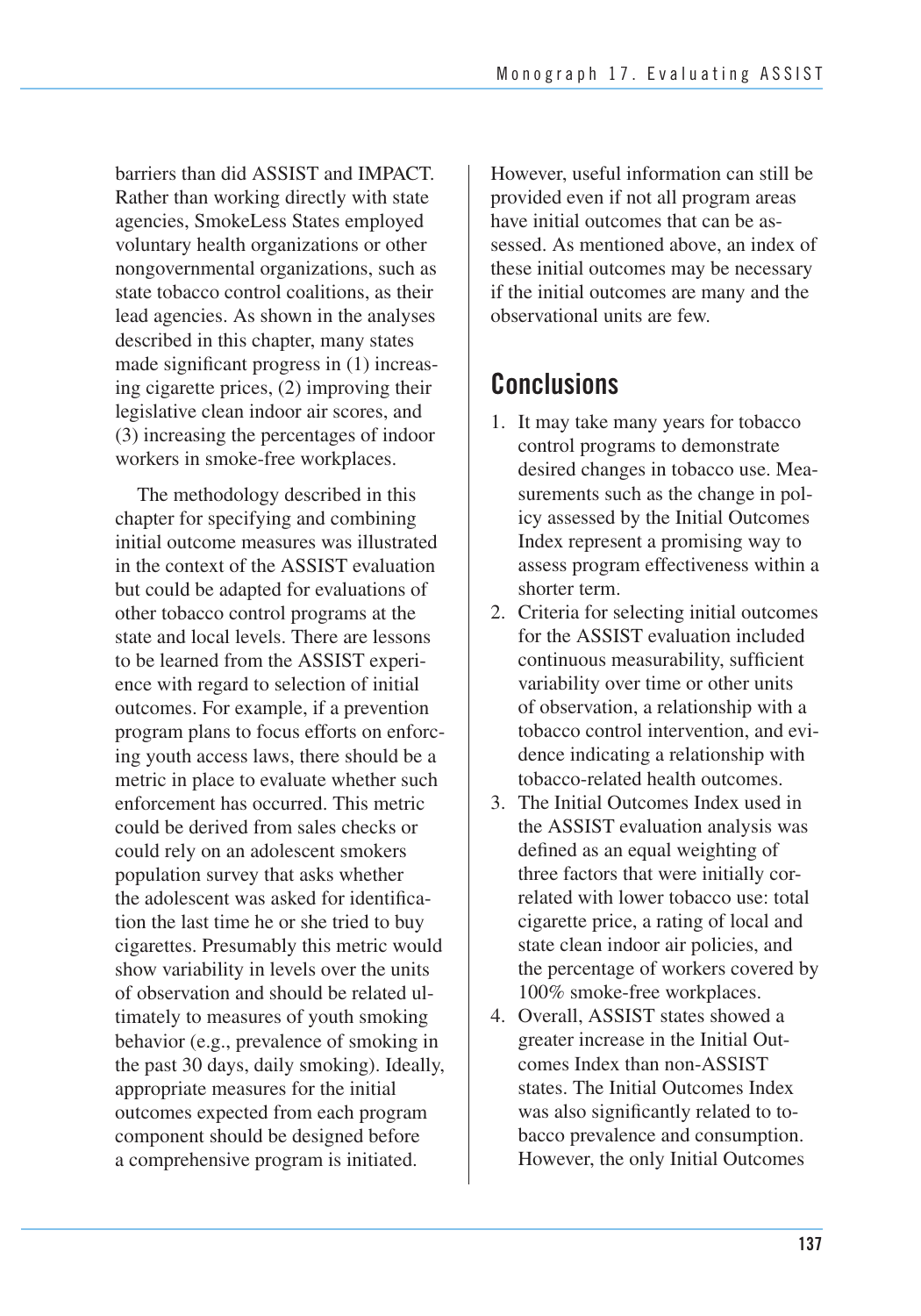Index component related to changes in outcomes was the relationship between cigarette price and per capita consumption. This metric represented an important first step in establishing the relationship between initial policy outcomes for tobacco control and long-term program outcomes.

## **References**

- 1. Stillman, F., A. Hartman, B. Graubard, E. Gilpin, D. Chavis, J. Garcia, L. M. Wun, W. Lynn, and M. Manley. 1999. The American Stop Smoking Intervention Study: Conceptual framework and evaluation design. *Evaluation Review* 23 (3): 259–80.
- 2. Thomson, C. C., L. B. Fisher, J. P. Winickoff, G. A. Colditz, C. A. Camargo Jr., C. King III, and A. L. Frazier. 2004. State tobacco excise taxes and adolescent smoking behaviors in the United States. *Journal of Public Health Management and Practice* 10 (6): 490–96.
- 3. U.S. Department of Health and Human Services. 1989. *Reducing the health consequences of smoking: 25 years of progress. A report of the surgeon general* (DHHS publication no. [CDC] 89-8411). Atlanta: U.S. Department of Health and Human Services, Public Health Service, Centers for Disease Control, National Center for Chronic Disease Prevention and Health Promotion, Office on Smoking and Health.
- 4. National Cancer Institute. 2005. What is the TUS-CPS? http://riskfactor. cancer.gov/studies/tus-cps.
- 5. U.S. Department of Labor and U.S. Department of Commerce. 2000.

*Current Population Survey: Design and methodology* (Technical paper 63). Washington, DC: U.S. Department of Commerce, Bureau of the Census. www.bls.census.gov/cps.

- 6. Tobacco Institute. 1997. *The tax burden on tobacco: Monthly state cigarette tax reports.* Vol. 32. Washington, DC: Tobacco Institute.
- 7. Orzechowski, W., and R. C. Walker. 2000. *The tax burden on tobacco: Monthly state cigarette tax reports.* Vol. 34. Arlington, VA: Orzechowski and Walker.
- 8. U.S. Bureau of the Census. 1990. *Resident population for selected age groups: 1980–1989.* Washington, DC: U.S. Bureau of the Census, Population Distribution Branch.
- 9. U.S. Bureau of the Census. 1996. *Resident population for selected age groups: 1990–1996.* Washington, DC: U.S. Bureau of the Census, Population Distribution Branch.
- 10. U.S. Bureau of the Census. 1999. *Resident population for selected age groups: 1990–1999.* Washington, DC: U.S. Bureau of the Census, Population Distribution Branch.
- 11. National Cancer Institute. 1991. *Strategies to control tobacco use in the United States: A blueprint for public health action in the 1990's* (Smoking and tobacco control monograph no. 1, NIH publication no. 92-3316). Bethesda, MD: National Cancer Institute. http://cancercontrol.cancer. gov/tcrb/monographs.
- 12. Centers for Disease Control and Prevention. 1999. Best practices for comprehensive tobacco control programs, August 1999. www.cdc.gov/ tobacco/research\_data/stat\_nat\_data/ bestprac-dwnld.htm.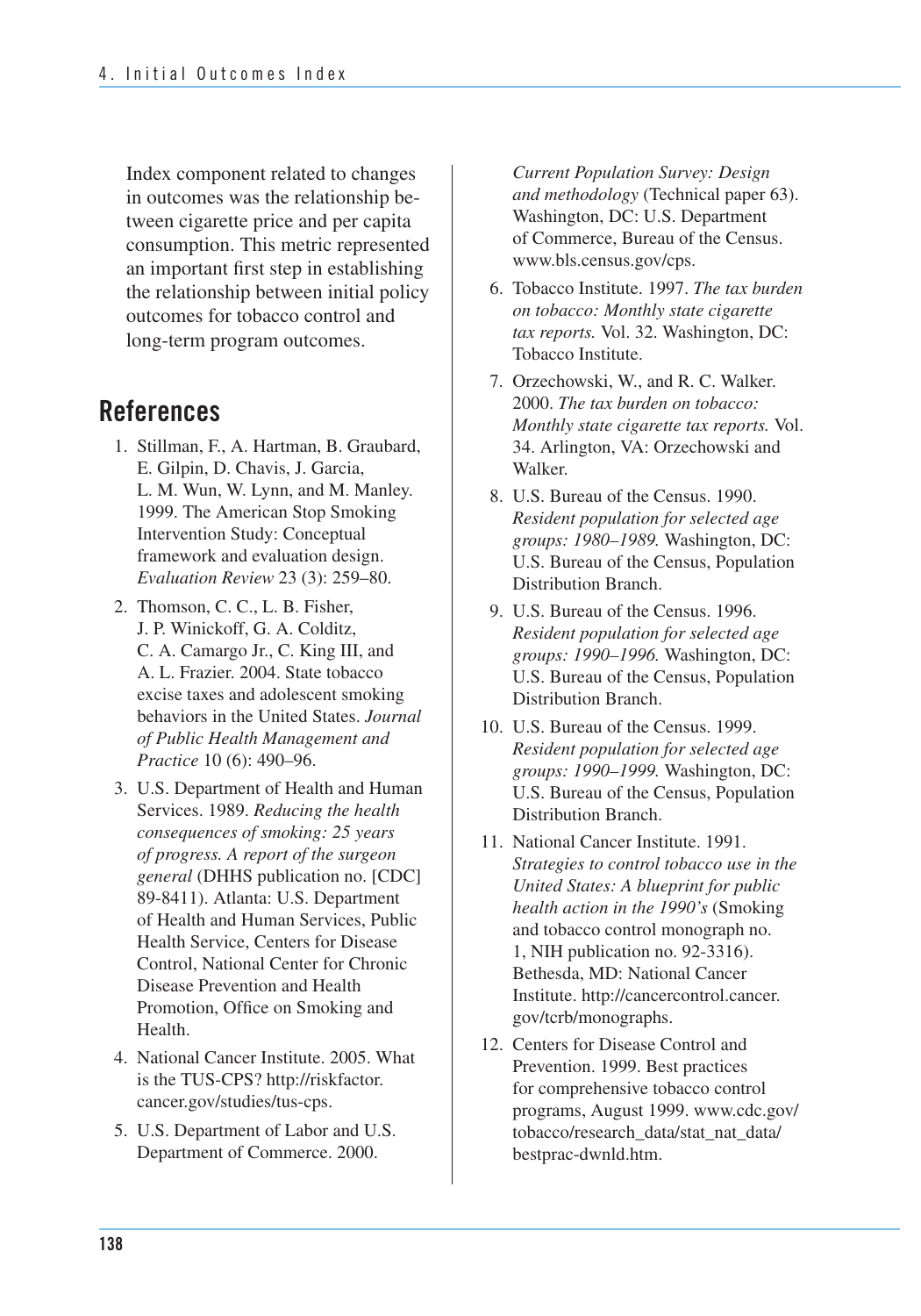- 13. National Cancer Institute. 1993. *The impact of cigarette excise taxes on smoking among children and adults: Summary report of a National Cancer Institute expert panel.* Bethesda, MD: National Cancer Institute, Division of Cancer Prevention and Control, Cancer Control Science Program.
- 14. Jha, P., and F. J. Chaloupka, eds. 1999. Measures to reduce the demand for tobacco. In *Curbing the epidemic: Governments and the economics of tobacco control,* 37–56. Washington, DC: World Bank.
- 15. Chaloupka, F. J., and H. Wechsler. 1997. Price, tobacco control policies and smoking among young adults. *Journal of Health Economics* 16 (3): 359–73.
- Bureau of the Census. September 1992, January 1993, May 1993. *Tobacco use supplement to the Current Population Survey.* Washington, DC: U.S. Bureau of the Census. 16. U.S. Department of Commerce,
- 17. National Cancer Institute. 1993. *Major local tobacco control ordinances in the United States* (Smoking and tobacco control monograph no. 3, NIH publication no. 93-3532). Bethesda, MD: National Cancer Institute. http://cancercontrol.cancer.gov/tcrb/ monographs.
- 18. National Cancer Institute. 2000. *Health effects of exposure to environmental tobacco smoke. The report of the California Environmental Protection Agency* (Smoking and tobacco control monograph no. 10, NIH publication no. 99-4645). Bethesda, MD: National Cancer Institute. http://cancercontrol. cancer.gov/tcrb/monographs.
- Services. 1986. *The health consequences of involuntary smoking. A report of the*  19. U.S. Department of Health and Human

 *surgeon general* (DHHS publication no. [CDC] 87-8398). Atlanta: U.S. Department of Health and Human Services, Public Health Service, Centers for Disease Control, National Center for Chronic Disease Prevention and Health Promotion, Office on Smoking and Health.

- 1992. *Respiratory health effects of passive smoking: Lung cancer and other diseases* (Publication no. DC: U.S. Environmental Protection Agency, Office of Research and Development and Office of Air and 20. U.S. Environmental Protection Agency. EPA/600/6-90-006F). Washington, Radiation.
- R. T. Swank, D. Hantula, H. Moses, S. Glantz, and H. R. Waranch. 1990. Ending smoking at the Johns Hopkins medical institutions. An evaluation of smoking prevalence and indoor air  pollution. *JAMA: The Journal of the American Medical Association* 264 (12): 21. Stillman, F. A., D. M. Becker, 1565–69.
- 22. Chapman, S., R. Borland, M. Scollo, R. C. Brownson, A. Dominello, and S. Woodward. 1999. The impact of smoke-free workplaces on declining cigarette consumption in Australia and the United States. *American Journal of Public Health* 89 (7): 1018–23.
- 23. Biener, L., and A. L. Nyman. 1999. Effect of workplace smoking policies on smoking cessation: Results of a longitudinal study. *Journal of Occupational and Environmental Medicine* 41 (12): 1121–27.
- J. M. Distefan, and J. P. Pierce. 1999. The effects of household and workplace smoking restrictions on quitting behaviours. *Tobacco Control* 8 (3): 24. Farkas, A. J., E. A. Gilpin, 261–65.